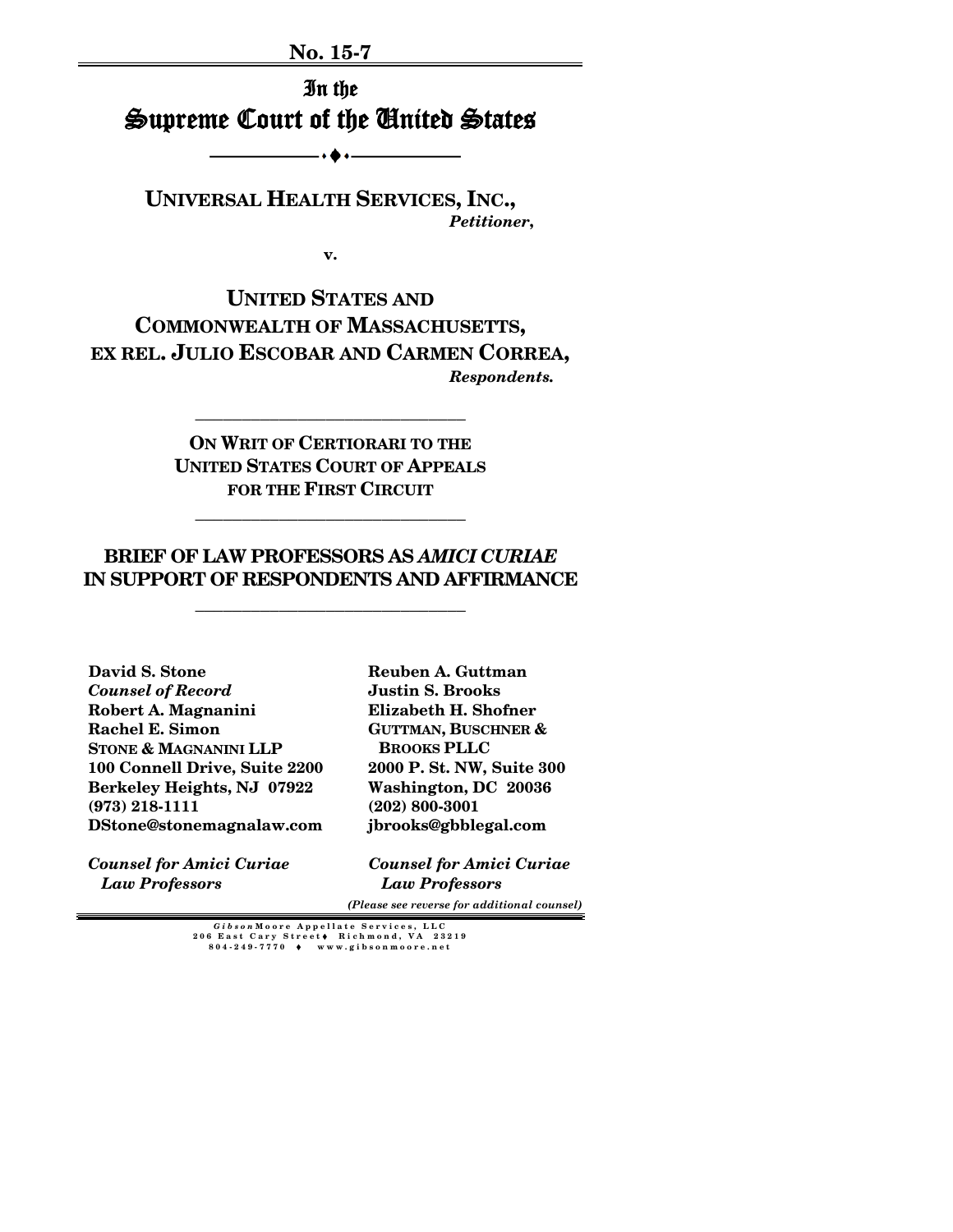**David A. Bocian Asher Alavi KESSLER TOPAZ MELTZER & CHECK, LLP 280 King of Prussia Road Radnor, PA 19087 (610) 667-7706 dbocian@ktmc.com**

*Counsel for Amici Curiae Law Professors*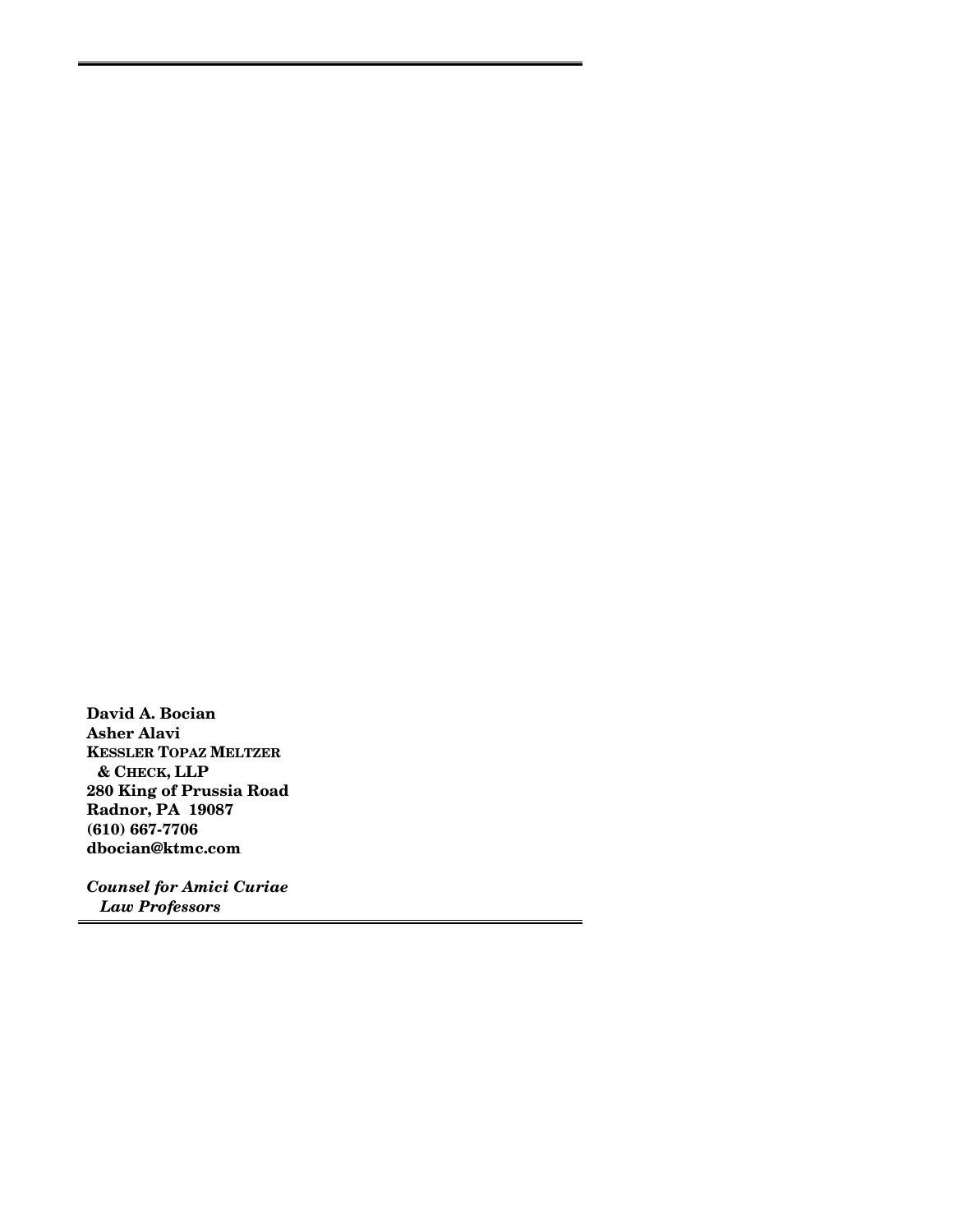### **QUESTIONS PRESENTED**

1. Whether the False Claims Act ("FCA") prohibits a claimant from billing the government for goods or services when the claimant knows (and fails to disclose) that the goods or services fail to comply with material statutory, regulatory, or contractual requirements (a theory described by some circuits as "implied false certification" liability).

2. Whether, under an "implied false certification" theory, the material statutory, regulatory, or contractual requirement must expressly state that it is a condition of payment by the government.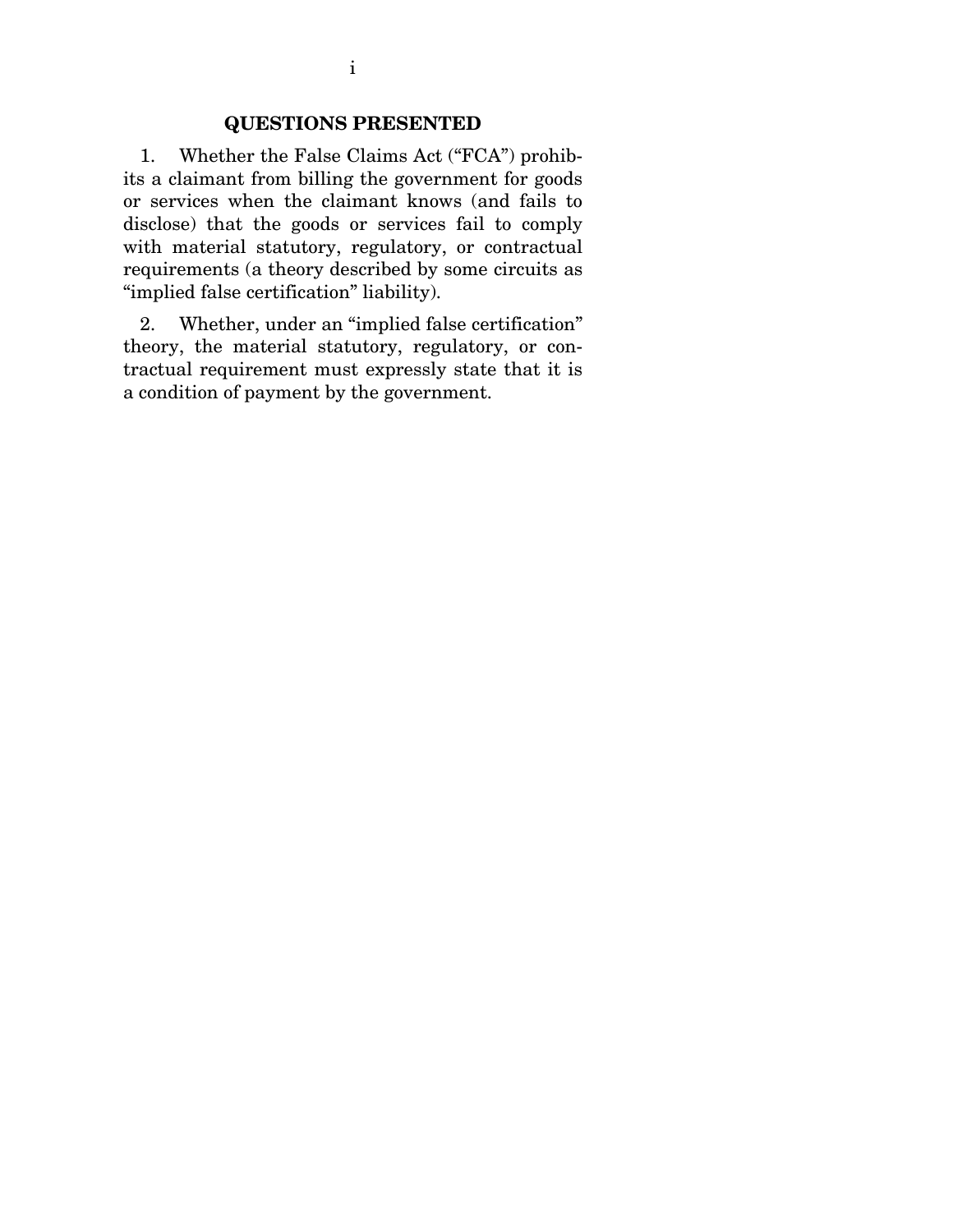# **TABLE OF CONTENTS**

| Page:                                                                                                                                            |
|--------------------------------------------------------------------------------------------------------------------------------------------------|
|                                                                                                                                                  |
|                                                                                                                                                  |
|                                                                                                                                                  |
| INTERESTS OF THE AMICI CURIAE  1                                                                                                                 |
| <b>INTRODUCTION AND</b>                                                                                                                          |
| ${\rm ARGUMENT}$                                                                                                                                 |
| I. COMMON LAW FRAUD INFORMS<br>PROPER INTERPRETATION OF THE                                                                                      |
| A. The Plain Language of the FCA<br>Supports Reliance on Common Law<br>Principles, Particularly By Imposing<br>Liability for Material Omissions7 |
| B. The Legislative History of the FCA<br>Supports Reliance on Common Law                                                                         |
| C. This Court Has Consistently Relied<br>on Common Law Principles in<br>Determining Liability under "Fraud"                                      |
| II. ALTHOUGH<br>THE FCA IS<br>GROUNDED IN COMMON LAW, FCA<br>LIABILITY AND ACTIONABLE<br>COMMON LAW FRAUD ARE NOT                                |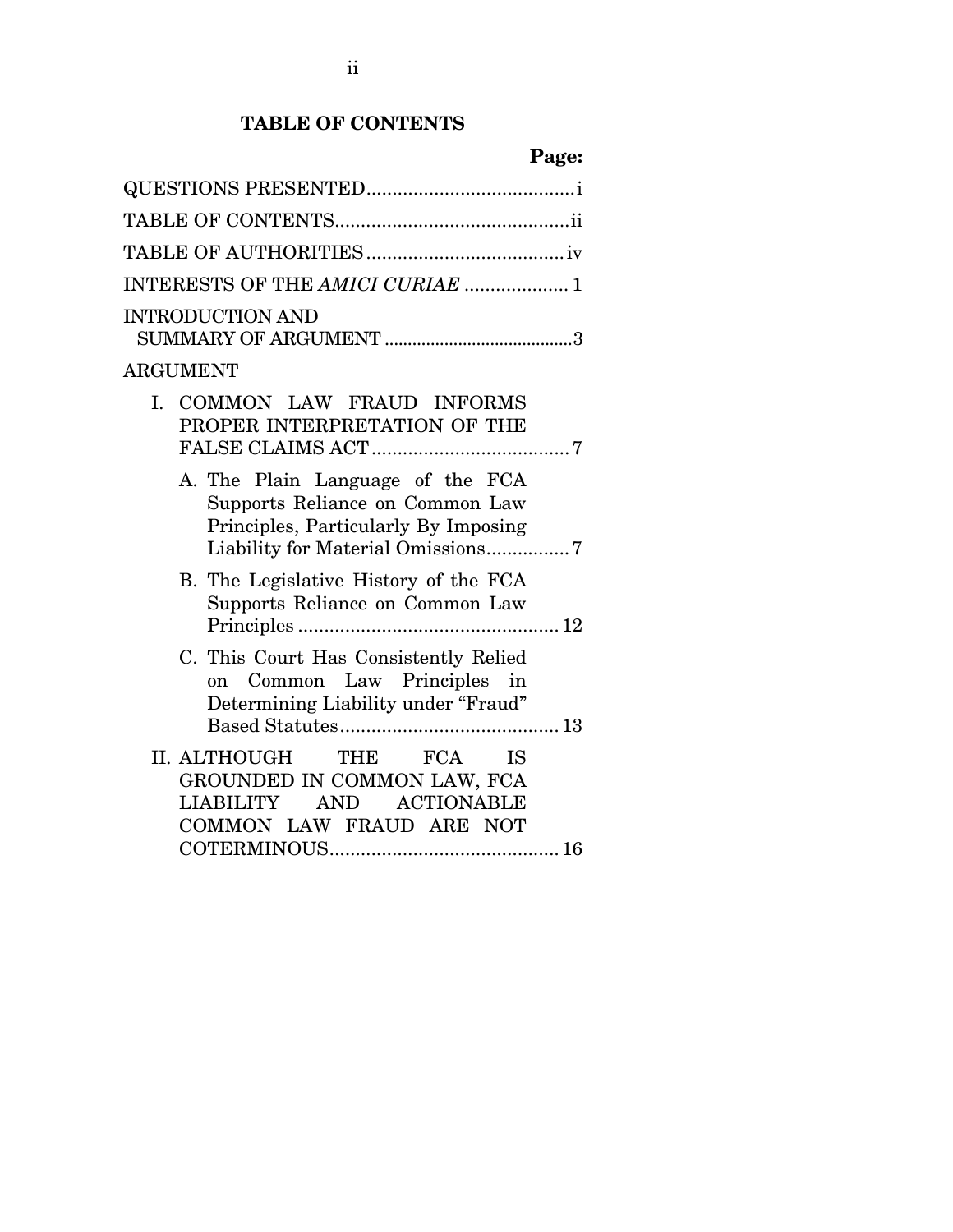| A. FCA Liability Is Imposed in the<br>Absence of Specific Intent to                                                                                                                             |
|-------------------------------------------------------------------------------------------------------------------------------------------------------------------------------------------------|
| B. Unlike Common Law Fraud,<br>Reliance Is Not An Element of an                                                                                                                                 |
| C. By Continuing to Amend the FCA to<br>Expand its Reach, Congress Has<br>Made Clear it Intends that the FCA<br>Cover Conduct Well Beyond                                                       |
| D. This Court and Other Courts Have<br>Consistently Recognized FCA<br>Liability In the Absence of Either an<br>Express or Implied Certification27                                               |
| III. COURTS HAVE FOR DECADES<br>ACCURATELY DISTINGUISHED<br>BETWEEN ACTIONABLE AND<br>NON-ACTIONABLE CONDUCT<br>UNDER THE FCA BY APPLYING<br>APPROPRIATE LIMITING<br>PRINCIPLES EMBODIED IN THE |
| A. Materiality Is a Familiar Legal<br>Principle That Courts Routinely Apply<br>to Appropriately Limit Liability for                                                                             |
| B. Congress and the Courts Have Made<br>Clear that Conduct Must Surpass Mere<br>Breach of Contract to Constitute an                                                                             |
|                                                                                                                                                                                                 |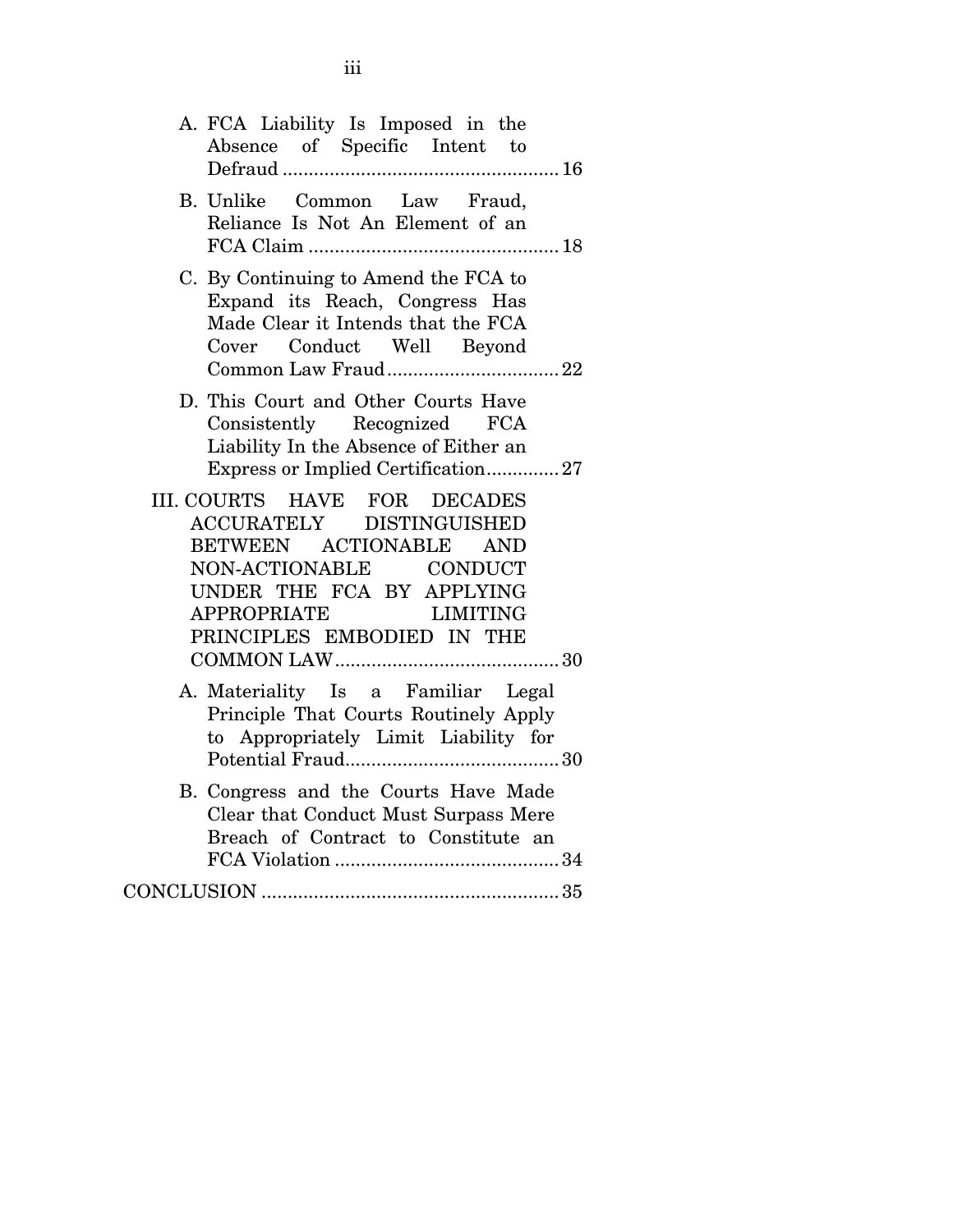# **TABLE OF AUTHORITIES**

# **Page(s):**

# **Cases:**

| Basic Inc. v. Levinson,                                                              |
|--------------------------------------------------------------------------------------|
| BMW of N. Am., Inc. v. Gore,                                                         |
| Bonilla v. Volvo-Car-Corp.,                                                          |
| Durland v. United States,                                                            |
| Emery v. American Gen. Fin., Inc.,                                                   |
| Field v Mans,                                                                        |
| Heider v. Leewards Creative Crafts,<br>245 Ill. App. 3d 258, 613 N.E.2d 805 (1993) 9 |
| Hirsch v. Feuer,<br>299 Ill. App. 3d 1076,                                           |
| Hobbs v. McLean,                                                                     |
| Horn & Assocs. v. United States,<br>123 Fed. Cl. 728 (Fed. Cl. 2015) 18              |
| Kungys v. United States,                                                             |
| Minn. Ass'n of Nurse Anesthetists v.<br>Allina Health System Corp.,                  |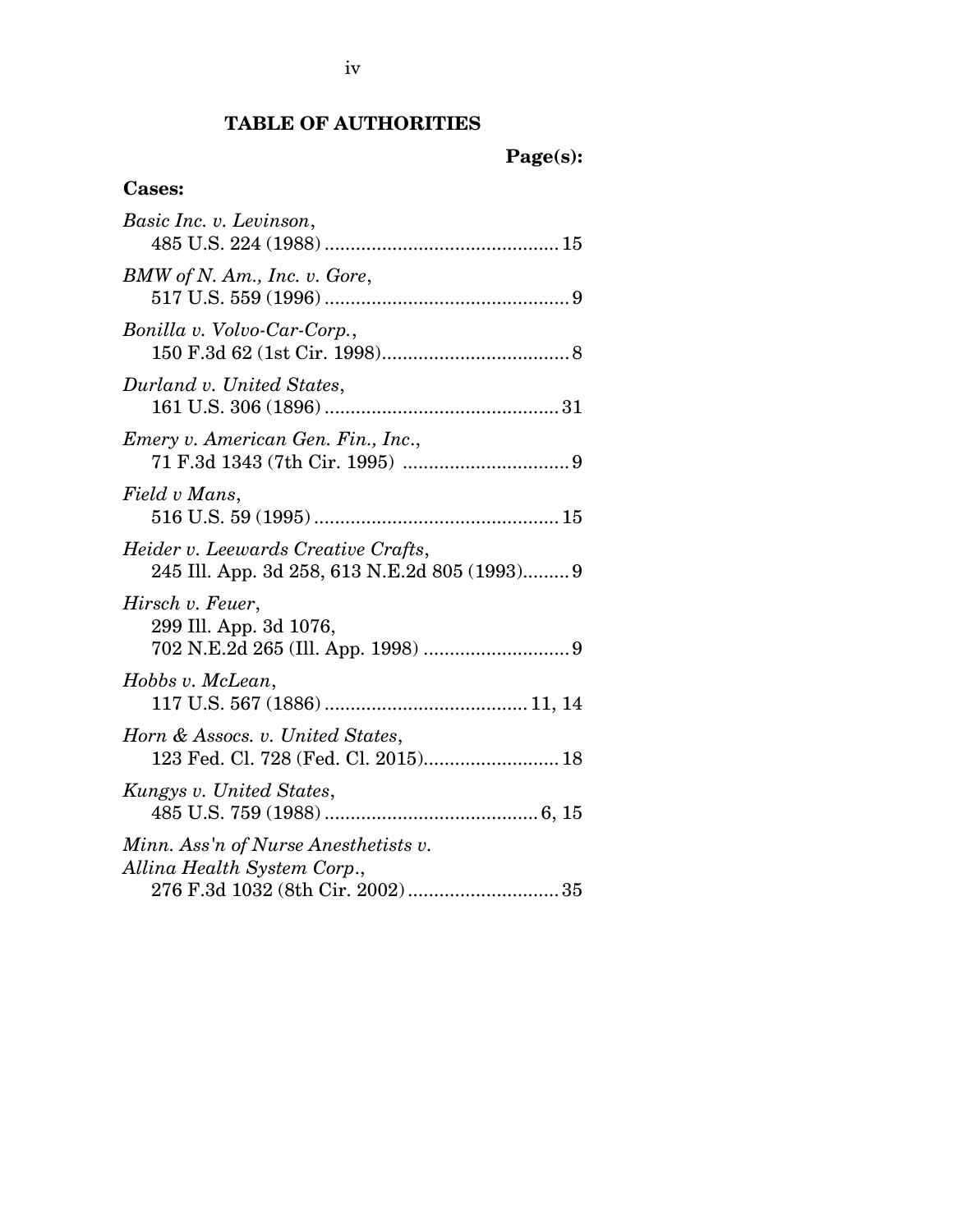| Neder v. United States,                                                                                       |
|---------------------------------------------------------------------------------------------------------------|
| Omnicare, Inc. v. Laborers Dist.<br>Council Constr. Indus. Pension Fund,                                      |
| Rainwater v. United States,                                                                                   |
| Sekhar v. United States,                                                                                      |
| Smith v. Richards,                                                                                            |
| Strom ex rel. United States v. Scios, Inc.,<br>676 F. Supp. 884 (N.D. Cal. 2009)28-29                         |
| United States ex rel. A+ Homecare, Inc. v.<br>Medshares Mgmt. Grp., Inc.,                                     |
| United States ex rel. Feldman v. Van Gorp,                                                                    |
| United States ex rel. Grubbs v. Kanneganti,                                                                   |
| United States ex rel. Harrison v.<br>Westinghouse Savannah River Co.,<br>352 F.3d 908 (4th Cir. 2003)  20, 21 |
| United States ex rel. Hendow v.<br>Univ. of Phoenix,<br>461 F.3d 1166 (9th Cir. 2006) 11                      |
| United States ex rel. Holder v.<br>Special Devices, Inc.,<br>296 F. Supp. 2d 1167 (C.D. Cal. 2003) 34         |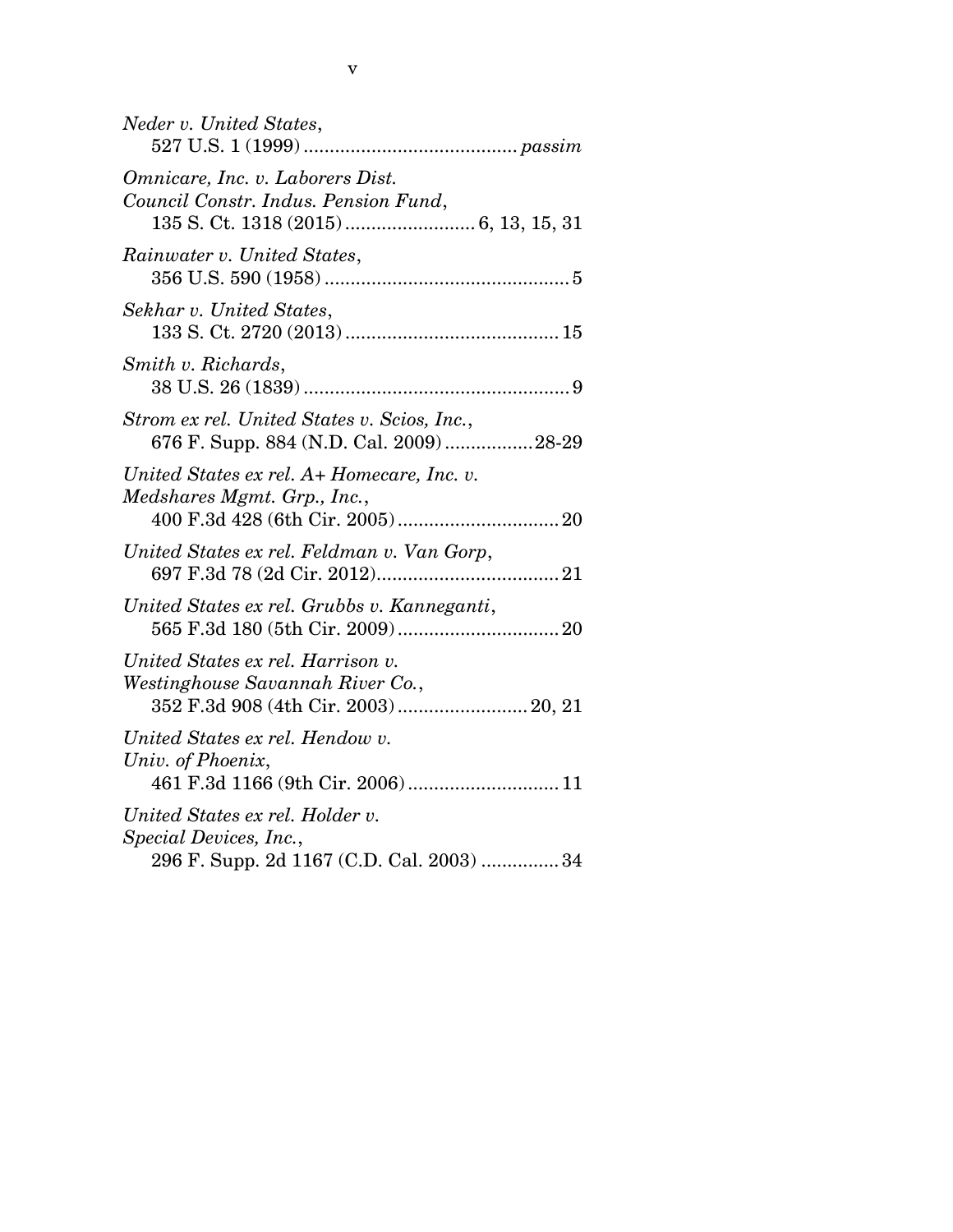| United States ex rel. Kroening v.<br>Forest Pharms., Inc.,<br>2016 U.S. Dist. LEXIS 3509                        |
|-----------------------------------------------------------------------------------------------------------------|
| United States ex rel. Lee v.<br>Smithkline Beecham, Inc.,                                                       |
| United States ex rel. Longhi v. United States,<br>575 F.3d 458 (5th Cir. 2009)  21, 33                          |
| United States ex rel. Marcus v. Hess,                                                                           |
| United States ex rel. Mikes v. Strauss,<br>274 F.3d 687 (2d Cir. 2001)27-28                                     |
| United States ex rel. Owens v.<br>First Kuwaiti Gen. Trading & Contracting Co.,                                 |
| United States ex rel. Weinstein v. Bressler,                                                                    |
| United States ex rel. Wilkins v.<br>North Am. Constr. Corp.,<br>173 F. Supp. 2d 601 (W.D. Tex. 2001)  10-11, 31 |
| United States ex rel. Wisconsin v. Dean,                                                                        |
| United States v. Aerodex, Inc.,<br>469 F.2d 1003 (5th Cir. 1972)  17                                            |
| United States v. Bornstein,                                                                                     |
| United States v. Bourseau,<br>531 F.3d 1159 (9th Cir. 2008)  18                                                 |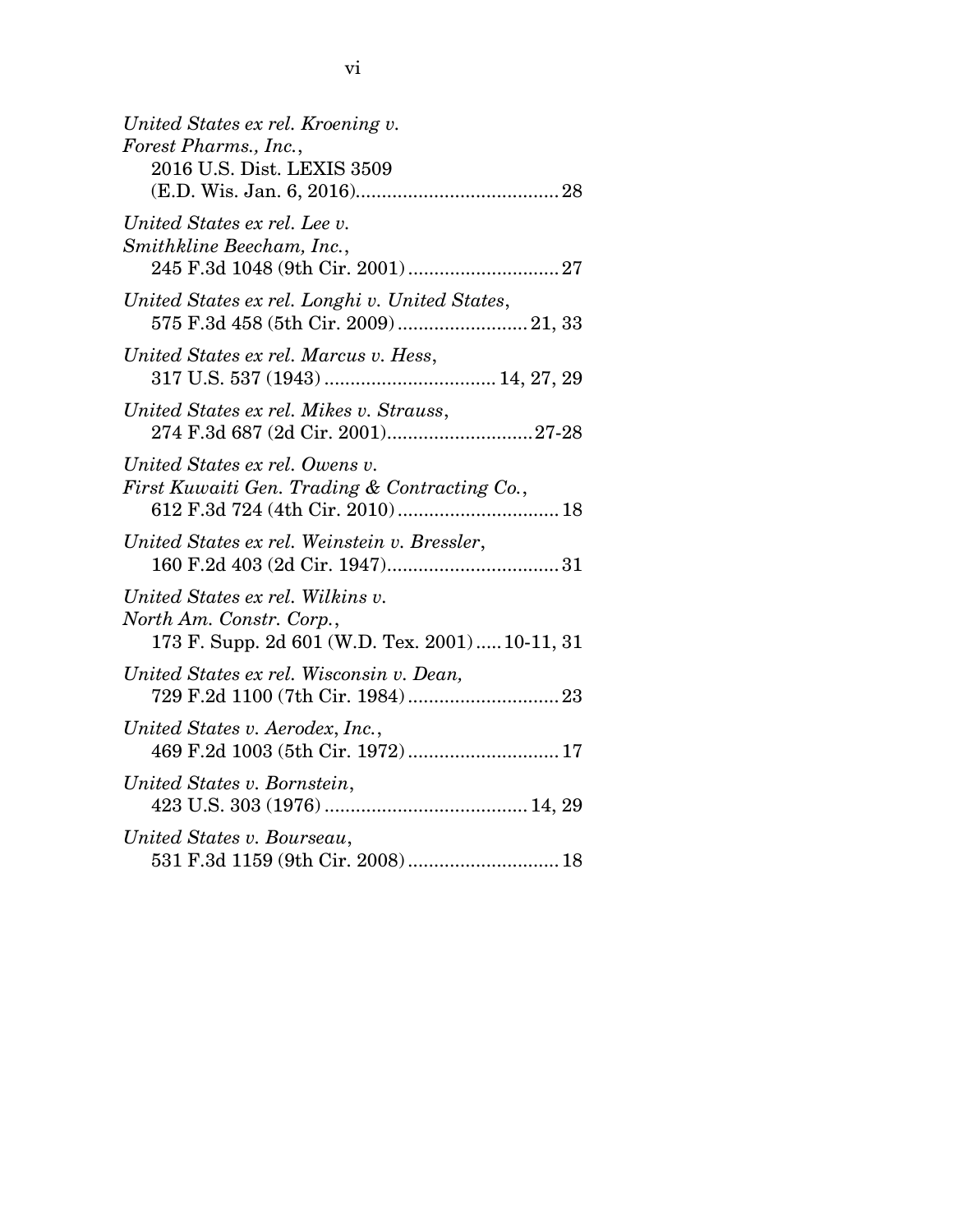| United States v. Caronia,                                                               |
|-----------------------------------------------------------------------------------------|
| United States v.<br>Cooperative Grain & Supply Co.,<br>476 F.2d 47 (8th Cir 1973) 16-17 |
| United States v. Gaudin,                                                                |
| United States v. Hughes,<br>585 F.2d 284 (7th Cir. 1978) 17                             |
| United States v. King-Vassel,<br>728 F.3d 707 (7th Cir. 2013)  18                       |
| United States v. McNinch,                                                               |
| United States v. Mead,                                                                  |
| United States v. Neifert-White Co.,                                                     |
| United States v. Sanford-Brown, Ltd.,                                                   |
| United States v. Sci. Applications Int'l Corp.,<br>653 F. Supp. 2d 87 (D.D.C. 2009)  32 |
| United States v. Sci. Applications Int'l Corp.,<br>626 F.3d 1257 (D.C. Cir. 2010)  18   |
| United States v. Triple Canopy, Inc.,<br>775 F.3d 628 (4th Cir. 2015) 20, 21            |
| Varljen v. Cleveland Gear Co.,                                                          |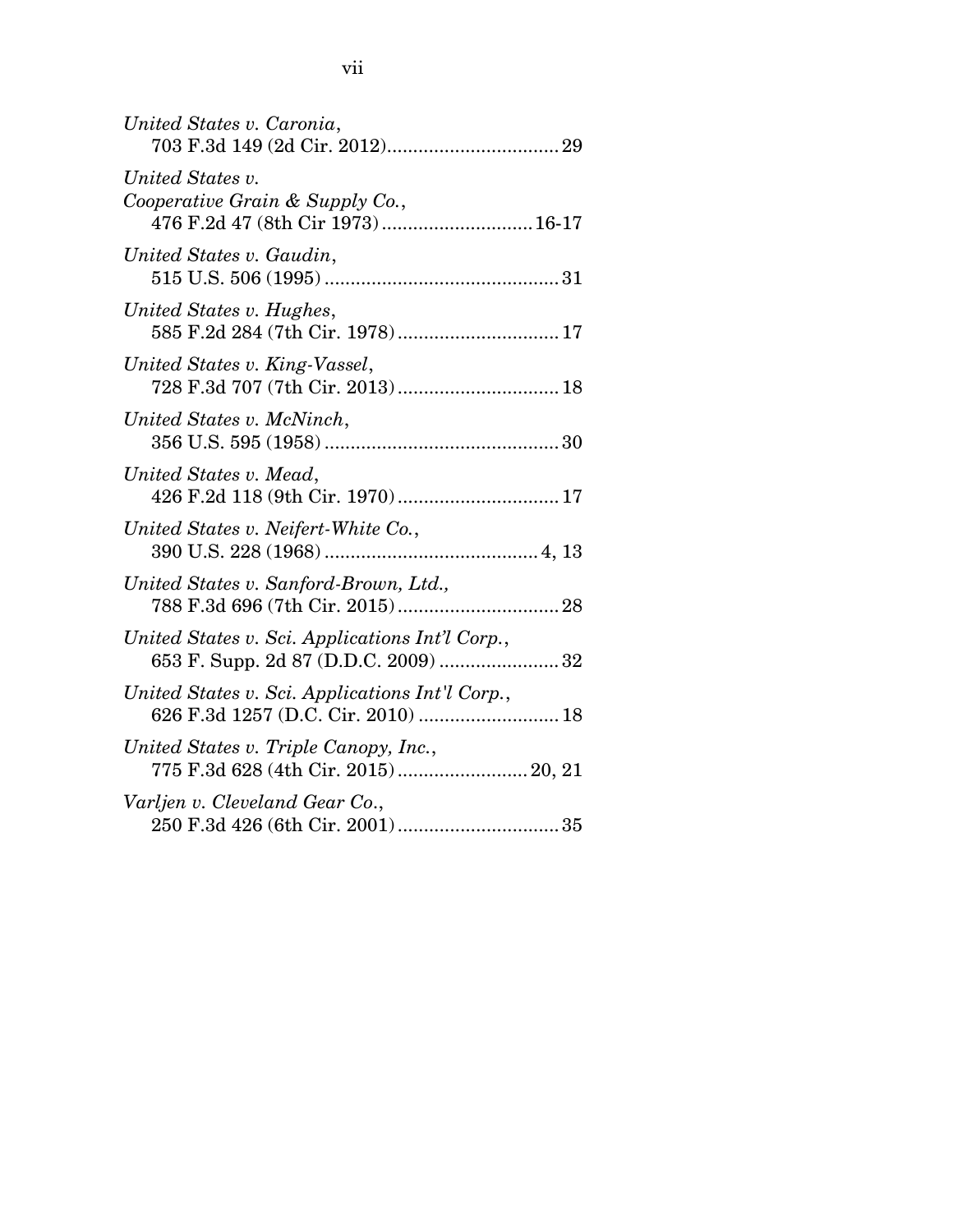# **Statutes and Regulations:**

Cong. Globe, 37th Cong.,

Cong. Globe, 37th Cong.,

Cong. Globe, 37th Cong.,

| Legislative Materials:                  |
|-----------------------------------------|
|                                         |
| 155 Cong. Rec. E1295-03  24, 25, 26, 27 |

3d Sess. 954 (1863) .............................................. 12

3d Sess. 955 (1863) .................................. 12, 13, 28

3rd Sess. 956 (1863) ...................................... 13, 23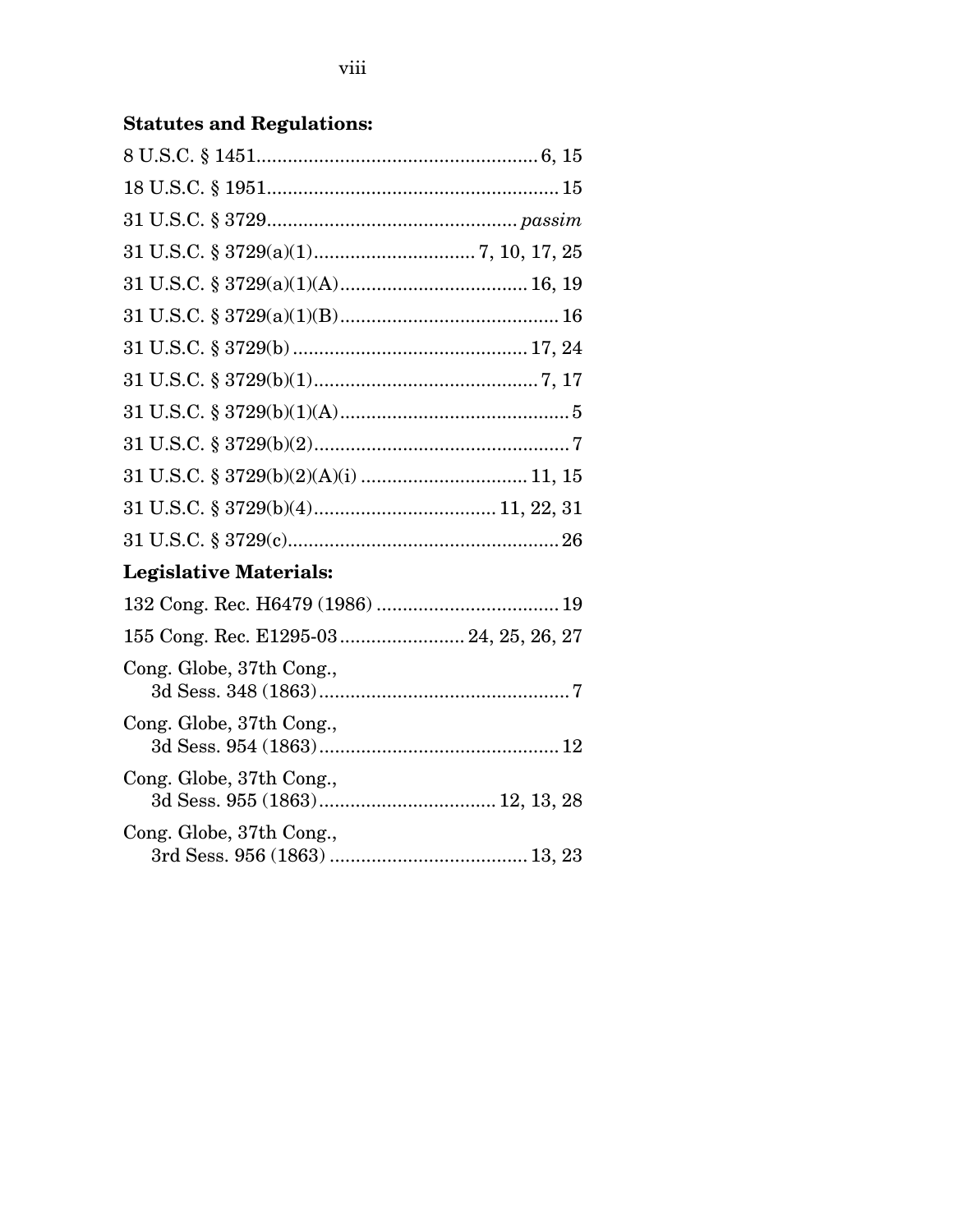| <b>Fraud Enforcement and</b><br>Recovery Act of 2009 ("FERA"),<br>Pub. L. No. 111-21,                                                                                                                        |
|--------------------------------------------------------------------------------------------------------------------------------------------------------------------------------------------------------------|
|                                                                                                                                                                                                              |
| H.R. Rep. No. 111-97,                                                                                                                                                                                        |
| S. Rep. No. 99-345 (1986),                                                                                                                                                                                   |
| S. Rep. No. 111-10, 111th Cong.,<br>1st Sess. (2009), 2009 U.S.C.C.A.N.  passim                                                                                                                              |
| <b>Other Materials:</b>                                                                                                                                                                                      |
| 1 J. STORY,<br>COMMENTARIES ON EQUITY JURISPRUDENCE                                                                                                                                                          |
| Benjamin Franklin (writing as 'B.F.'),<br>Letter to the Editor, On Smuggling, And Its<br>Various Species, London Chronicle (Nov 24, 1767),<br>reprinted in Jared Sparks,<br>2 The Works of Benjamin Franklin |
| G. Klass & M. Holt,<br>Implied Certification Under the False Claims Act,                                                                                                                                     |
| Joan H. Krause, A Conceptual Model of<br>Health Care Fraud Enforcement,                                                                                                                                      |
|                                                                                                                                                                                                              |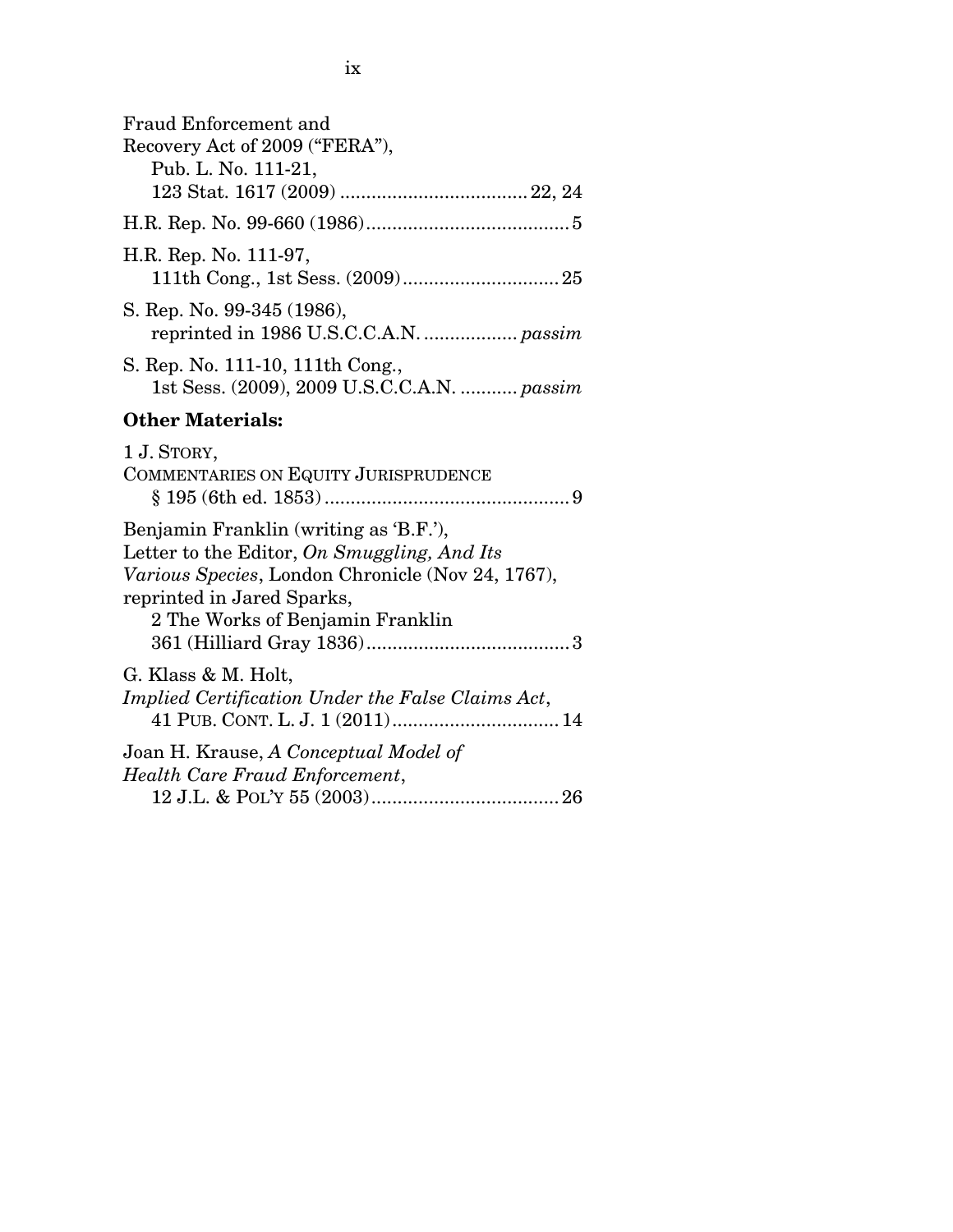| John T. Boese,                |
|-------------------------------|
| <b>CIVIL FALSE CLAIMS AND</b> |
| <b>QUI TAM ACTIONS</b>        |
|                               |
| Restatement (Second) of Torts |
|                               |
| Restatement (Second) of Torts |
|                               |
| Restatement (Second) of Torts |
|                               |
| Restatement (Second) of Torts |
|                               |
| Restatement (Second) of Torts |
|                               |
| Restatement (Third) of Torts: |
| Liability for Economic Harm   |
|                               |
| Restatement (Third) of Torts: |
| Liability for Economic Harm   |
|                               |
|                               |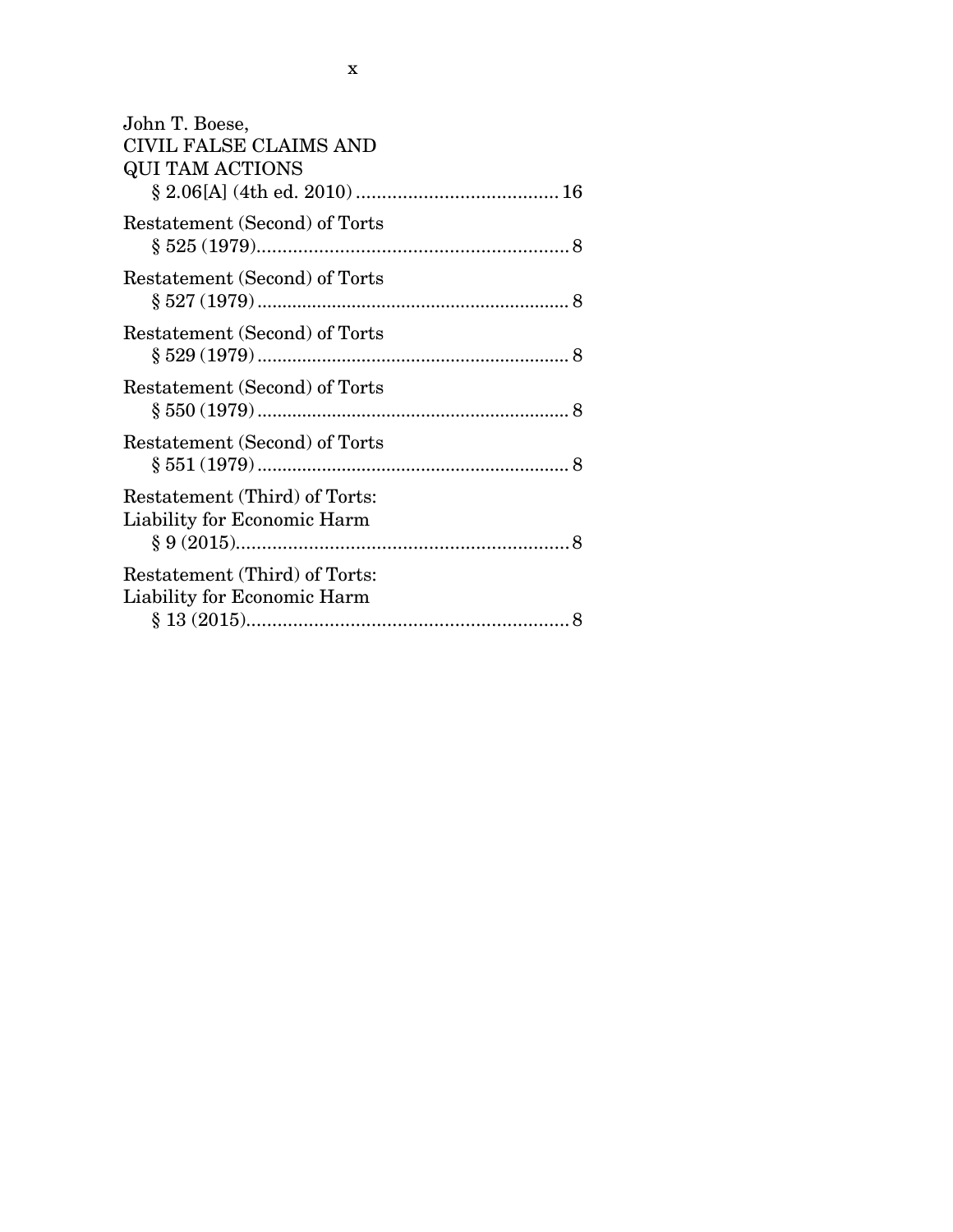#### **INTERESTS OF THE** *AMICI CURIAE1*

*Amici curiae* are law professors and senior lecturers whose scholarly writings and interests include tort law – in particular the common law of fraud – breach of contract, and the False Claims Act. Certain amici also have worked as practitioners and have extensive trial experience, offering insight as to practical application of legal constructs and the feasibility of legal models in practice. Amici have an interest in ensuring that the False Claims Act operates fairly and efficiently and captures the type of conduct Congress intended.

Amici believe there is no basis in the text or legislative history of the False Claims Act to limit liability under the Act to situations where a party has expressly certified compliance with a regulatory or contractual requirement. Amici believe that common law fraud principles inform interpretation of the False Claims Act and that an analytical model applying these principles, coupled with the textual limitations of the Act, effectuates Congress' intent and captures the conduct Congress intended to cover. Amici's brief discusses the basis for and operation of such a model.

Amici are:

 $\overline{a}$ 

Nancy Gertner, Senior Lecturer of Law Harvard Law School

<sup>&</sup>lt;sup>1</sup> All parties have consented to the filing of this brief. As required by Rule 37.6, *amici* state that no counsel for a party authored this brief, in whole or in part, and no person other than *amici* or their counsel made any monetary contribution to fund the preparation or submission of this brief.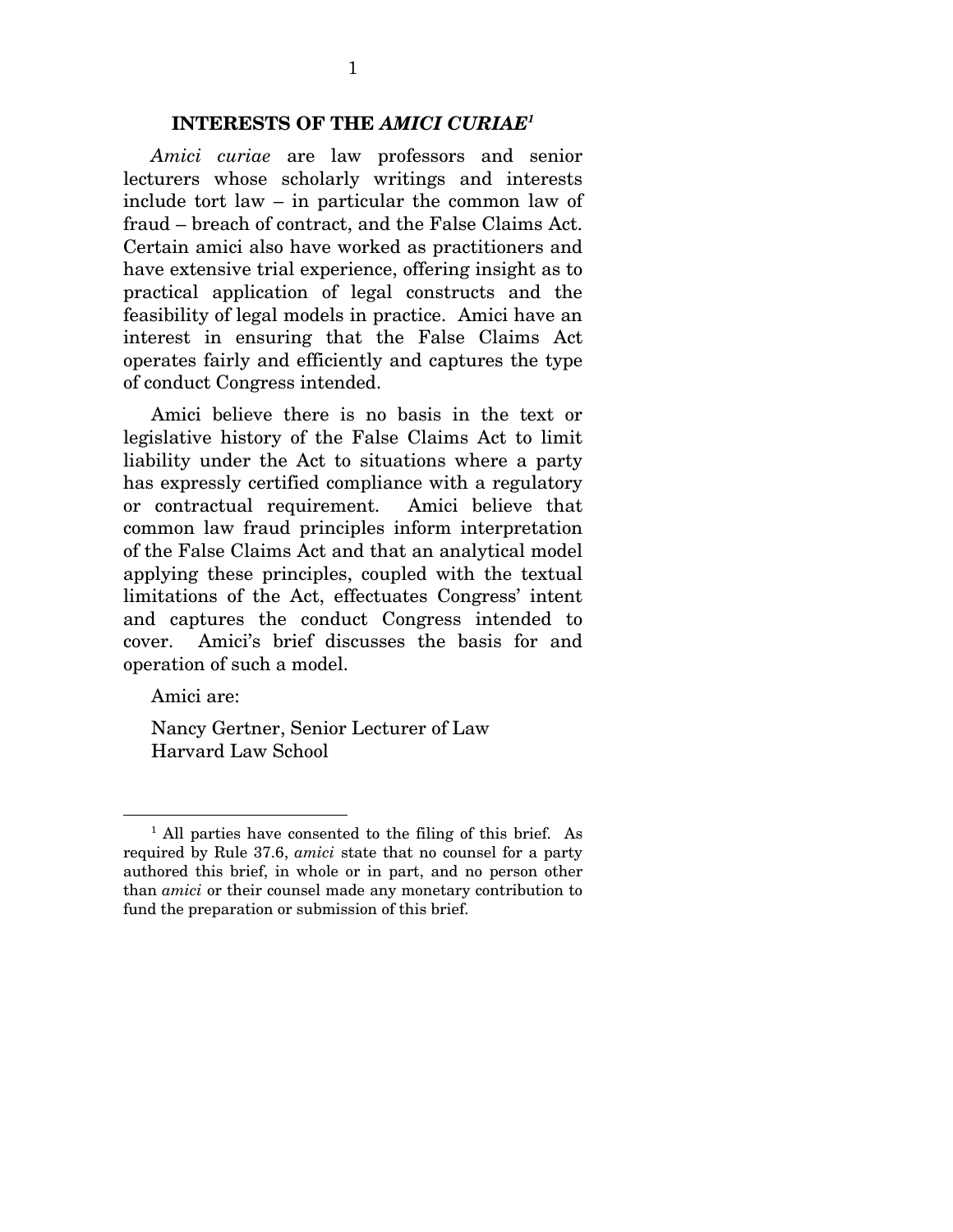Anthony Sebok, Professor of Law Benjamin N. Cardozo School of Law

David Hricik, Professor of Law Mercer University School of Law

Kathleen Clark, Professor of Law Washington University School of Law

Gregory Klass, Professor of Law Georgetown Law School

Spencer Waller, Professor of Law Loyola University

Anita Bernstein, Professor of Law Brooklyn Law School

Lawrence M. Solan, Don Forchelli Professor of Law Director of Graduate Education Brooklyn Law School

Matthew McCoyd, Adjunct Professor of Law and Associate Director Center for Advocacy and Dispute Resolution Emory University School of Law

J.C. Lore III, Clinical Professor and Director of Trial Advocacy Rutgers University School of Law

Stephan Landsman Robert A. Clifford, Professor of Tort Law and Social Policy, Emeritus DePaul University College of Law

Adam Scales, Professor of Law Rutgers Law School

Frank J. Vandall, Professor of Law Emory University School of Law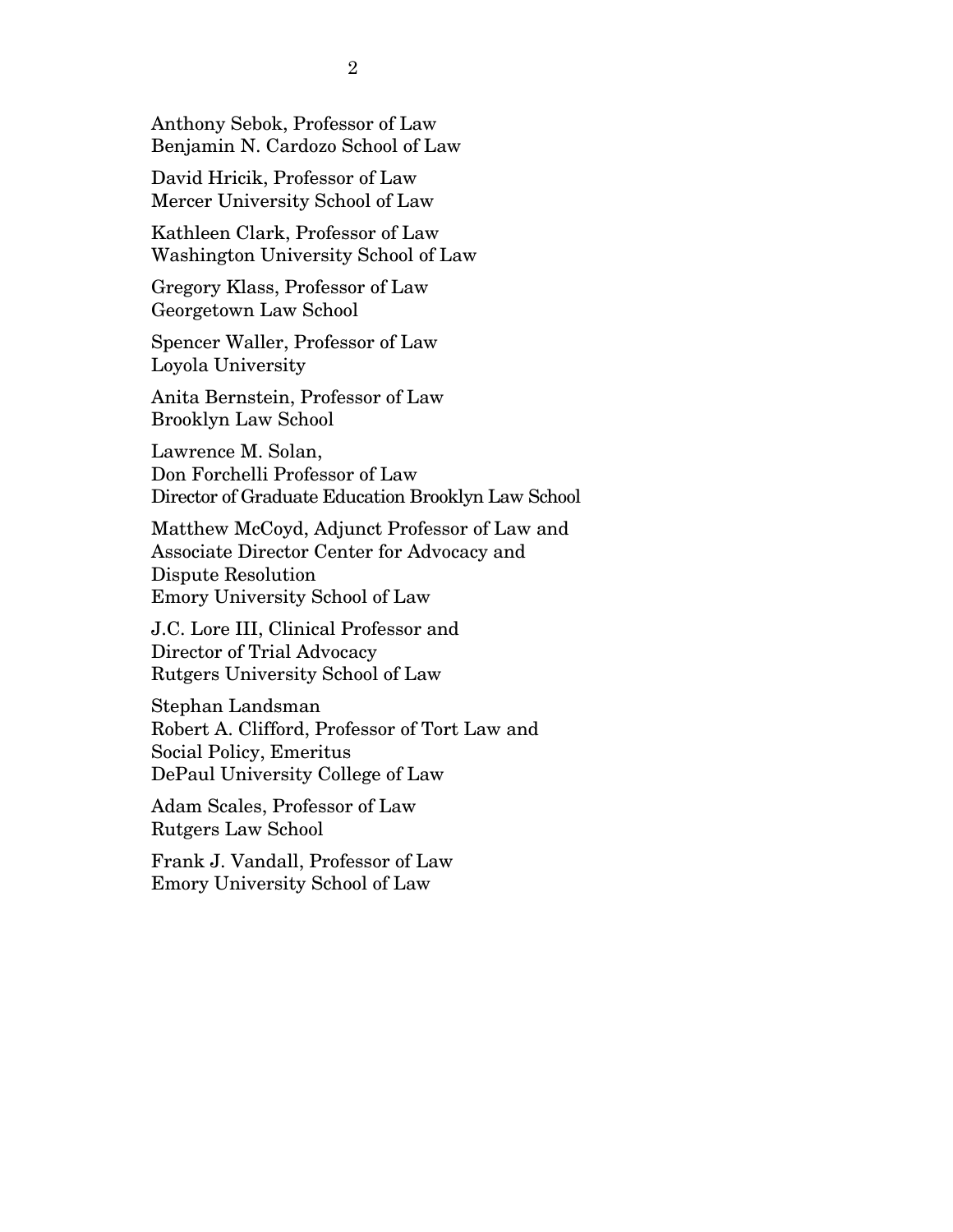### **INTRODUCTION AND SUMMARY OF ARGUMENT**

The narrow question before the Court is whether the theory of "implied false certification" recently created by the lower courts is an appropriate analytical framework to determine liability under the False Claims Act ("FCA" or "Act"). Amici agree with the First Circuit's position that a claimant who fails to disclose material noncompliance with Government requirements is liable under the Act, because it is consistent with the Act's text, legislative history, and this Court's earlier holdings. As amici amply demonstrate below, however, "implied false certification" is simply a label courts have applied to describe particular types of fraudulent conduct, and the contested theory is merely one of many valid constructs appropriately used to conceptualize and capture the wide array of fraudulent conduct Congress sought to outlaw in enacting the FCA.

The Government is uniquely situated as a contractual party. As Benjamin Franklin once observed, "[t]here is no kind of dishonesty into which otherwise good people more easily and frequently fall than that of defrauding the government."2 From its outset, the False Claims Act was animated by recognition of this key point. Indeed, limiting FCA liability with an extra-textual, procedurally-based construct would fly in the face of this Court's seminal holding that the Act must be "construed

<sup>2</sup> Benjamin Franklin (writing as 'B.F.'), Letter to the Editor, *On Smuggling, And Its Various Species*, London Chronicle (Nov 24, 1767), reprinted in Jared Sparks, 2 The Works of Benjamin Franklin 361 (Hilliard Gray 1836).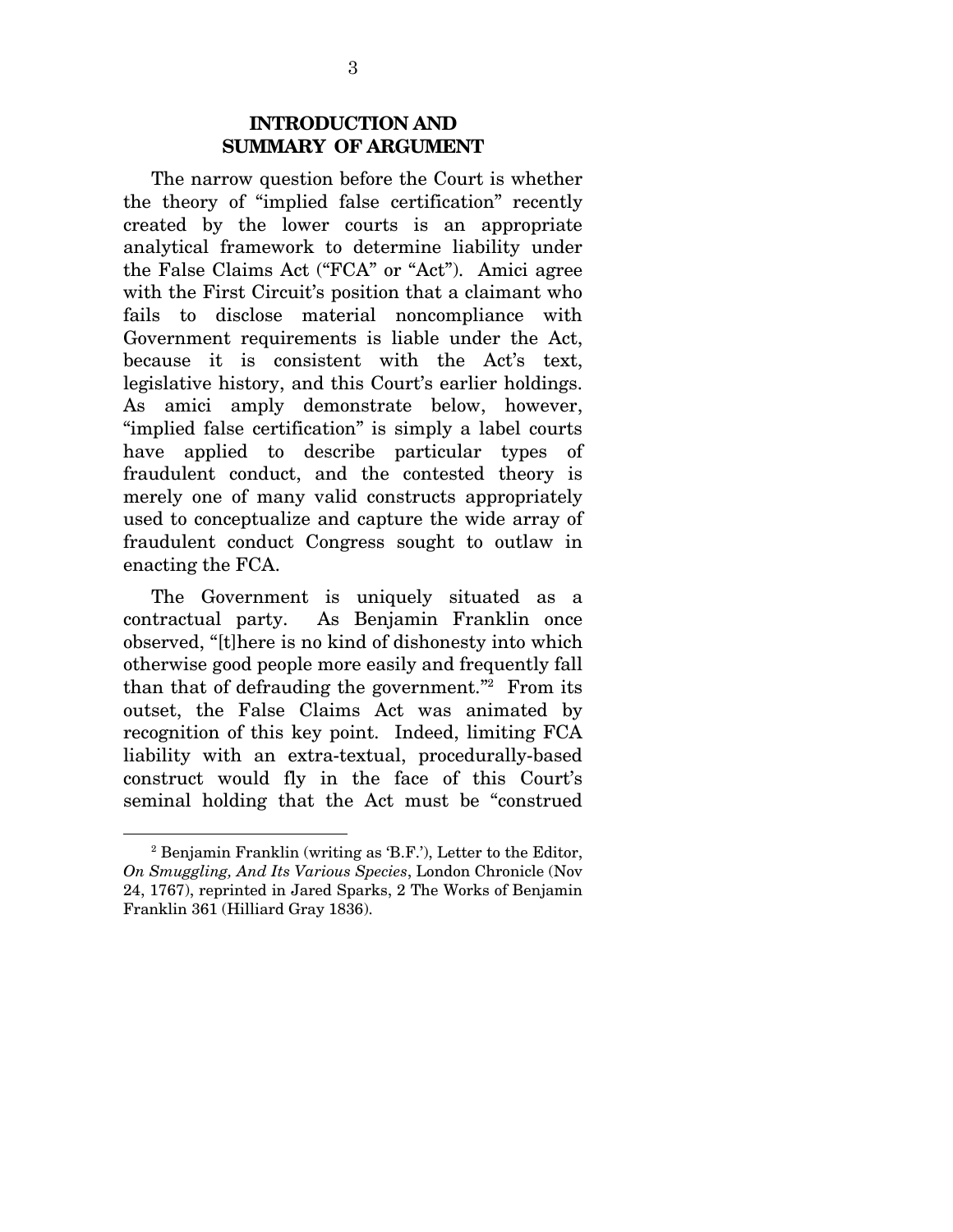broadly" to effectuate Congress' intent to eradicate "all fraudulent attempts to cause the Government to pay out sums of money." *United States v. Neifert-White Co.*, 390 U.S. 228, 233 (1968).

Significantly, this Court and lower courts have not hesitated to impose FCA liability in the absence of any certification, whether express or implied. *See*  Part II.D *infra.* In other words, the presence of a certification is neither necessary nor sufficient to impose FCA liability. Thus, the issue before the Court is best framed as asking whether the type of *conduct* currently analyzed under the rubric of implied false certification forms a basis for liability under the Act. Consistent with the Act's statutory text, Congress' historical commentary, and this Court's prior interpretations, principles of common law fraud best inform that determination.

As a threshold matter, and as discussed *infra* Part I, nearly all interpretive guidance suggests that the Act is based on principles of common law fraud. Its plain language, legislative history, and judicial analysis reflect the FCA's common law roots. As such, courts should turn, and correctly have turned, to appropriate principles of common law fraud in determining whether conduct is covered by the Act.<sup>3</sup>

Congress has made abundantly clear, however, that it did not intend to incorporate all requirements of common law fraud liability into the FCA. Thus,

<sup>&</sup>lt;sup>3</sup> In some cases, it is not necessary or appropriate for courts to engage in a threshold inquiry to determine whether conduct is fraudulent or within the ambit of the False Claims Act. For example, in passing the Affordable Care Act, Congress made it clear that violations of the Anti-Kickback Statute also violate the False Claims Act. *See* Part II.D *infra.*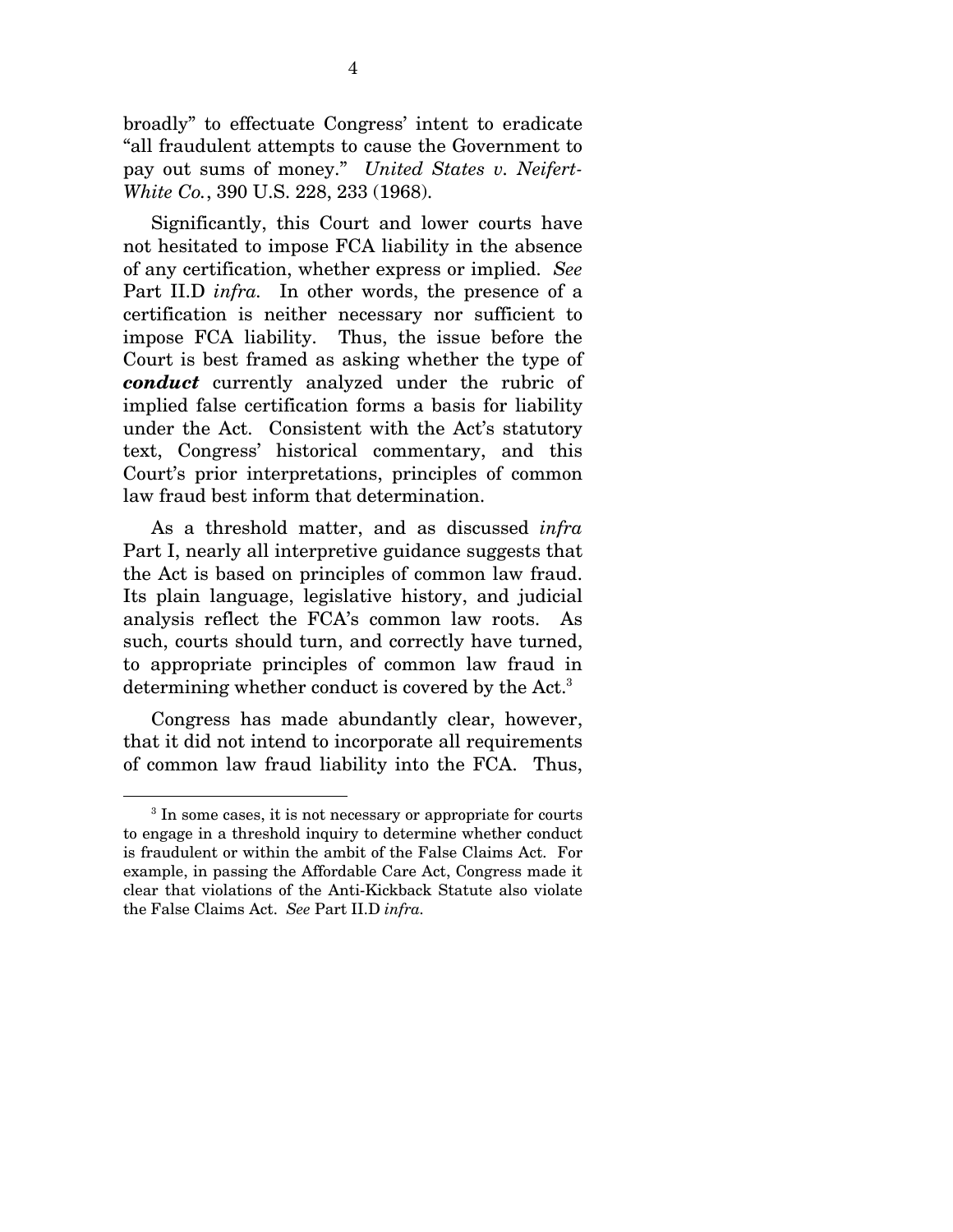while properly utilizing certain common law principles to interpret the FCA, courts have also recognized that common law fraud and FCA liability are not coterminous. For example, courts have recognized that the FCA does not require specific intent to defraud or reliance because Congress specifically included statutory language inconsistent with those doctrines to allow for more expansive liability.4 Moreover, since its enactment in 1863, Congress has routinely amended the Act to *expand* its reach to include ever-evolving means of perpetrating fraud on the Government. This Court has routinely and explicitly recognized Congress' intent that the Act be construed as broadly as fraudulent attempts to claim Government money may creatively extend. *See, e.g.*, *Rainwater v. United States*, 356 U.S. 590, 592 (1958) ("It seems quite clear that the objective of Congress was broadly to protect the funds and property of the Government from fraudulent claims, regardless of the particular form, or function, of the government instrumentality upon which such claims were made.")In Part II *infra*, amici explain that the conduct comprising actionable fraud at common law is a mere subset of the conduct giving rise to liability under the FCA.

<sup>4</sup> While it is arguable that the FCA has never required specific intent to defraud, Congress removed all doubt in the 1986 Amendments. *See* H.R. Rep. No. 99-660 (1986); 31 U.S.C. § 3729(b)(1)(A) (defining "knowing" submission of false claims to encompass submission of false claims made with "actual knowledge," "deliberate ignorance," or "reckless disregard"). This was done to address "the problem of 'ostrich-like' refusal to learn of information which an individual, in the exercise of prudent judgment, had reason to know." S. Rep. No. 99-345, at 15 (1986), reprinted in 1986 U.S.C.C.A.N. 5266, 5280.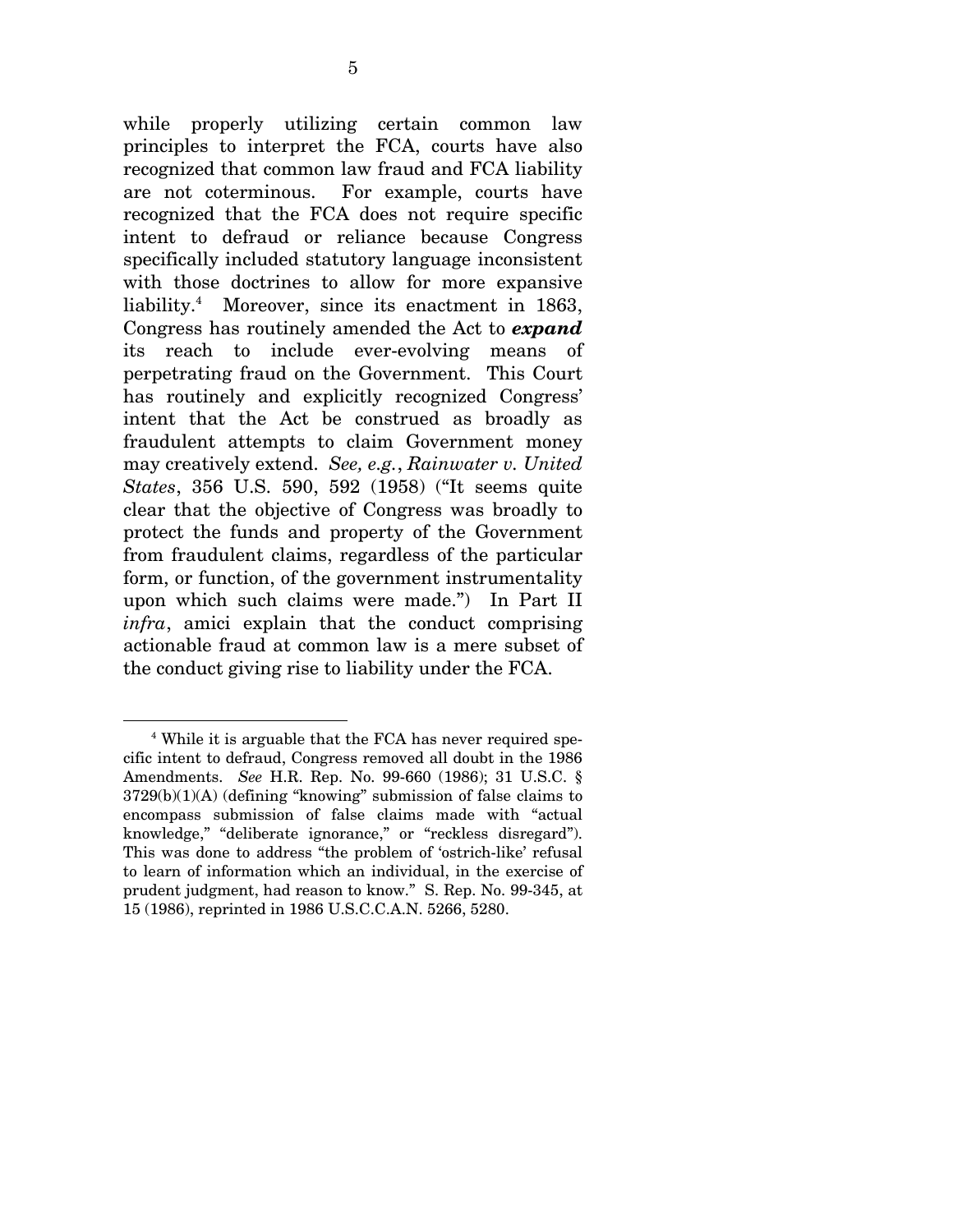Finally, contrary to arguments urged by Petitioner, the First Circuit's holding represents nothing new, novel, or extraordinary to FCA jurisprudence. There is likewise no empirical support for Petitioner's argument that adopting the First Circuit's position will somehow encourage meritless litigation. In contrast, there is abundant proof that courts can apply appropriate limiting principles embodied in the common law to accurately distinguish between actionable and non-actionable conduct under the Act. *See infra* Part III.

For centuries, our courts have applied the principle of "materiality" to appropriately limit liability for contractual and tortious fraud. As this Court has explained, "[t]he federal courts have long displayed a quite uniform understanding of the 'materiality' concept." *Kungys v. United States*, 485 U.S. 759, 770 (1988) (relying on common law to define "materiality" for purposes of 8 U.S.C. § 1451 and collecting cases). Just last term, this Court expanded liability under the 1933 Securities and Exchange Act using the familiar legal guidepost of the common law materiality standard. *Omnicare, Inc. v. Laborers Dist. Council Constr. Indus. Pension Fund*, 135 S. Ct. 1318, 1330 (2015). Coupled with textual limitations such as the Act's expansive approach to mental states and abandonment of traditional reliance principles, courts can effectively capture only that fraudulent conduct Congress intended the FCA to reach by applying appropriate, extra-textual limiting principles. In sum, amici's analytical approach reasonably balances concerns of the Act's over-expansion with its stated purpose to broadly reach all fraudulent and deceitful acts that cause the Government to pay out money.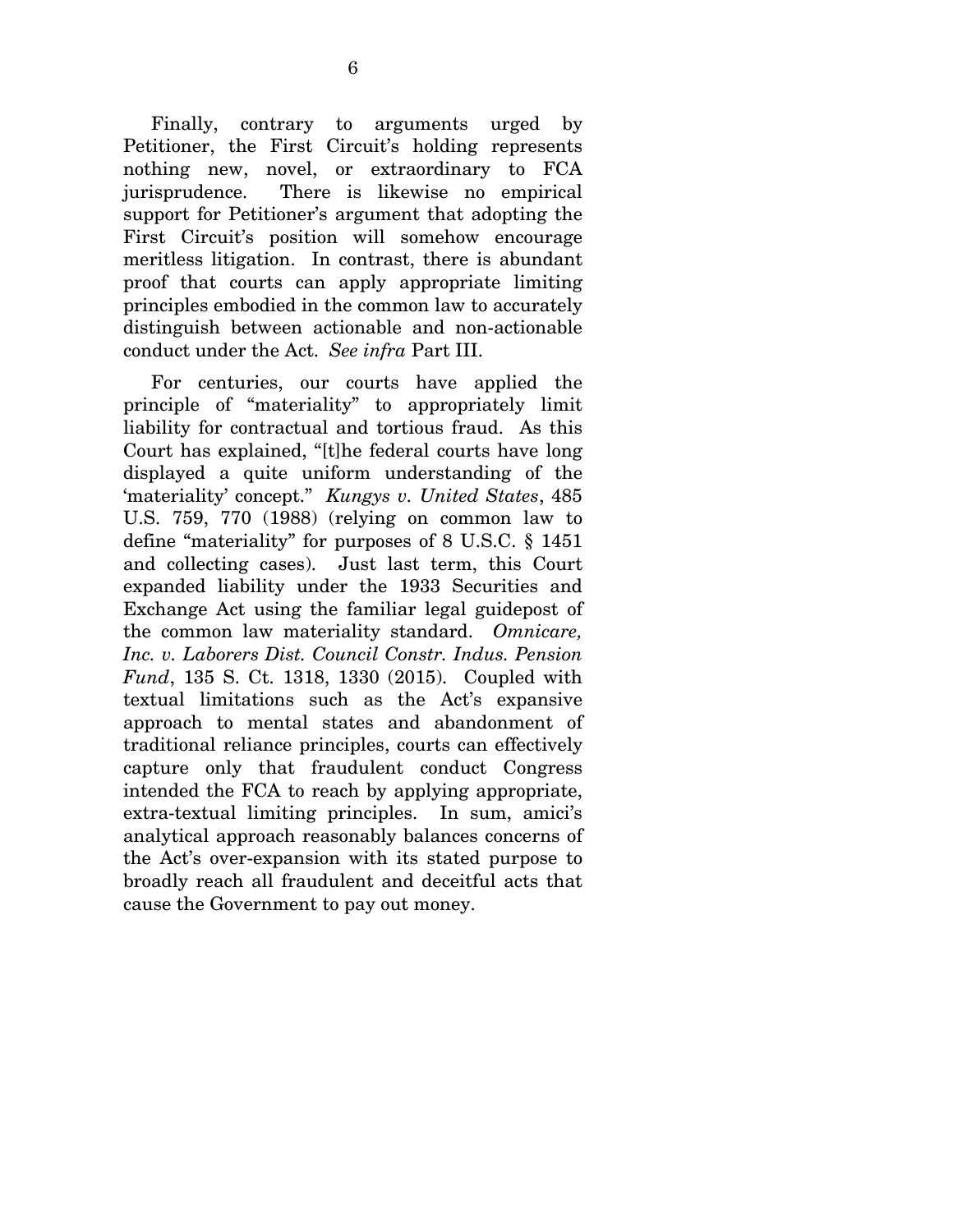#### **ARGUMENT**

### **I. COMMON LAW FRAUD INFORMS PROPER INTERPRETATION OF THE FALSE CLAIMS ACT.**

As its statutory text, Congressional commentary, and judicial interpretation make plain, the FCA is based on principles of common law fraud. On this ground alone, and as expounded further in this Part, the common law is an appropriate analytical touchstone for determining whether conduct is fraudulent under the FCA.

### **A. The Plain Language of the FCA Supports Reliance on Common Law Principles, Particularly By Imposing Liability for Material Omissions.**

The FCA was enacted in 1863 and signed by President Lincoln "to prevent and punish frauds upon the Government of the United States." Cong. Globe, 37th Cong., 3d Sess. 348 (1863) (statement of Sen. Wilson). Interpreting the Act must begin with the text of the statute itself. *Neder v. United States*, 527 U.S. 1, 21 (1999). By its plain terms, the FCA currently holds liable "any person who . . . (A) knowingly presents, or causes to be presented, a false or fraudulent claim for payment or approval[.]" 31 U.S.C. § 3729(a)(1). Although the Act defines the terms "knowingly" and "claim", §§ 3729(b)(1) & (b)(2), respectively, it does not define "false or fraudulent" because such a definition would be unnecessary—"'fraud' ha[s] a well-settled meaning at common law." *Neder*, 527 U.S. at 21.

Specifically, "a necessary second step" of statutory interpretation requires application of the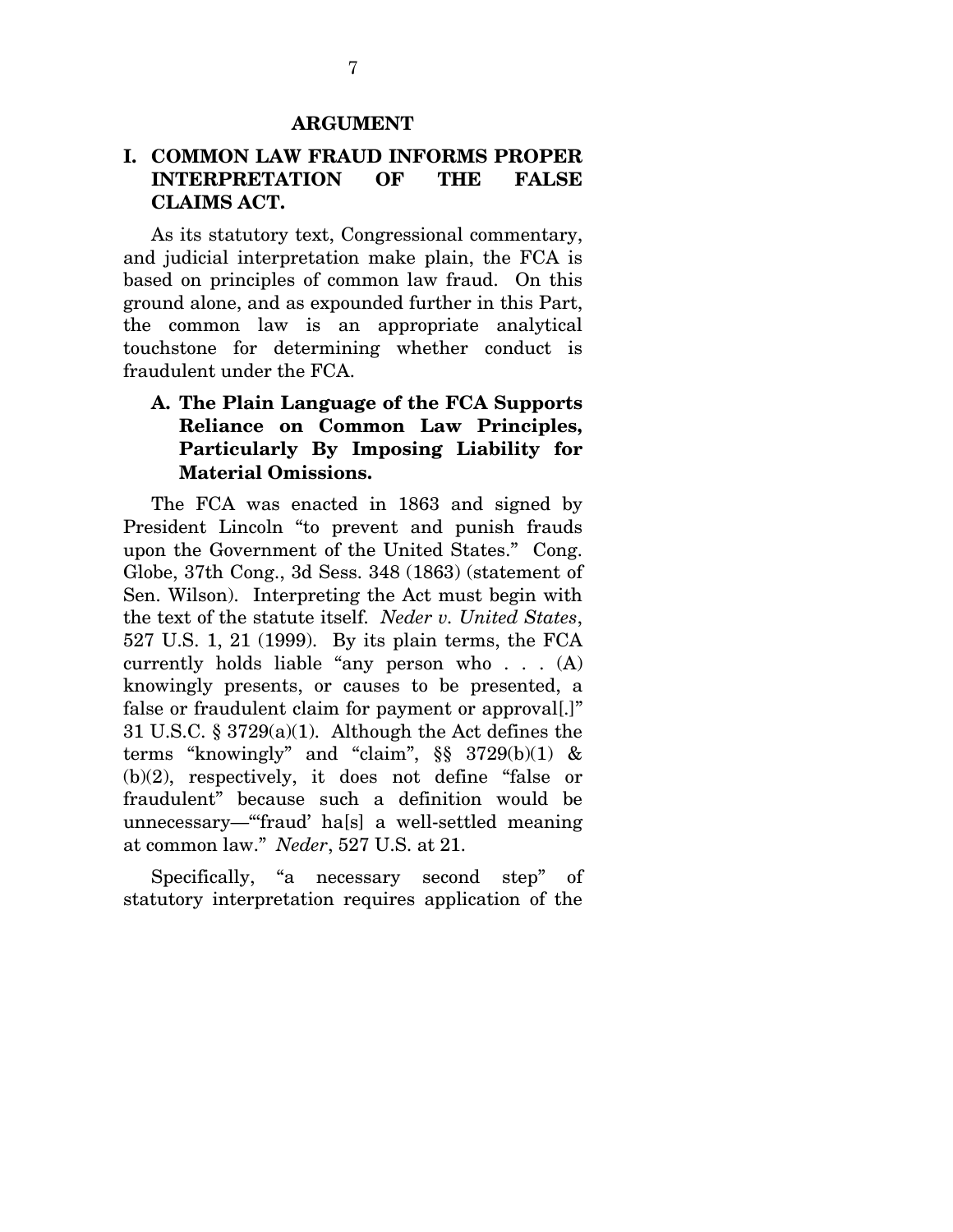"well-established rule" that where Congress uses terms that "have accumulated settled meaning under . . . the common law," a court must infer that Congress meant to incorporate the established meaning. *Id.* (internal quotation marks omitted). By imposing liability for "fraudulent" claims, Lincoln's Congress incorporated the "well-settled" meaning of common law fraud at the time.

It is beyond question that both material representations and material omissions give rise to actionable common law fraud. *See* Restatement (Second) of Torts § 525 (fraudulent misrepresentation), § 527 (ambiguous representation), § 529 (representation misleading because incomplete), § 550 (fraudulent concealment), § 551 (nondisclosure) (1979). Indeed, the common law imposes identical liability for material omissions and misrepresentations. *Id.* §§ 550, 551 (person who fraudulently conceals or fails to disclose "is subject to the same liability" as person who makes fraudulent misrepresentation). Current legal trends follow suit, creating liability for omissions that constitute a "half-truth" or conceal a fact essential to the transaction. *See* Restatement (Third) of Torts: Liability for Economic Harm § 9 (actionable "misrepresentation" may arise from conduct rather than words and may be implied rather than explicit), § 13 (actionable omission exists where there is a duty to speak, a prior ambiguous statement requiring clarification, or, "because of the relationship between the [parties], the customs of the trade, or other circumstances, [the other party] would reasonably expect disclosure of what the actor knows.") (2015); *see also Bonilla v. Volvo-Car-Corp.*, 150 F.3d 62, 69-70 (1st Cir. 1998) ("[T]he *locus*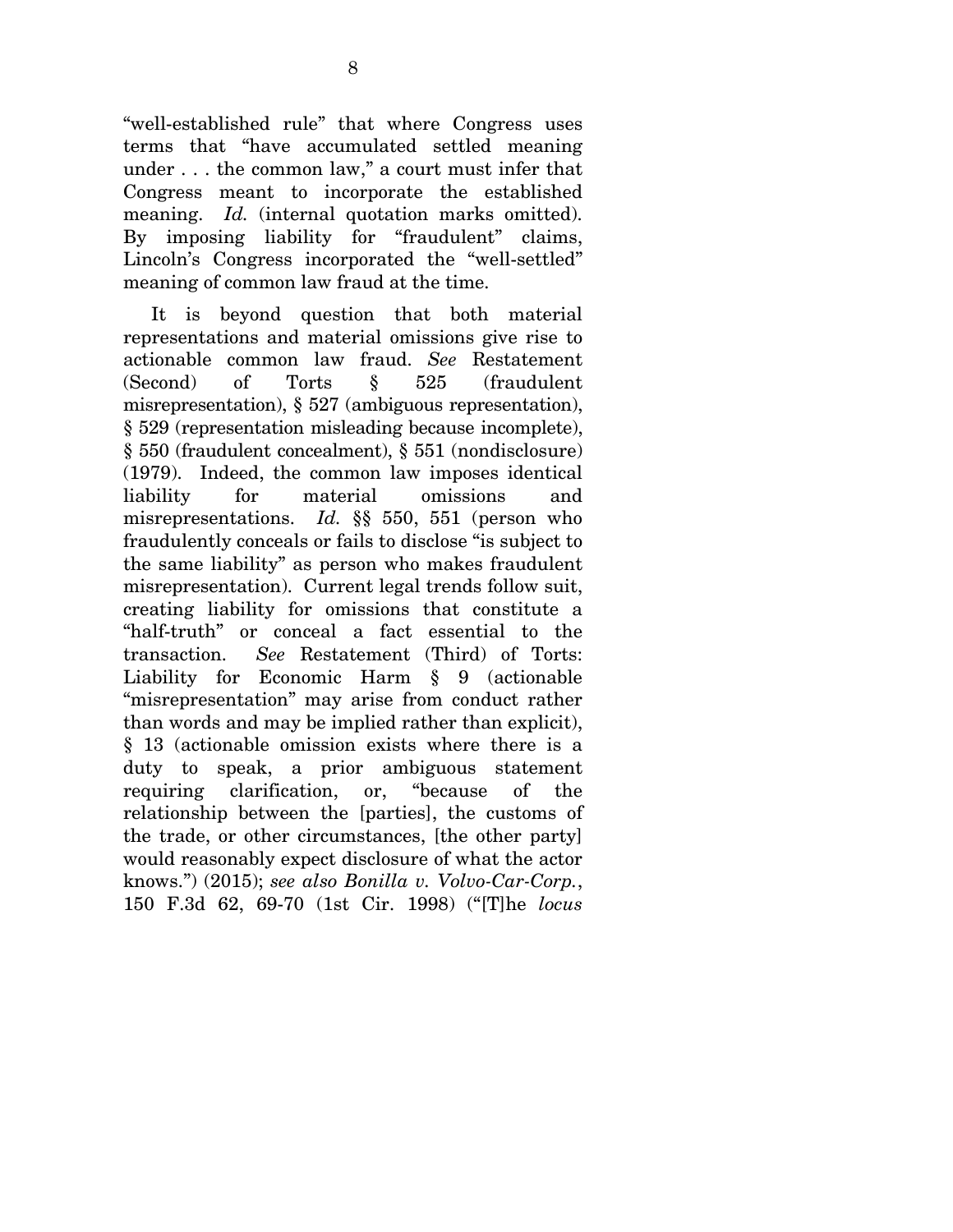*classicus* of fraud is a seller's affirmative false statement or a half truth*, i.e.*, a statement that is literally true but is made misleading by a significant omission"); *Emery v. American Gen. Fin., Inc*., 71 F.3d 1343, 1348 (7th Cir. 1995) (Posner, C.J.).5

It is equally clear that material omissions gave rise to actionable fraud at the time of the FCA's enactment. *See Neder*, 527 U.S. at 21 ("[T]he wellsettled meaning of 'fraud' [in 1863] required a misrepresentation or concealment of material fact."); 1 J. STORY, COMMENTARIES ON EQUITY JURISPRUDENCE § 195, at 298 (6th ed. 1853) ("[T]he misrepresentation must be of something material, constituting an inducement or motive to the act or omission of the other party."). From 1839 through modern day, this Court has consistently recognized that material omissions create liability for fraud under the common law. *See BMW of N. Am., Inc. v. Gore*, 517 U.S. 559, 579 (1996) ("Actionable fraud requires a material misrepresentation or omission."); *Smith v. Richards*, 38 U.S. 26, 36 (1839) ("Where the party intentionally, or by design, misrepresents a material fact, or *produces a false impression*, in order to mislead another . . . in every such case there is a positive fraud, in the truest sense of the terms.") (emphasis added).

It necessarily follows that Lincoln's Congress intended the FCA to reach conduct that was

<sup>&</sup>lt;sup>5</sup> Likewise, omissions of facts when "accompanied by deceptive conduct or suppression of material of facts" were recognized as fraudulent concealment at common law. *Hirsch v. Feuer*, 299 Ill. App. 3d 1076, 1086, 702 N.E.2d 265, 273 (Ill. App. 1998) (quoting *Heider v. Leewards Creative Crafts*, 245 Ill. App. 3d 258, 269, 613 N.E.2d 805, 814 (1993)).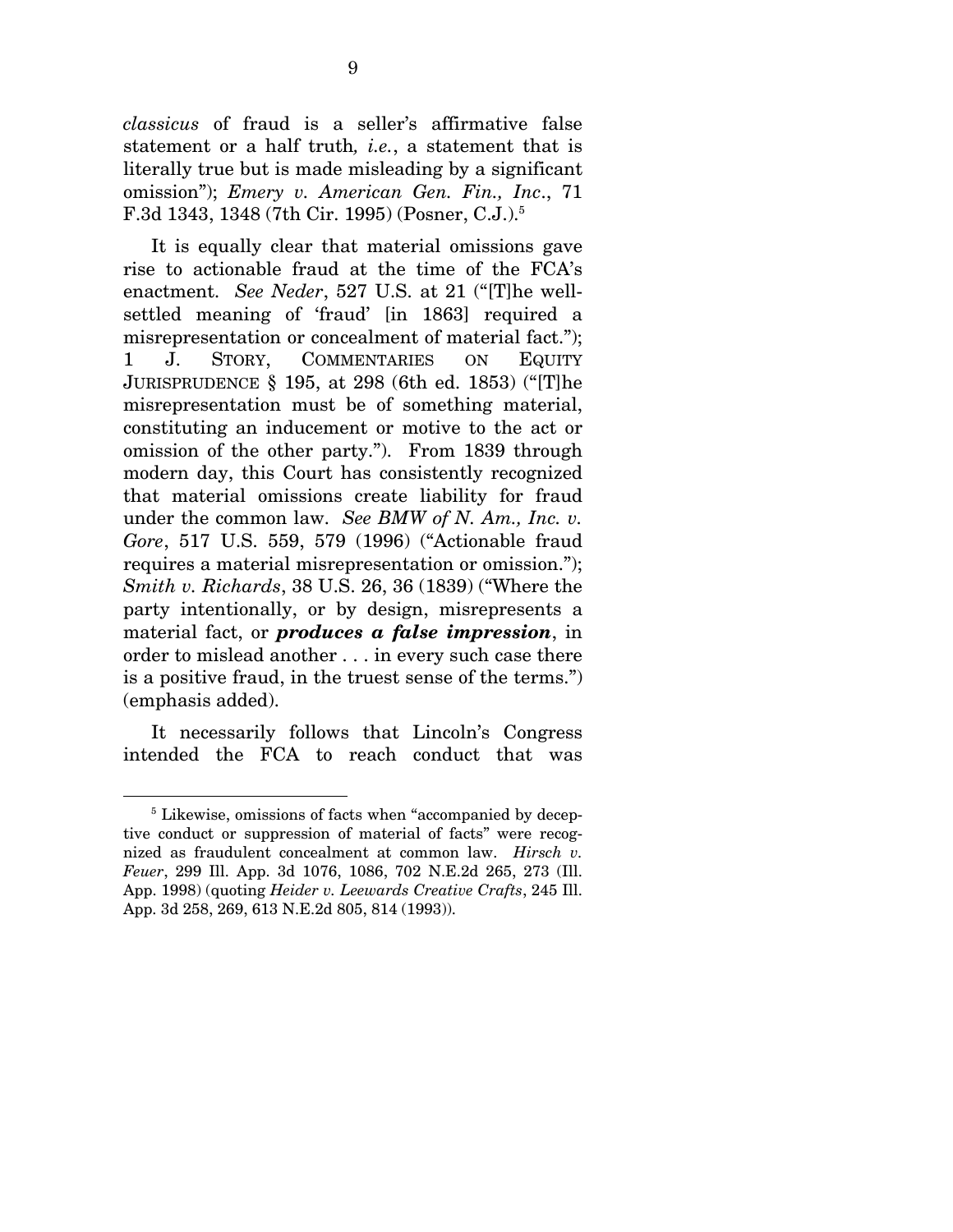rendered "fraudulent" by omission, as well as by affirmative misrepresentation. The plain language of the Act supports such a construction because the Act expressly imposes liability for indirect action that would comprise actionable fraud by omission at common law. Each of the Act's seven liability subsections imposes liability for indirect action (*i.e.*, in the absence of an affirmative misstatement): (A) causing a false claim to be presented; (B) causing a false record or statement to be made or used that is material to a false or fraudulent claim; (C) conspiring to violate the Act; (D) causing less than full money or property owed to be delivered; (E) making or delivering a receipt with incomplete knowledge of its truthfulness; (F) receiving public property unlawfully transferred; and (G) concealing or avoiding a financial obligation to the government. 31 U.S.C. § 3729(a)(1). Indeed, subsections E and G, appear to not only support implied false certification, but to perhaps expressly impose liability for implied false certification. Subsection E imposes liability if a person certifies receipt of goods "without completely knowing" whether the information to which he certified was true, while Subsection G imposes liability when a person knowingly "conceals or avoids" an obligation to pay the government. Under each provision, a person can be liable under the FCA without making an affirmative misrepresentation, let alone an affirmative representation on the face of the instrument in which a claim is presented.

Moreover, this Court has not hesitated to impute the common law "materiality" standard to fraud statutes. *Neder*, 527 U.S. at 21 (noting that "the common law could not have conceived of 'fraud' without proof of materiality."); *see also United States*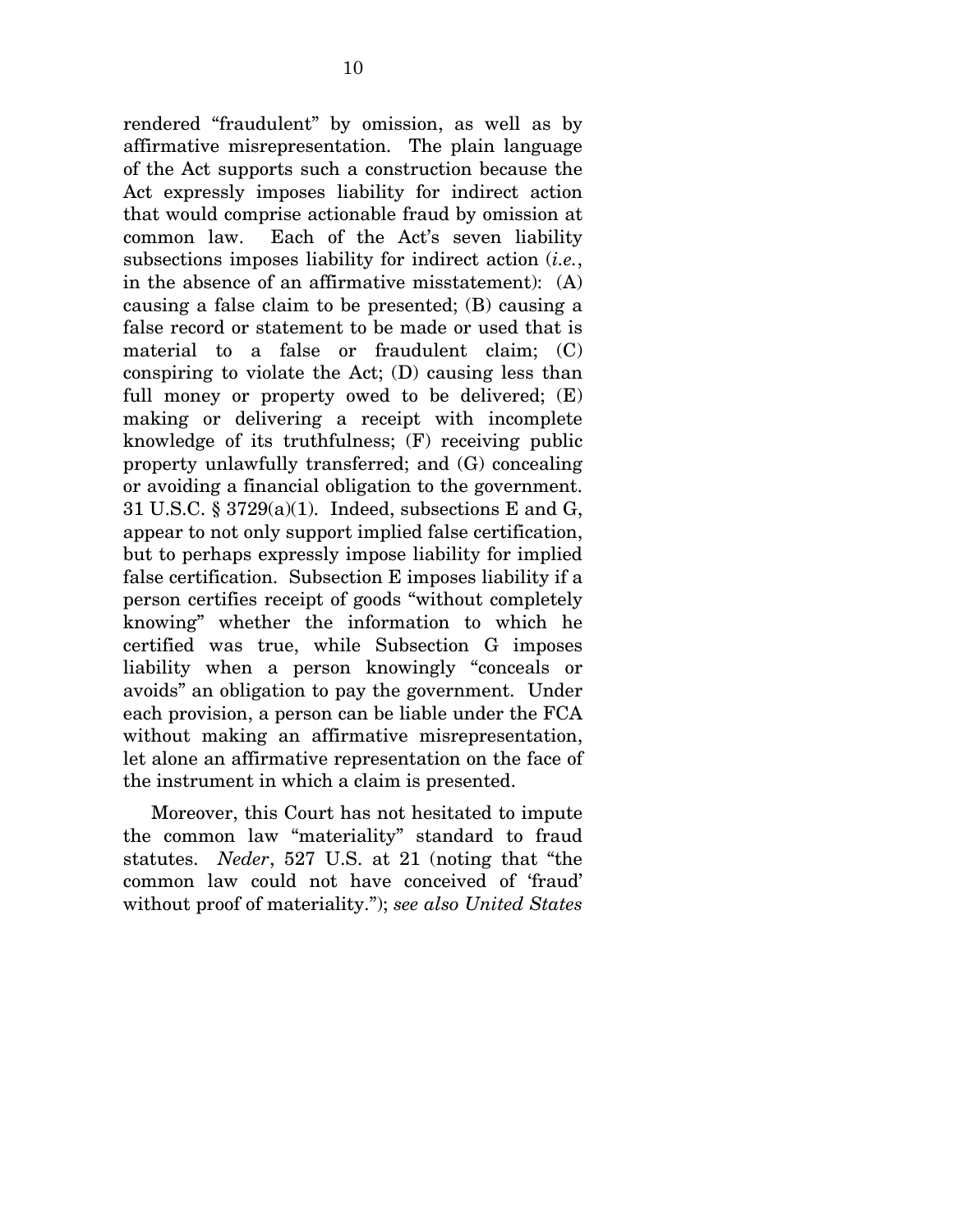*ex rel. Wilkins v. North Am. Constr. Corp.*, 173 F. Supp. 2d 601, 618-20, 622-30 (W.D. Tex. 2001) (applying *Neder* to conclude that the FCA imports a materiality requirement and focusing on the meaning of "false" and "fraudulent claims" at common law in its analysis). In 2009, the common law materiality standard became a textual requirement when Congress deliberately codified the standard in the Act. *See* 31 U.S.C. § 3729(b)(4) (defining "material"); S. Rep. 111-10, 111th Cong., 1st Sess. (2009), at 11, 2009 U.S.C.C.A.N. at 439.

In sum, the presence of either an express or implied certification does not reasonably inform whether particular conduct gives rise to FCA liability because it does not resolve the seminal question of whether that conduct is fraudulent. Rather, in deference to the common law principles underlying its terms, FCA liability is appropriately imposed for a "false or fraudulent claim" upon determining that the defendant requested payment from the Government to which he or she was not entitled. *See, e.g.*, *United States ex rel. Hendow v. Univ. of Phoenix*, 461 F.3d 1166, 1172 (9th Cir. 2006) ("So long as the statement in question is knowingly false when made, it matters not whether it is a certification, assertion, statement, or secret handshake; False Claims liability can attach."); *see also Hobbs v. McLean*, 117 U.S. 567, 575 (1886) (relying on common law definition of "claim" as "right to demand money from the United States"); 31 U.S.C. §  $3729(b)(2)(A)(i)$  (codifying common law definition of "claim" to impose FCA liability). In contrast to a "certification" requirement—untethered from the FCA's purpose, text and history, or indeed any basis in law, fact or logic—common law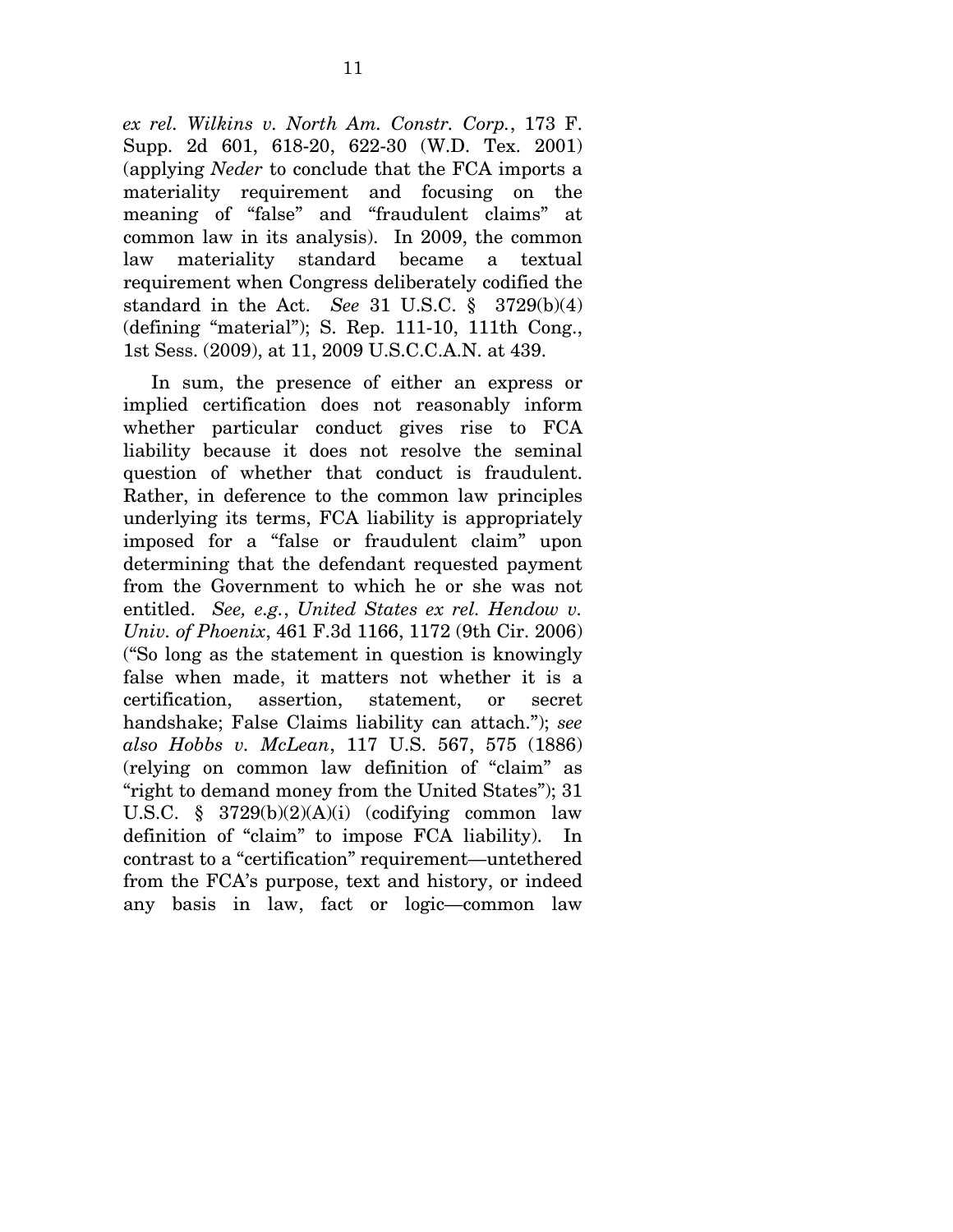principles provide the appropriate starting point for determining whether particular conduct violated the FCA.

# **B. The Legislative History of the FCA Supports Reliance on Common Law Principles.**

Congress actively debated the incorporation of common law fraud principles into the FCA. Cong. Globe, 37th Cong., 3d Sess. 954-55 (discussing common law fraud principles and lack of scienter in the proposed statute). Indeed, Senator Cowan expressed concern that "[t]here is no scienter here in this criminal act" and that a man could be convicted "without having known that he committed any offense whatsoever", including by "aid in procuring the payment of a claim which is false, fraudulent from the beginning, and yet he may not be aware of it." *Id.* at 954. Senator Cowan likewise spoke against the need for a False Claims Act on the grounds that fraud was already cognizable at common law and under existing state statutes. *Id.* at 954 ('These frauds all fall within a great class. I suppose they are classified in almost every State in the Union. I believe now in addition to the remedies provided by the common law, there is a statute in almost every State in the union which makes the procurement of money or any valuable thing by means of false misrepresentation of an existing fact, a criminal offense").

In response to Senator Cowan, Senator Howard – who moved the original False Claims Act bill for Senate discussion – conceded that there was "nothing said about 'guilty knowledge'" but focused on the importance of the bill and massive fraud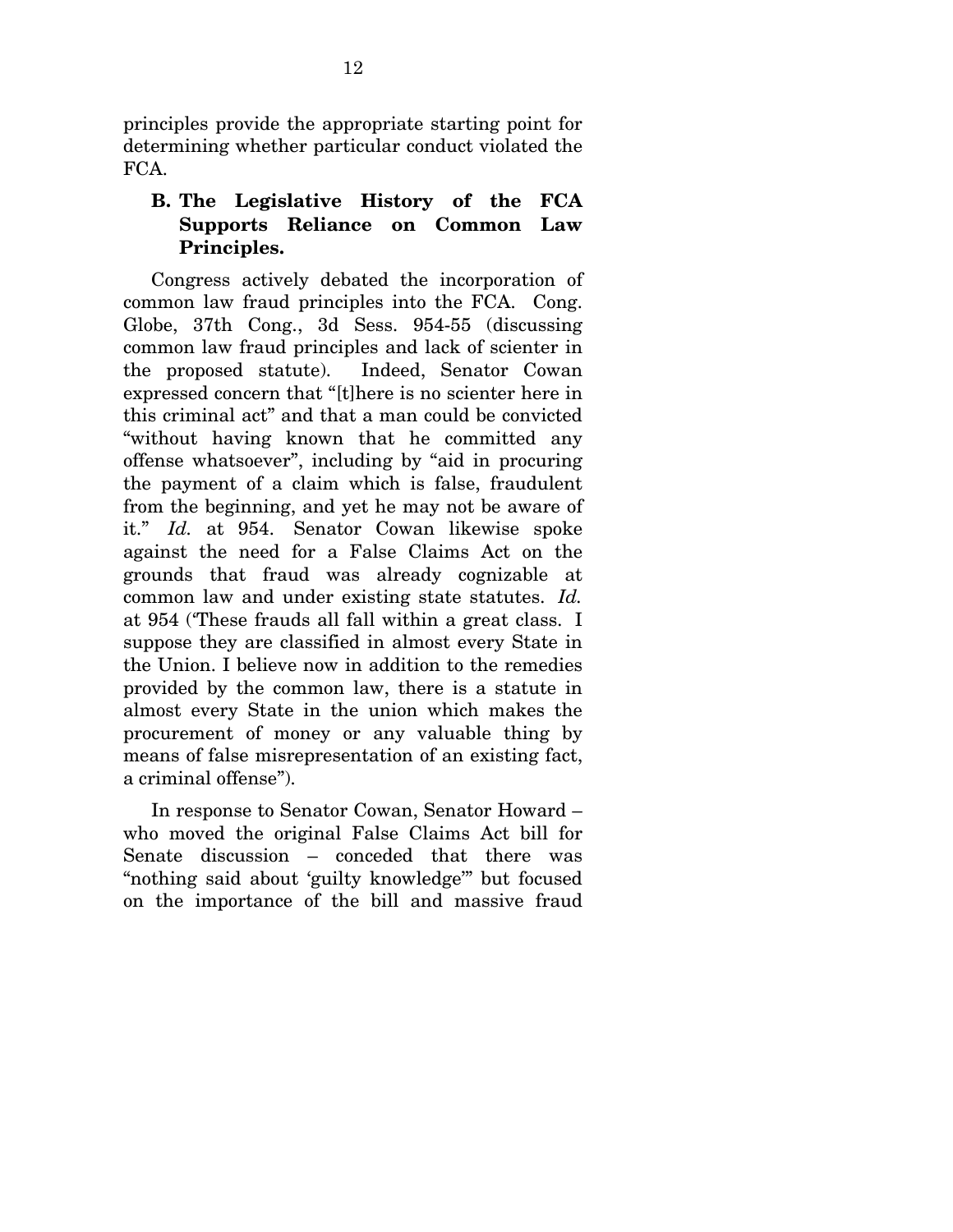being wrought on the Government. *Id.* at 955-56. Senator Wilson emphasized that, despite the Government's best efforts, existing laws were simply insufficient to combat the massive frauds. *Id.* at 956.

Ultimately, the Legislature dismissed Senator Cowan's concerns, drafting an expansive statutory scheme that incorporated common law concepts of fraud and misrepresentation but rejected certain limiting principles of common law fraud – such as scienter. Instead, the Act encompassed all fraudulent misconduct on the Government that was not otherwise actionable at common law. *Id.* at 956 ("[T]here is now no law adequate to meet these cases of fraud upon the Government."). Indeed, this Court has recognized that the contemporaneous Congressional debates "suggest that the Act was intended to reach *all types of fraud, without qualification*, that might result in financial loss to the Government." *Neifert-White Co.*, 390 U.S. at 232 (emphasis added).

## **C. This Court Has Consistently Relied on Common Law Principles in Determining Liability under "Fraud" Based Statutes.**

Regardless of the ultimate disposition of individual cases, this Court has correctly and consistently turned to common law fraud principles to determine liability under the FCA, as well as other federal fraud statutes. Rather than rely on the newly-invented certification doctrine, this Court should follow its own mandate to use the common law's familiar legal principles as guideposts in determining FCA liability. *Omnicare,* 135 S. Ct. at 1330.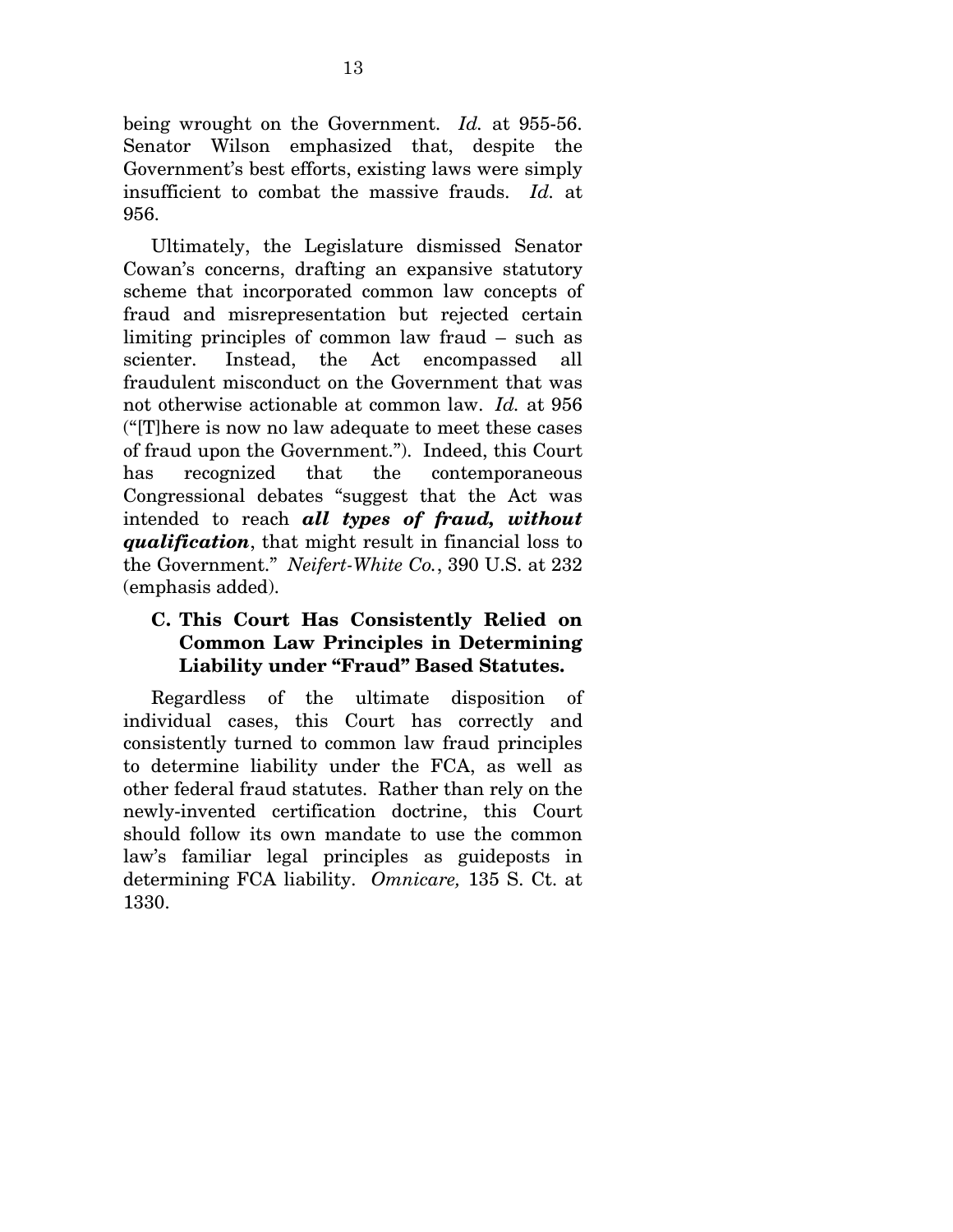Significantly, this Court has expressly found FCA liability arising from actionable material omissions (discussed *supra* Part I.A), the same common law principle supporting the implied false certification doctrine. For example, in *United States ex rel. Marcus v. Hess*, public works contractors engaged in a bid-rigging scheme to defraud the Government. 317 U.S. 537, 539 (1943). Even where contractors did not "certif[y] that their bids were 'genuine and not sham or collusive,'" this Court readily found FCA liability based on the Government's fraudulent inducement to pay inflated contract prices. *Id.* at 543; *accord* G. Klass & M. Holt, *Implied Certification Under the False Claims Act*, 41 PUB. CONT. L. J. 1, 18 (2011) (noting that FCA liability via "[f]raud in the inducement can take any number of forms"). Likewise, in *United States v. Bornstein*, a Government subcontractor mislabeled radio parts as complying with Government specifications and the general contractor submitted a claim for payment without disclosing the noncompliance. 423 U.S. 303, 309 (1976). This Court held that the subcontractor was liable under the FCA for "causing" the contractor to submit a "false claim," although there was no affirmative false statement in the contractor's claim for payment. *Id.* at 311.

The Supreme Court has also relied on common law fraud to interpret statutory terminology incorporated into the FCA. In *Hobbs v. McLean*, 117 U.S. 567 (1886), the Court construed what constitutes a "false claim." The Court analyzed and ultimately adopted the common law definition of the word "claim" as a "right to demand money" for purposes of liability. *Id.* at 575. Notably, Congress codified this common law definition of "claim" in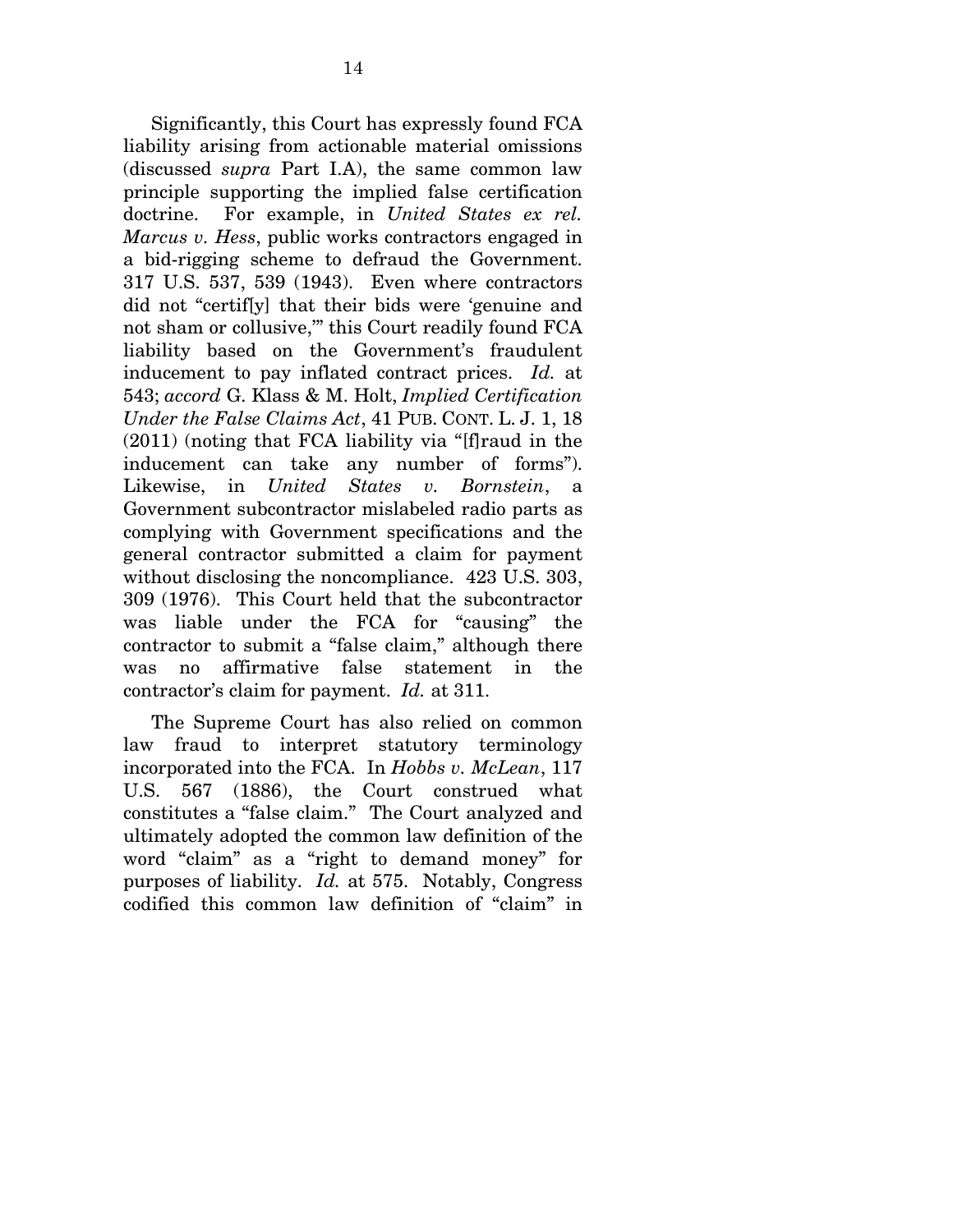amendments to the FCA. *See* 31 U.S.C. § 3729(b)(2)(A)(i).

The Court has consistently applied common law principles to determine what type of conduct is covered by other federal statutes rooted in fraud. Just last term—and relying on common law fraud precepts—this Court expanded liability under the Securities Act of 1933 by outlawing not only expressly false opinions, but omissions of material fact that would make an otherwise truthful opinion misleading. *Omnicare,* 135 S. Ct. at 1330; *Basic Inc. v. Levinson*, 485 U.S. 224, 232 (1988) (collecting cases in which it has addressed common-law requirements of securities fraud action); *see also Sekhar v. United States*, 133 S. Ct. 2720, 2724 (2013) (relying on common law to define "extortion" under Hobbs Act); *Neder*, 527 U.S. at 1 (relying on common law fraud to determine liability under federal mail fraud statute); *Field v Mans*, 516 U.S. 59, 69-76 (1995) (relying on common law fraud to determine liability under federal bankruptcy fraud statute); *Kungys v. United States*, 485 U.S. 759, 770 (1988) (relying on common law to define "materiality" for purposes of liability under 8 U.S.C. § 1451 and collecting cases).

In sum, this Court's prior holdings mandate judicial consideration of applicable common law principles in determining whether conduct is fraudulent under the FCA.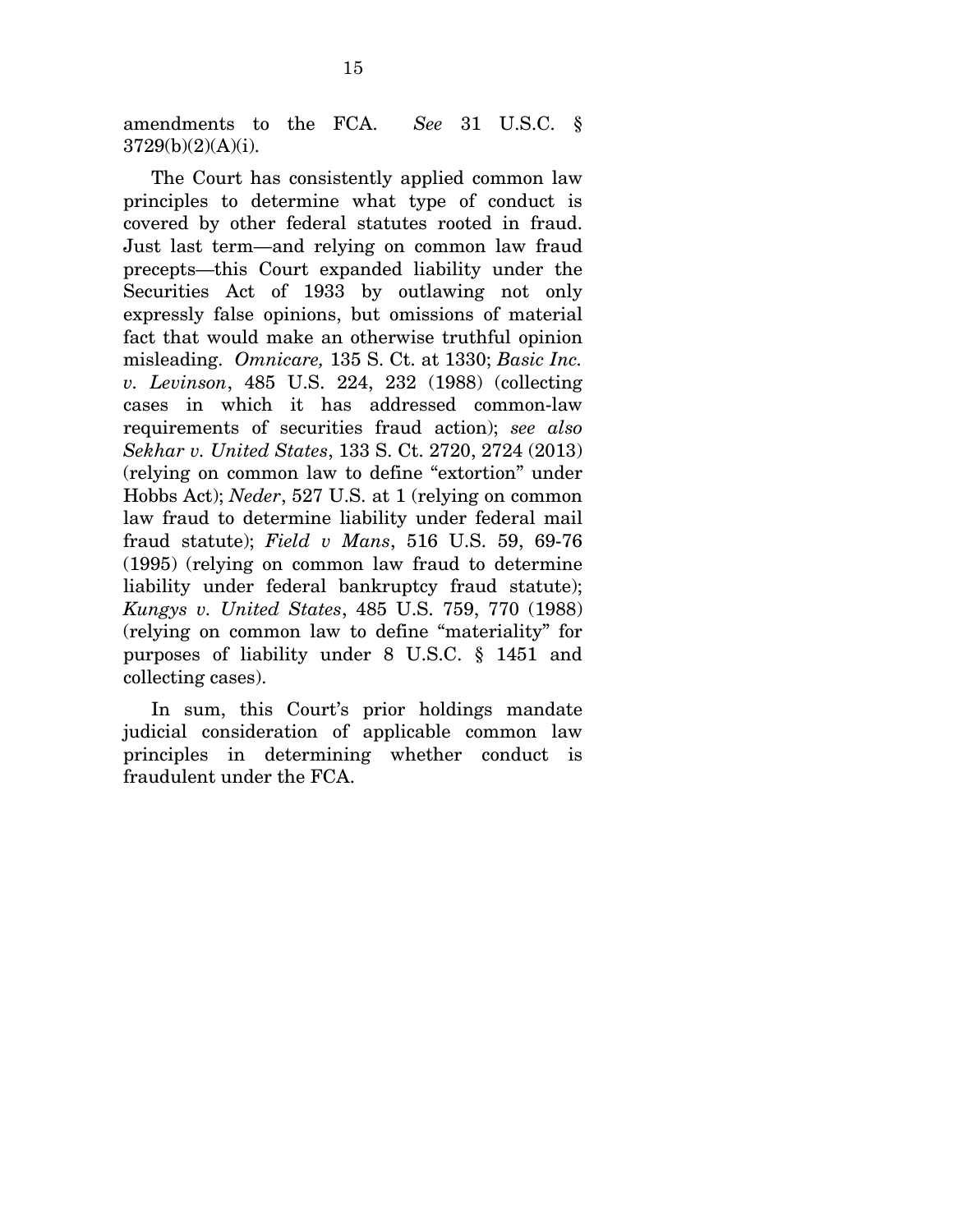### **II. ALTHOUGH THE FCA IS GROUNDED IN COMMON LAW, FCA LIABILITY AND ACTIONABLE COMMON LAW FRAUD ARE NOT COTERMINOUS.**

Although squarely grounded in the common law, it is clear from the statutory text and legislative record that Congress intended the FCA to impose liability for deceitful acts that went beyond cognizable common law fraud. This is most apparent through Congress' express rejection of traditional scienter and reliance principles. Yet Congress has also routinely amended the Act to expand its reach to additional and novel means of perpetrating fraud on the Government. In short, conduct comprising actionable fraud at common law is a mere subset of the conduct giving rise to liability under the FCA.

#### **A. FCA Liability Is Imposed in the Absence of Specific Intent to Defraud.**

As an initial matter, it is well settled that, unlike common law fraud, the FCA does not require specific intent to defraud for liability to attach. Since its enactment, the FCA has employed a "knowing" standard of intent, imposing liability on a defendant who made false claims or statements "knowing" that the information in the claim or statement was false. *See* 31 U.S.C. §§ 3729(a)(1)(A), (B); *see also* John T. Boese, CIVIL FALSE CLAIMS AND QUI TAM ACTIONS, § 2.06[A] (4th ed. 2010).

Before it was amended in 1986, the FCA did not define "knowingly," and Courts were split on whether the "knowing" standard required proof of specific intent to defraud. *Compare United States v. Cooperative Grain & Supply Co.*, 476 F.2d 47, 59-60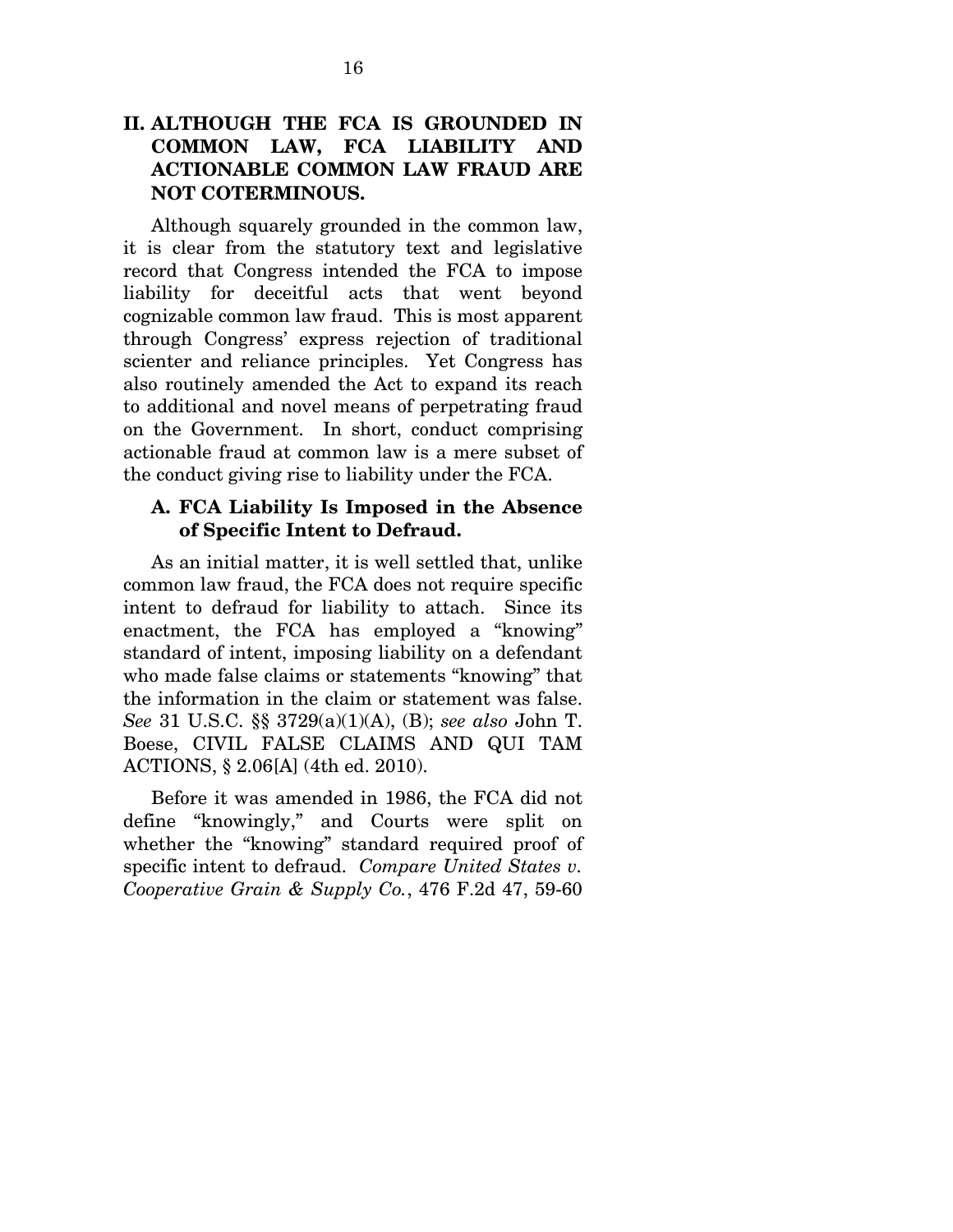(8th Cir 1973) ("knowing" standard satisfied where defendant acted with extreme carelessness) and *United States v. Hughes*, 585 F.2d 284, 287-88 (7th Cir. 1978) (holding that the FCA does not require proof of specific intent to defraud), with *United States v. Mead*, 426 F.2d 118, 122-23 (9th Cir. 1970) (proof of intent to defraud is required), and *United States v. Aerodex*, *Inc.*, 469 F.2d 1003, 1007 (5th Cir. 1972) ("guilty knowledge of a purpose on the part of [the defendant] to cheat the Government" is required for FCA liability).

In response to this Circuit split, as part of the 1986 Amendments to the FCA, Congress specifically defined the "knowing" intent requirement, to make clear that that the FCA does not require proof of specific intent, that is, intent to defraud the government. 31 U.S.C. § 3729(b) (1986) ("no proof of specific intent to defraud is required"). Instead, Congress defined "knowing" and "knowingly" to mean: actual knowledge, deliberate ignorance or reckless disregard of the truth or falsity of the information contained in the false claim or statement. 31 U.S.C. §§ 3729(a)(1), (b) (1986).

This was done because Congress viewed the standard of actual knowledge of fraud, and even…specific intent" to defraud as "inappropriate" for a civil remedy designed to make the Government whole for its losses from fraud. *See* S. Rep. No. 99- 345, at 17. In addition, by defining the "knowing" standard to include deliberate ignorance and reckless disregard of the truth or falsity, Congress sought to address "the problem of the 'ostrich-like' refusal to learn of information which an individual, in the exercise of prudent judgment, had reason to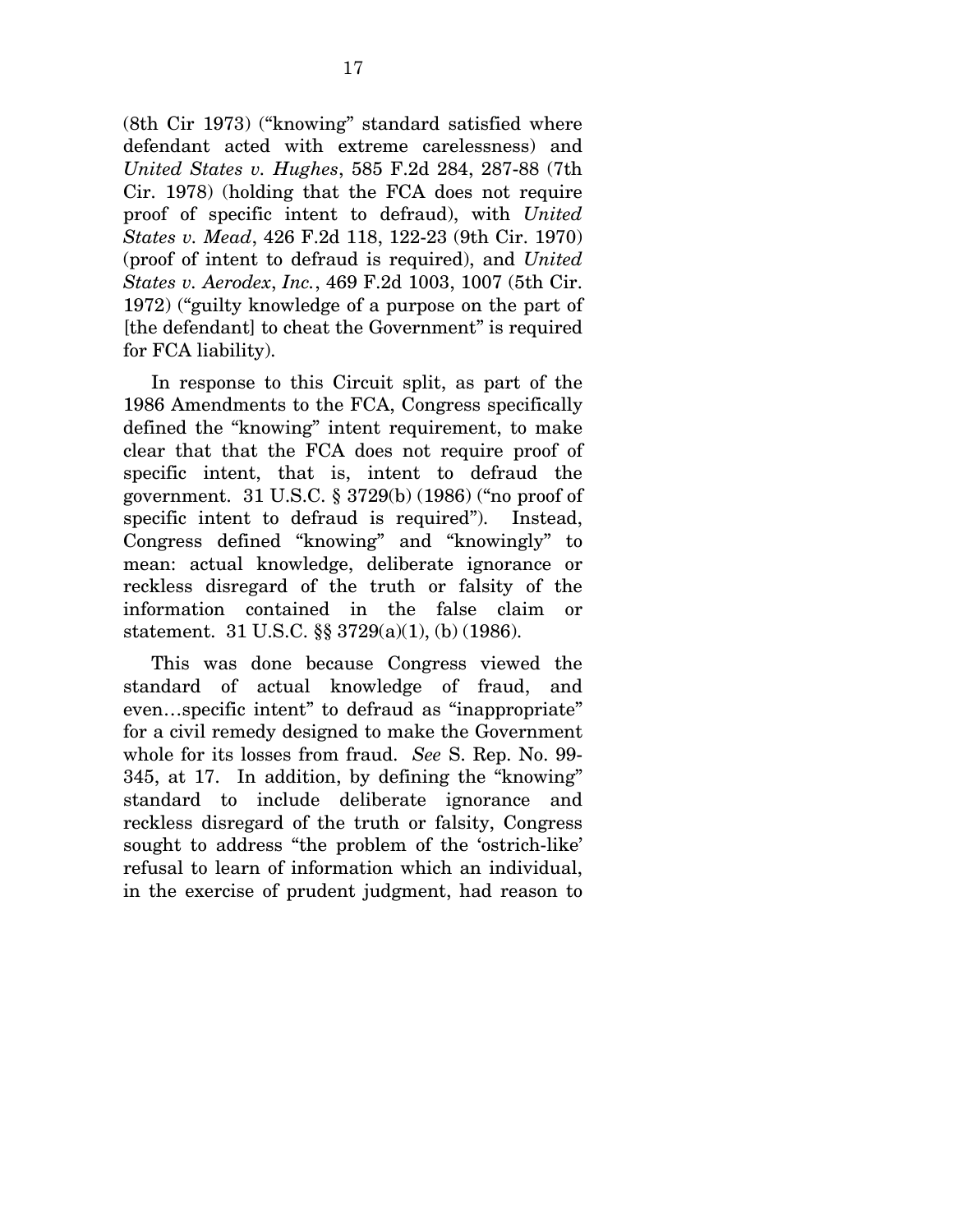know." *Id.* at 15. Congress adopted this standard to make clear that "individuals and contractors receiving public funds have some duty to make a limited inquiry so as to be reasonably certain they are entitled to the money they seek." *Id.* at 20.

Since enactment of the 1986 Amendments, it is well established that, unlike common law fraud, specific intent to defraud is not required for FCA liability. *See, e.g., Horn & Assocs. v. United States*, 123 Fed. Cl. 728, 763 (Fed. Cl. 2015)) ("Congress rejected requiring a specific intent to defraud under the False Claims Act."); *United States v. King-Vassel*, 728 F.3d 707, 712 (7th Cir. 2013) (noting that "the statute does not require a 'specific intent to defraud'") (internal quotation omitted); *United States v. Sci. Applications Int'l Corp.*, 626 F.3d 1257, 1274 (D.C. Cir. 2010) (explaining that 1986 Amendments made clear that specific intent to defraud was not required); *United States ex rel. Owens v. First Kuwaiti Gen. Trading & Contracting Co.*, 612 F.3d 724, 728 (4th Cir. 2010) (stating that the FCA "does not demand specific intent to defraud and can be satisfied by proving only reckless disregard of the truth or falsity of the information") (internal quotation omitted); *United States v. Bourseau*, 531 F.3d 1159, 1167 (9th Cir. 2008) (stating that "no proof of specific intent to defraud is required" under the FCA) (internal quotations omitted).

#### **B. Unlike Common Law Fraud, Reliance Is Not An Element of an FCA Claim.**

Similarly, while reliance is a required element under common law fraud, FCA liability does not require proof the Government relied on the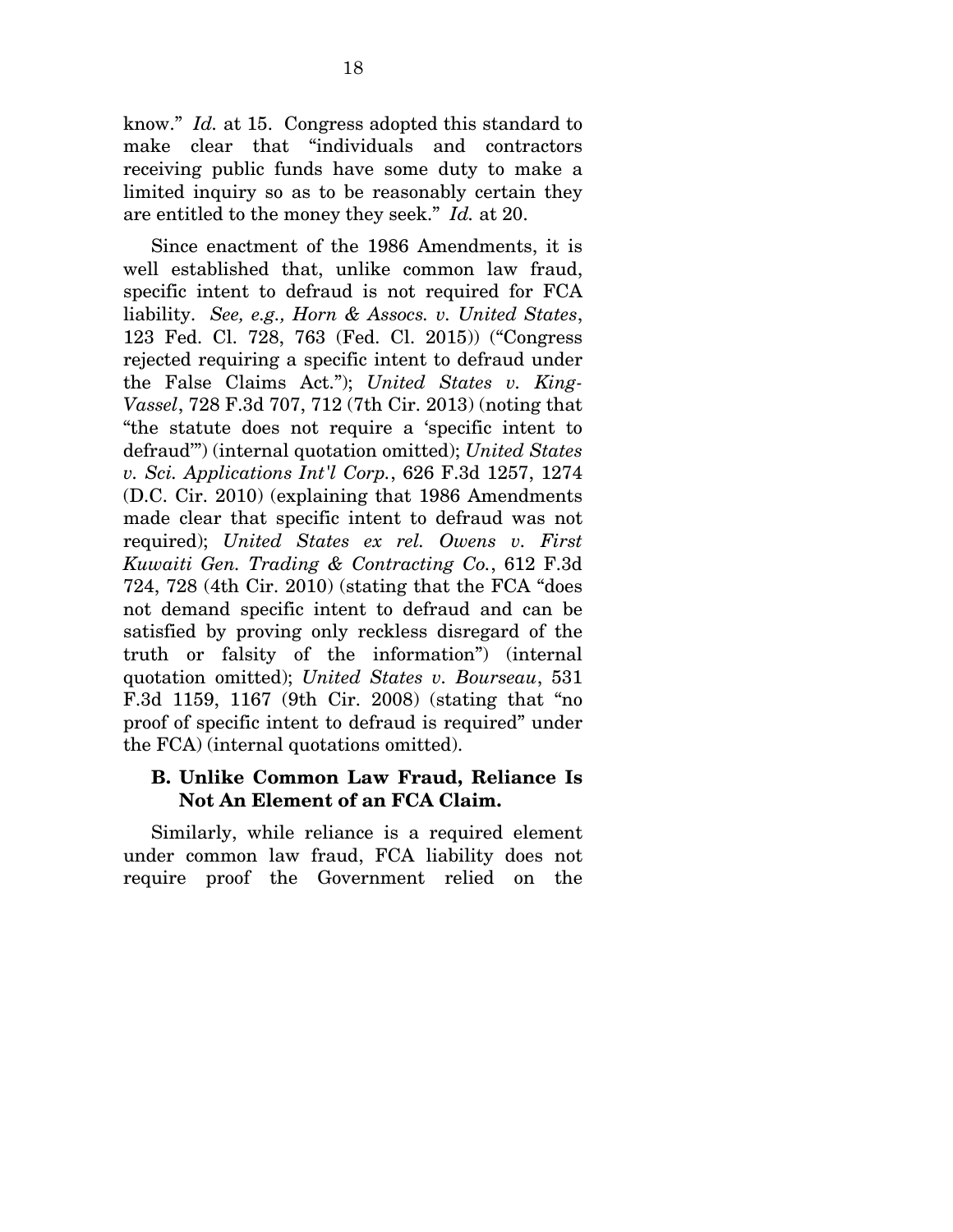defendant's false statement in paying the false claim.

Under the FCA, liability attaches on the *presentment* of a false or fraudulent claim for payment or approval, rather than the actual payment of the claim.  $31 \text{ U.S.C. }$  §  $3729(a)(1)(A)$ . In fact, not only is there no reference to reliance in the text of the statute, its legislative history and remedial purpose support that actual reliance is not required for liability under the FCA. In passing the 1986 Amendments to strengthen the FCA, Congress reiterated the importance of penalties as a deterrent effect (*see* 132 Cong. Rec. H6479 (1986) (statements of Reps. Glickman and Brooks)) and stated it was "reaffirm[ing] the apparent belief of the [A]ct's initial drafters that defrauding the Government is serious enough to warrant an automatic forfeiture rather than leaving fine determinations with district courts, possibly resulting in discretionary nominal payments." S. Rep. No. 99-345 at 17. Importantly, Congress stressed that the FCA allows the United States to recover a forfeiture for each false claim submitted "solely upon proof that false claims were made, without any proof of damages." *See id.* at 48. The inclusion of statutory penalties in addition to damages provisions in the FCA, evidences Congress' intent not to limit the reach of the statute to situations in which the Government could prove that it actually relied on and suffered damages as a result of a defendant's false claims.

Likewise, circuit courts recognize that a defendant can still be held liable for violating the FCA regardless of whether the Government actually paid the defendant's false claim or relied upon the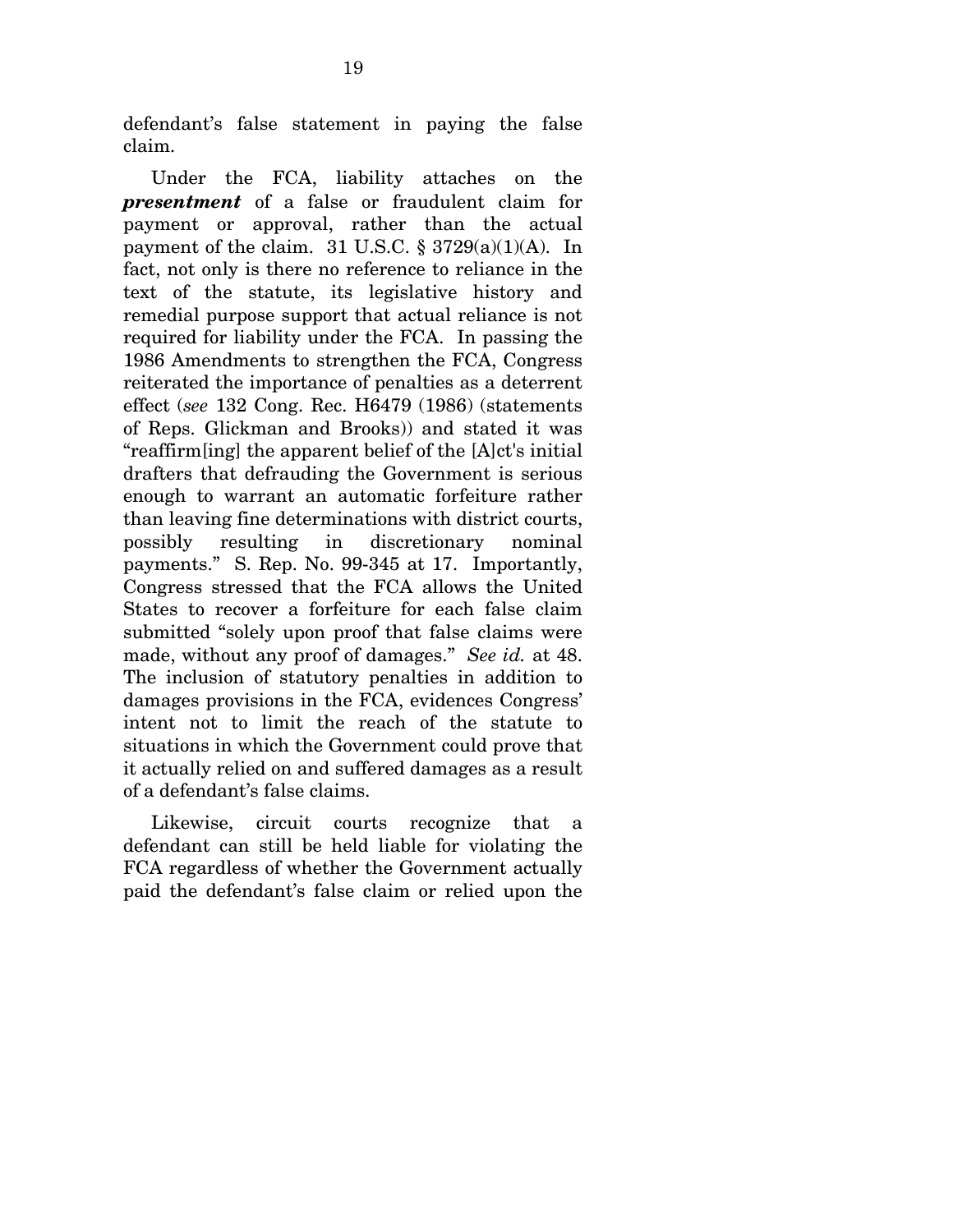false information in the defendant's claim when it decided to pay. *See United States ex rel. Grubbs v. Kanneganti*, 565 F.3d 180, 189 (5th Cir. 2009) (stating that "a complaint need not allege that the Government relied on or was damaged by the false claim" and that "a person that presented fraudulent claims that were never paid remains liable for the Act's civil penalty"); *United States ex rel. A+ Homecare, Inc. v. Medshares Mgmt. Grp., Inc.*, 400 F.3d 428, 445-46 (6th Cir. 2005) (adopting "natural tendency" test, which focuses on potential, rather than actual effect); *United States ex rel. Harrison v. Westinghouse Savannah River Co.*, 352 F.3d 908, 917 (4th Cir. 2003) ("Courts give effect to the FCA by holding a party liable if the false statement it makes in an attempt to obtain government funding has a natural tendency to influence or is capable of influencing the government's funding decision, not whether it actually influenced the government not to pay a particular claim.").

In *Grubbs*, the Court of Appeals for the Fifth Circuit explained that, in contrast to common-law fraud, reliance is not a required element under the FCA because the FCA was designed to "protect[ ] the Treasury from monetary injury." 565 F.3d at 189. While common law fraud requires a plaintiff to show that that he or she actually relied and suffered injury from a defendant's false representation, the FCA "is remedial and exposes even unsuccessful false claims to liability." *Id.*

Thus, not only is reliance not an element of liability under the FCA, but it also is not necessary to prove actual reliance to prove materiality. *See United States v. Triple Canopy, Inc.*, 775 F.3d 628,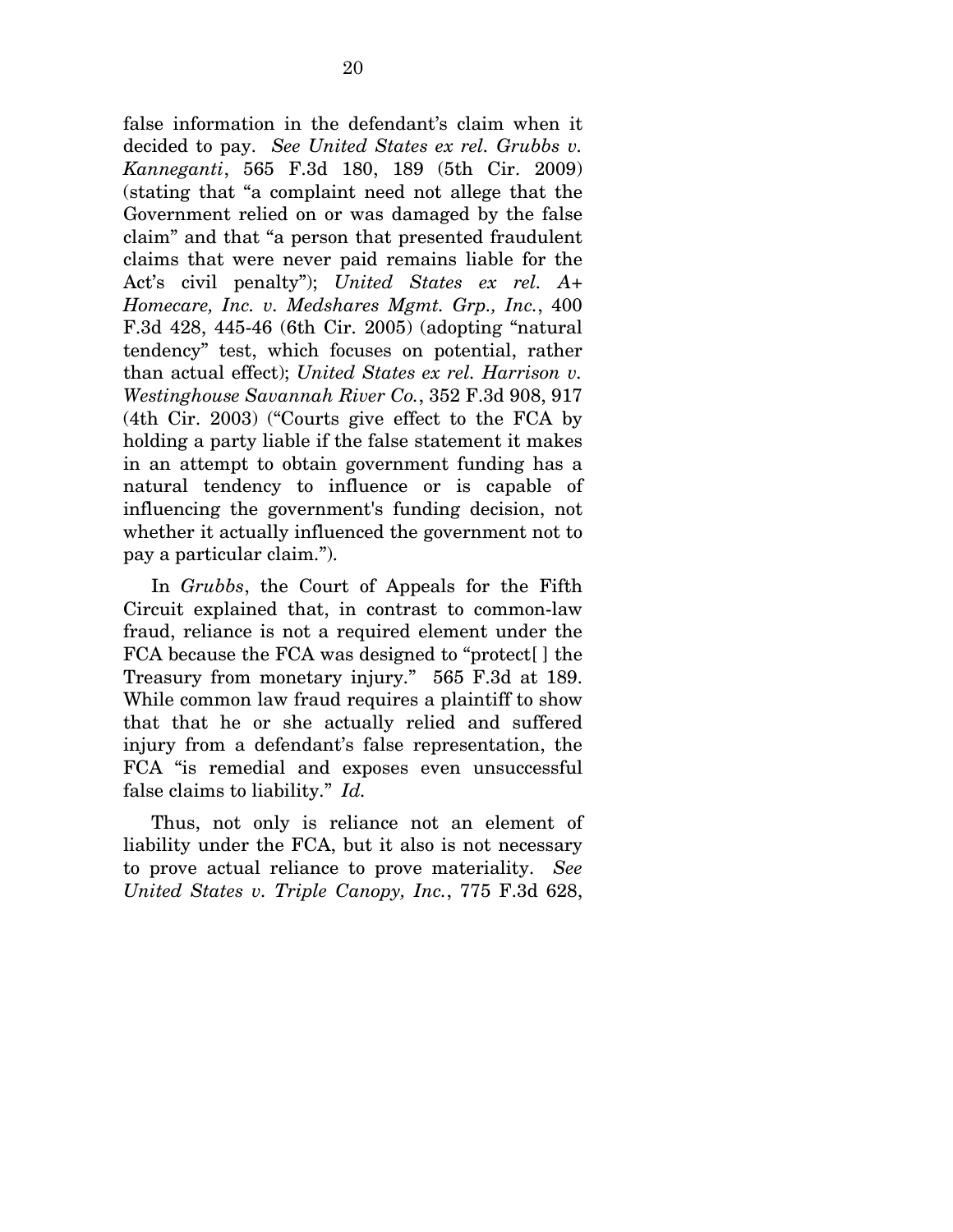639 (4th Cir. 2015) (holding that materiality in FCA context does not require proof of "actual effect"); *United States ex rel. Feldman v. Van Gorp*, 697 F.3d 78, 96 (2d Cir. 2012); *United States ex rel. Longhi v. United States*, 575 F.3d 458, 469 (5th Cir. 2009) (finding that the FCA only requires proof that a false statement "could have influenced" the Government's decision to pay the claim to satisfy materiality standard, and does not require proof that the false statement actually influenced the Government's decision to pay). Whereas materiality focuses on whether a defendant's false statement or omission "has a natural tendency to influence" the government's decision to pay the claim, reliance focuses on whether the government was aware of and actually relied on the false statement or omission at issue when paying the defendant's claim. *See Triple Canopy*, 775 F.3d at 639; *Harrison*, 352 F.3d at 916-17. In other words, the standard for materiality is objective, while reliance is subjective. *Van Gorp*., 697 at 96.

In *Triple Canopy*, the Court of Appeals for the Fourth Circuit, in the analyzing the issue of materiality, explained there is no "actual reliance" requirement in the FCA – a government employee or official need not have actually seen the falsity of a claim or relied upon it. *See* 775 F.3d at 639, ("Materiality focuses on the potential effect of the false statement when it is made, not on the actual effect of the false statement when it is discovered.") (internal quotation marks omitted); *see also Van Gorp*, 697 F.3d at 96 (holding materiality "does not require evidence that a program officer relied upon the specific falsehoods proven").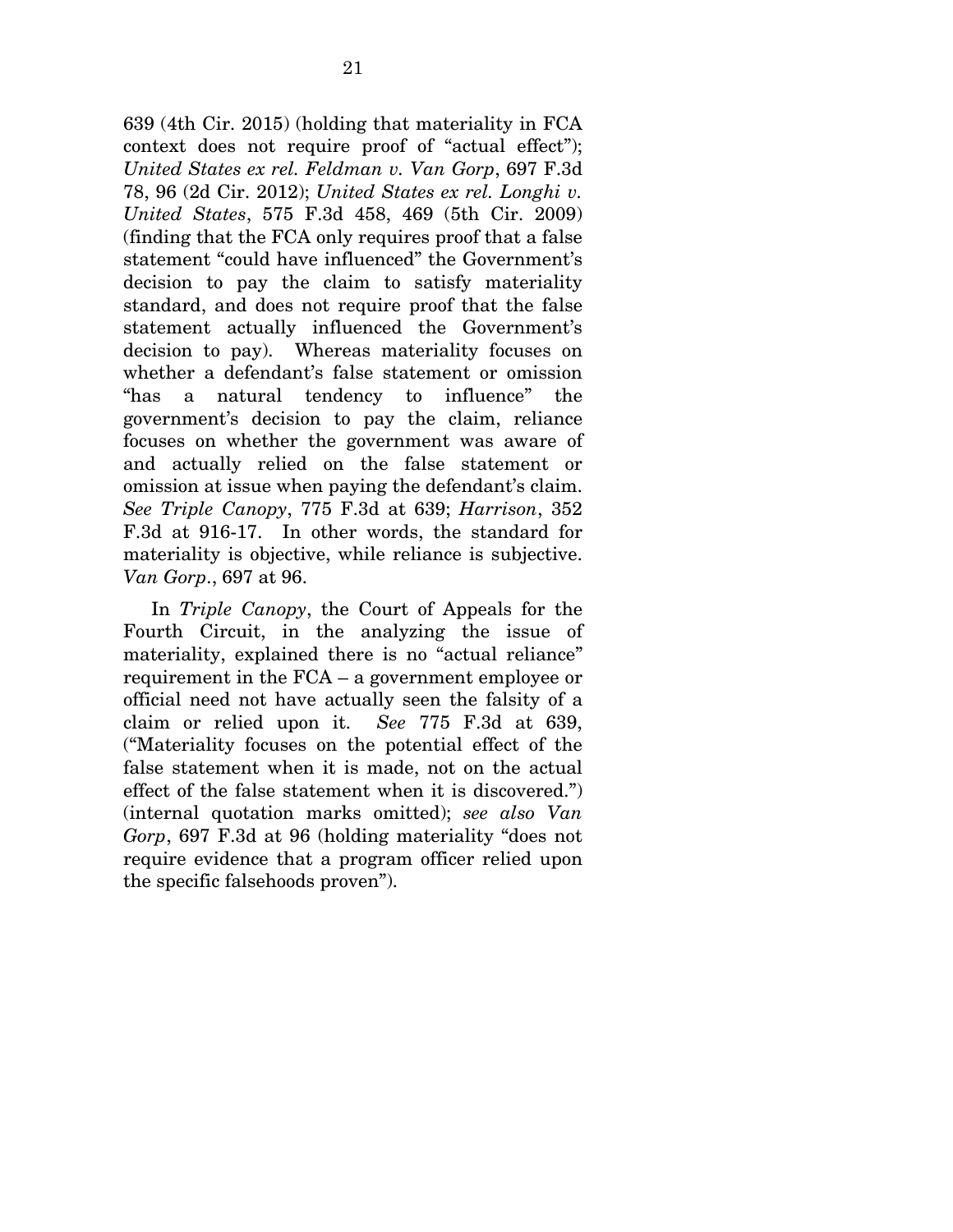Finally, the fact that proof of actual reliance is not necessary to prove materiality is further demonstrated by Congress' definition of "material" in the Fraud Enforcement and Recovery Act of 2009 ("FERA") amendments. *See* S. Rep. 111-10, 111th Cong., 1st Sess. (2009), at 2009 U.S.C.C.A.N. at 439. As part of these amendments, Congress defined "material" as: having "a natural tendency to influence, or be capable of influencing, the payment or receipt of money or property." 31 U.S.C. 3729(b)(4). In codifying this standard of materiality, Congress rejected the minority approach to materiality adopted by several courts, which had required proof that the false or fraudulent claim actually changed the government's payment decision. *See* S. Rep. 111-10, 111th Cong., 1st Sess. (2009), at 2009 U.S.C.C.A.N. at 439.

Thus, in importing common law fraud principles to assist in a threshold determination of whether conduct is fraudulent, the Court should not import specific liability requirements Congress expressly rejected and supplemented by statute.

**C. By Continuing to Amend the FCA to Expand its Reach, Congress Has Made Clear it Intends that the FCA Cover Conduct Well Beyond Common Law Fraud.** 

In addition to rejecting traditional scienter and reliance principles necessary for liability under common law fraud, the breadth of the FCA's intended scope is also clear from Congress' continuous broadening of the Act's reach through legislative amendments. Indeed, nearly all interpretive guidance suggests Congress intended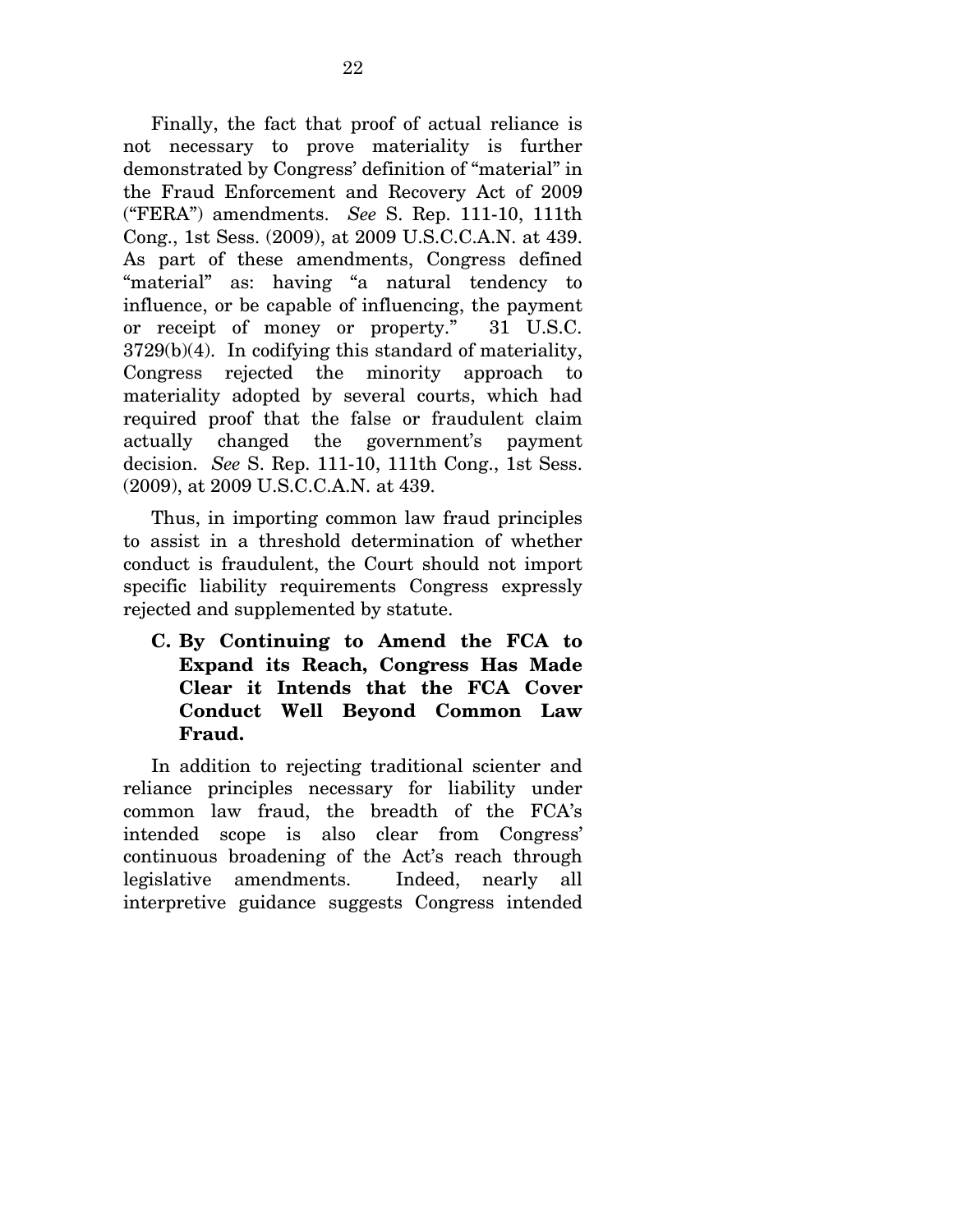the FCA to reach as broadly as deceitful acts against the Government may creatively extend.

First, it is not the "fraud act," but the "false claims" act; and the original Act focused on submission of fraudulent *claims* to the government. Congress enacted the original statute to allow the FCA to reach fraudulent conduct not actionable at common law. Cong. Globe, 37th Cong., 3rd Sess. 956 (1863) ("The Government is doing what it can to stop these frauds  $\dots$  [but the] War Department says there is now no law adequate to meet these cases of fraud upon the Government.").

Second, Congress has expressly and repeatedly stated its intent that the FCA be broadly applied. Even in its first permutation, the FCA was unequivocally intended to reach beyond the limits of actionable common law fraud. With its 1986 Amendments, however, Congress removed all doubt of its intent to distinguish FCA liability from common law fraud. Indeed, when the judiciary attempted to limit the FCA's reach in the mid-Twentieth Century, *see, e.g.*, *United States ex rel. Wisconsin v. Dean,* 729 F.2d 1100 (7th Cir. 1984) (holding that FCA cases involving information already known to the Government were precluded), the 1986 Amendments expressly clarified Congress' intent for the FCA's especially broad application:

[The FCA] is intended to reach *all fraudulent attempts* to cause the Government to pay ou[t] sums of money or to deliver property or services. Accordingly, a false claim *may take many forms*, the most common being a claim for goods or services not provided, or provided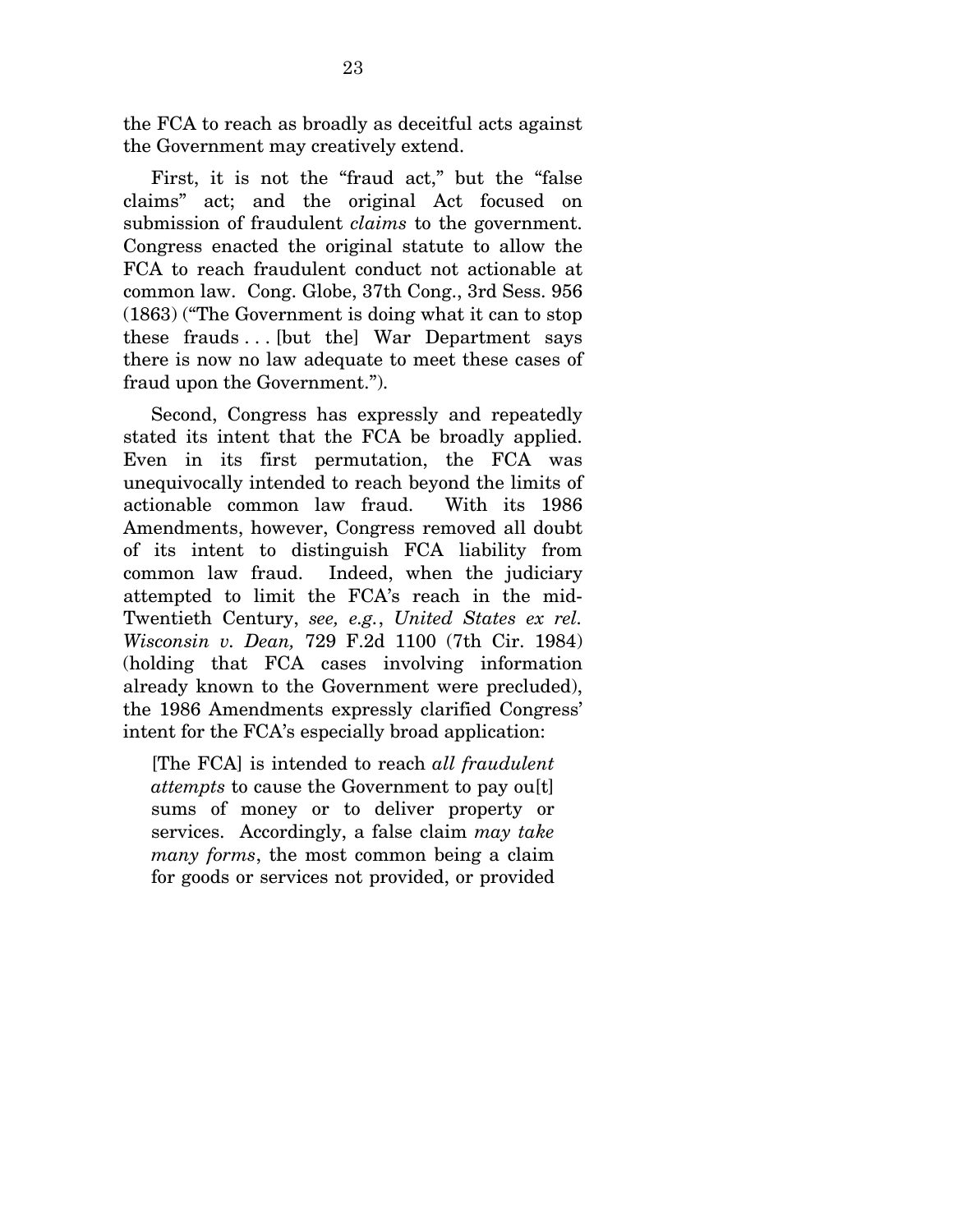in violation of contract terms, specification, statute, or regulation*.* 

S. Rep. 99-345 at 9 (emphasis added).

The 1986 Congress sought to ease certain hurdles of proof required by common law fraud, specifically, intent to defraud and actual reliance, to both strengthen the Government's ability to recover losses resulting from fraud and to deter future fraud against the Government. *See* S. Rep. No. 99-345, at 1-2; S. Rep. No. 111-10, 111th Cong., 1st Sess. (2009), at 12, 2009 U.S.C.C.A.N. at 439 (adopting "natural tendency" materiality definition). The 1986 Congress expanded on common law principles by clarifying lower burden of proof on the mental state required to impose FCA liability; it defined "knowingly" under the Act as including those who act with actual knowledge of the truth, act in deliberate ignorance of the truth, or act with reckless disregard for the truth. 31 U.S.C. § 3729(b). The amendments were in reaction to cases where liability was avoided simply because a contractor "buried his head in the sand and failed to make simple inquiries which would alert him that false claims are being submitted." S. Rep. No. 99-345 at 21.

Congress again made its intent plain in the Fraud Enforcement and Recovery Act of 2009 ("FERA"), Pub. L. No. 111-21, 123 Stat. 1617 (2009). FERA was enacted specifically to "strengthen the provisions of . . . the federal False Claims Act" and to ensure "that all government funds [] be protected from fraud." 155 Cong. Rec. E1295-03 (emphasis added). Through FERA, Congress reemphasized the broad reach of the FCA to the judiciary, who had "limited the reach of the False Claims Act,"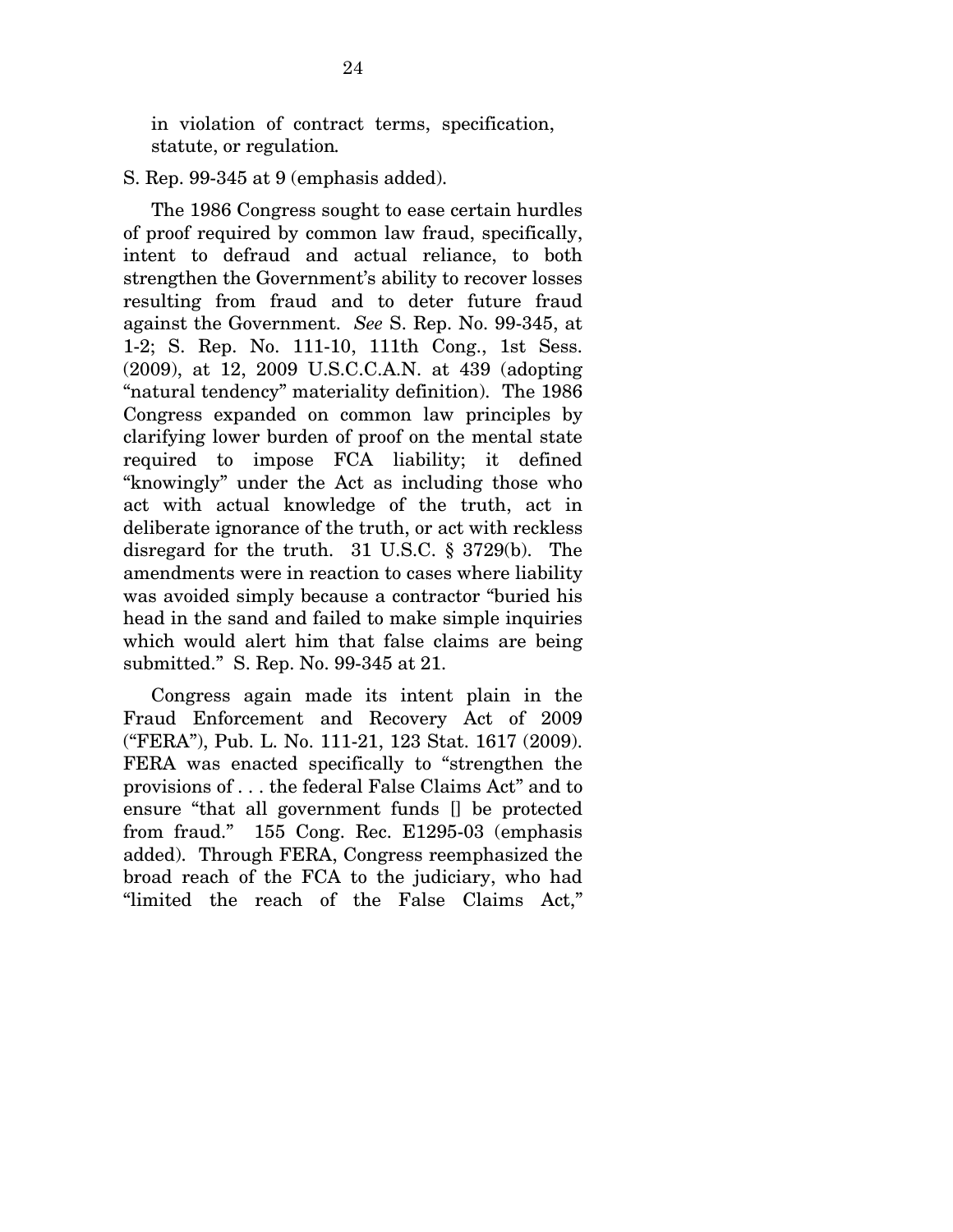"derail[ed] meritorious actions," and thus "jeopardiz[ed] billions in Federal funds." H.R. Rep. 111-97, 111th Cong., 1st Sess., at 5 (2009); S. Rep. 111-10 at 10, 2009 U.S.C.C.A.N. at 437-38. Congress described the Courts' limited application of the FCA as "confusion":

The False Claims Act amendments included in S. 386, [FERA], remove some of the confusion that is currently undermining the Act's ability to fully reach those who target the American tax dollar. S. 386 clarifies a number of key provisions and reaffirms that *the False Claims Act is intended to protect all Government funds, without qualification or limitation, from the predation of those who would avail themselves of taxpayer money without the right to do s*o. This legislation is the first step in correcting the erosion of the effectiveness of the False Claims Act that has resulted from court decisions contrary to the intent of Congress. This mounting confusion occurs at a time when the country can least afford weakened antifraud legislation. Particularly now, at a time of dramaticallyincreased reliance on private contractors to perform what have traditionally been viewed as governmental functions, clarity of purpose and effect must be the hallmarks of the False Claims Act.

155 Cong. Rec. E1297 (emphasis added).

The specific amendments made to the FCA through FERA evince Congress' renewed commitment to the FCA's wide reach. For example, FERA removed language from Section  $3729(a)(1)$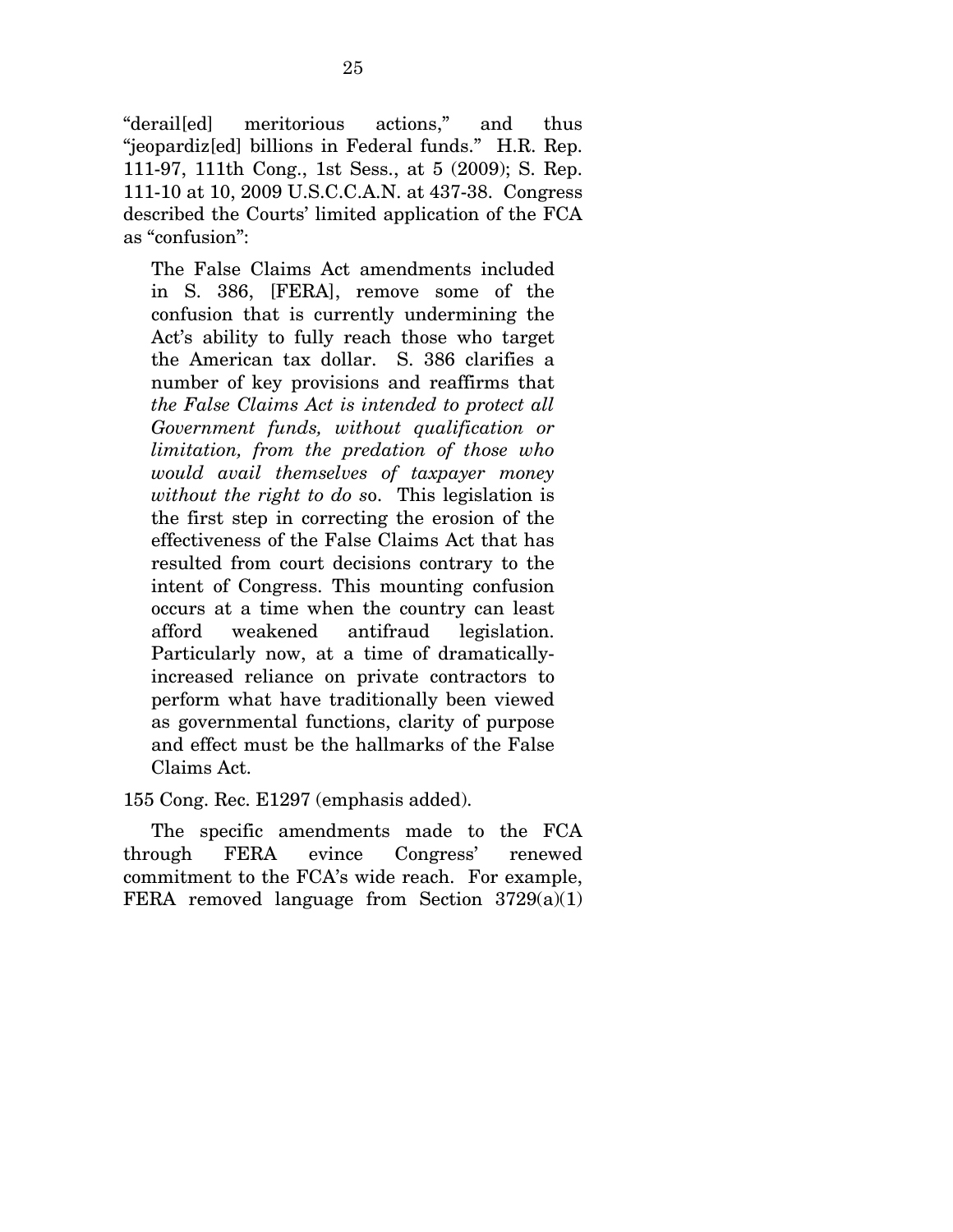that could be narrowly read to limit liability to persons who present false claims directly "to an officer or employee of the Government, or to a member of the Armed Forces." *See* 155 Cong. Rec. E1295-03; *see also* S. Rep. No. 111-10 at 11. This amendment clarifies Congress' intention to ensure the FCA reaches all false claims, when it defined actionable "claims" to include "any request or demand . . . for money or property which is made to a contractor, grantee, or other recipient if the United States Government provides any portion of the money or property which is requested or demanded, or if the Government will reimburse such contractor, grantee, or other recipient for any portion of the money or property which is requested or demanded." 31 U.S.C. § 3729(c); *see also* 155 Cong. Rec. E1295- 03; S. Rep. 111-10 at 11, 2009 U.S.C.C.A.N. at 439. The sole intent of FERA was to "broaden the coverage of" the FCA by revising the Act so that it reflected the original intent of the law. S. Rep. 111- 10 at 16, 2009 U.S.C.C.A.N. 430.

With fraudulent schemes constantly evolving, it is increasingly important that the judiciary realize Congress' intention that the FCA have a broad reach. In the healthcare arena specifically, "10 percent of the federal health care budget" is "lost to fraud" yearly. Joan H. Krause, *A Conceptual Model of Health Care Fraud Enforcement*, 12 J.L. & POL'Y 55, 55 (2003). While the monetary loss as a result of false or fraudulent claims against the Government is exorbitant, the non-monetary losses may be even greater. The non-monetary losses include "loss in confidence in Government programs, Government benefits not going to intended recipients, and harm to public health and safety." 155 Cong. Rec. E1295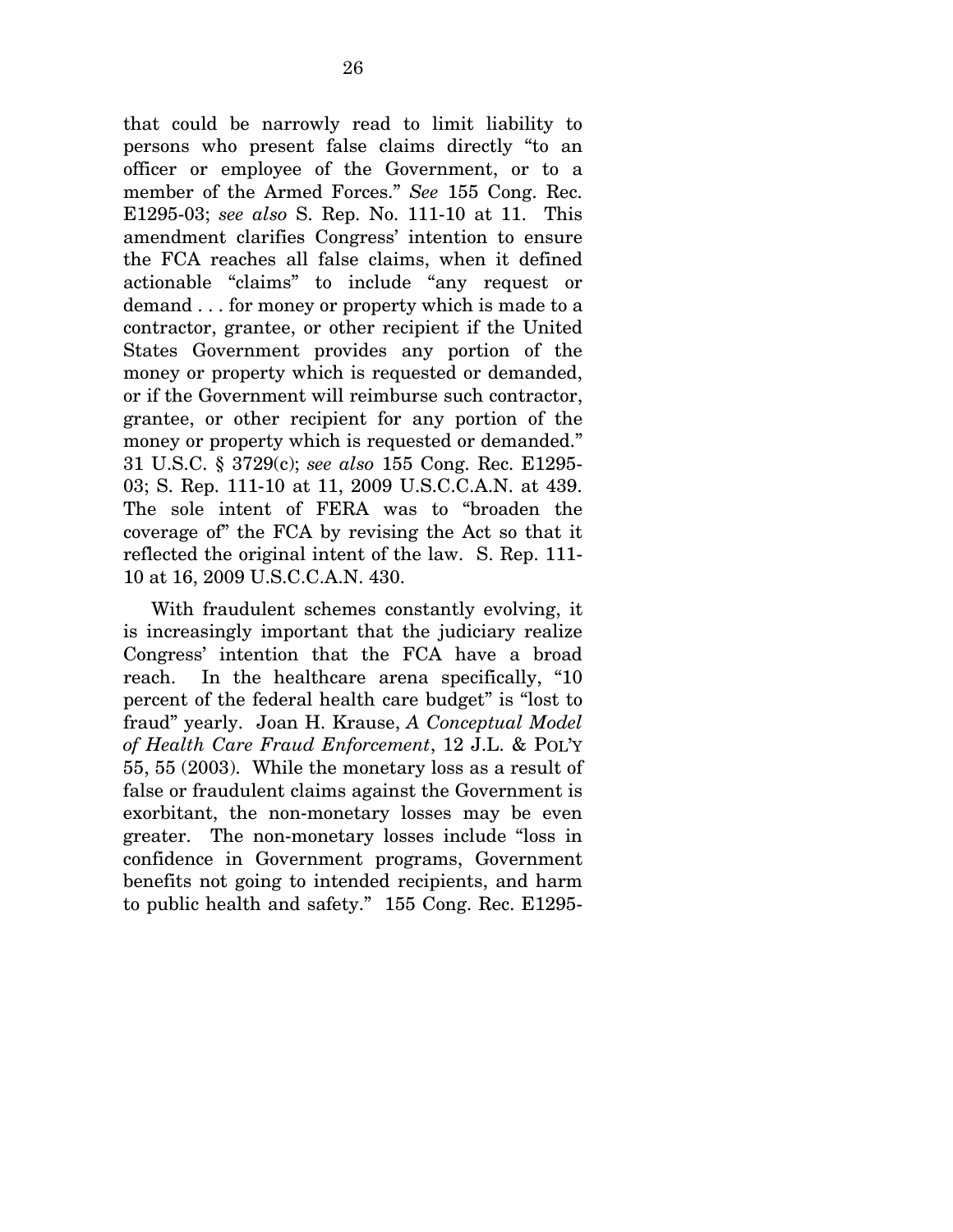03. In sum, the FCA's legislative history shows a statutory scheme that has continually expanded to encompass more fraudulent conduct beyond that originally contemplated in 1863. In order to properly remedy the Government's losses at the hands of ever-evolving fraudsters, this Court must adhere to the Congressional intent that the FCA reach as broadly as fraudulent conduct may extend.

## **D. This Court and Other Courts Have Consistently Recognized FCA Liability In the Absence of Either an Express or Implied Certification.**

Mindful of this Court's tradition of judicial restraint, amici reiterate that certification is but one among many recognized bases for imposing liability under the FCA. Indeed, this Court has recognized that a claim becomes "false" even if it is literally true if the claimant previously made misrepresentations or omissions or committed misconduct to induce the Government to enter into the contract in the first place. *Hess*, 317 U.S. at 537 (finding contractors liable under the FCA for claims submitted under contracts which defendants obtained through collusive bidding).

Lower courts also have recognized many bases for FCA liability that do not depend on certification. The clearest example of this is the "worthless services" theory. *See, e.g.*, *United States ex rel. Lee v. Smithkline Beecham, Inc.*, 245 F.3d 1048, 1053 (9th Cir. 2001) ("[I]n an appropriate case, knowingly billing for worthless services or recklessly doing so with deliberate ignorance may be actionable under § 3729 [of the FCA], regardless of any false certification conduct."); *United States ex rel. Mikes v.*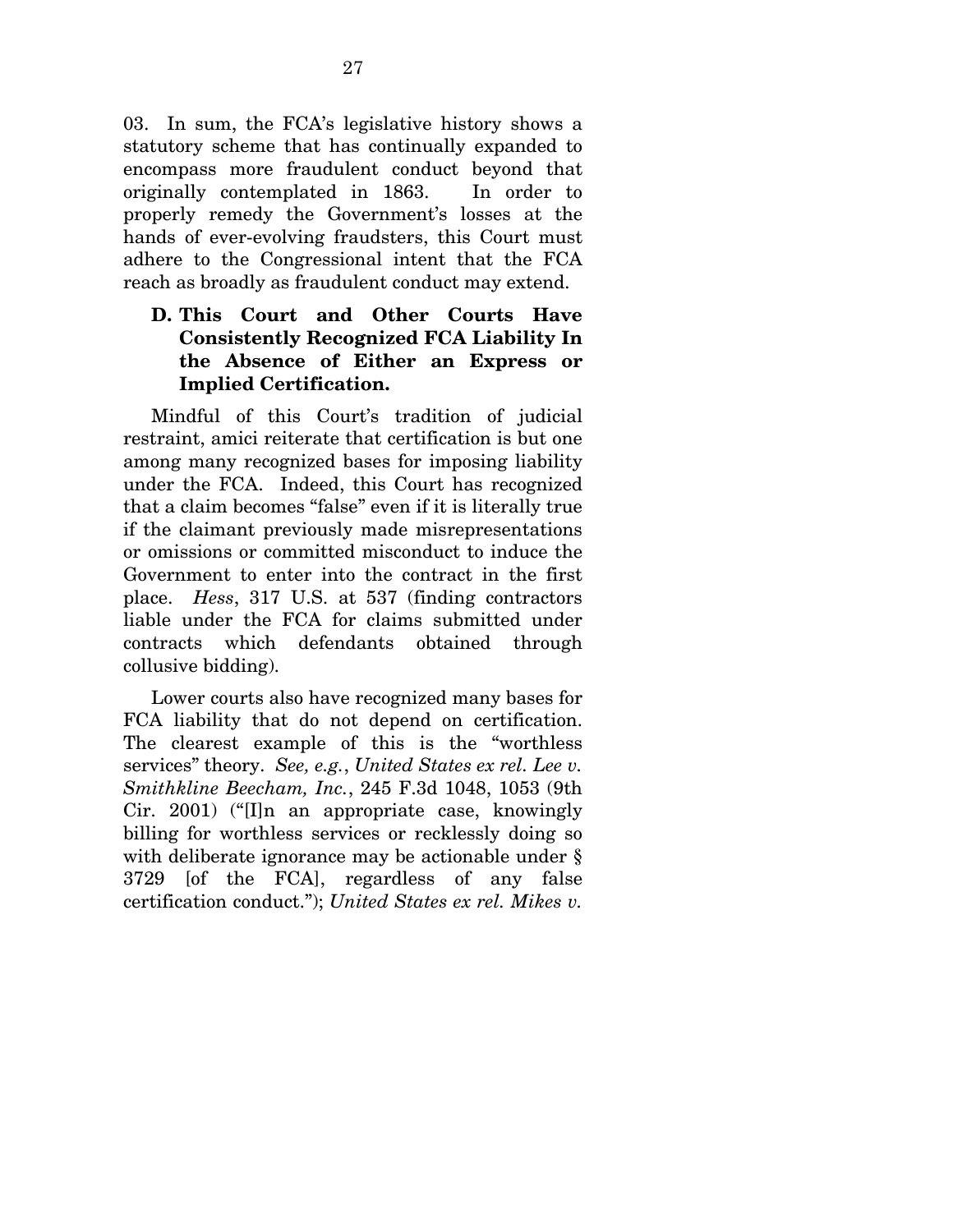*Strauss*, 274 F.3d 687, 703 (2d Cir. 2001) (agreeing with the Ninth Circuit "that a worthless services claim is a distinct claim under the Act" that is not predicated on certification). Even the first iteration of the FCA imposed liability for worthless services regardless of the means or method by which those services were presented for payment. *See* Cong. Globe, 37th Cong., 3d Sess. 955 (1863) (Congress enacted the False Claims Act "to assist in ferreting out unscrupulous defense contractors who committed fraud against the Union Army by delivering bullets loaded with sawdust.").

Courts have also recognized that violations of the Anti-Kickback Statute can form a basis for False Claims Act liability even if the implied certification doctrine is not viable. *See, e.g., United States ex rel. Kroening v. Forest Pharms., Inc.*, 2016 U.S. Dist. LEXIS 3509, at \*10-11, \*14-19 (E.D. Wis. Jan. 6, 2016) (acknowledging the Seventh Circuit's dicta in *Sanford-Brown,* in which it "explicitly declined to adopt the implied certification doctrine in an FCA case" but finding that violations of the Anti-Kickback Statute still form the basis of a false claim pursuant to Congress' enactment of the Patient Protection and Affordable Care Act, in which it expressly stated that that violations of the Anti-Kickback Statute violate the False Claims Act) (citing *United States v. Sanford-Brown, Ltd.,* 788 F.3d 696, 711-12 (7th Cir. 2015)).

Likewise, some courts have correctly found that a pharmaceutical manufacturer's off-label promotion can form the basis of a false or fraudulent claim without reference to the implied certification doctrine. *See, e.g.*, *Strom ex rel. United States v.*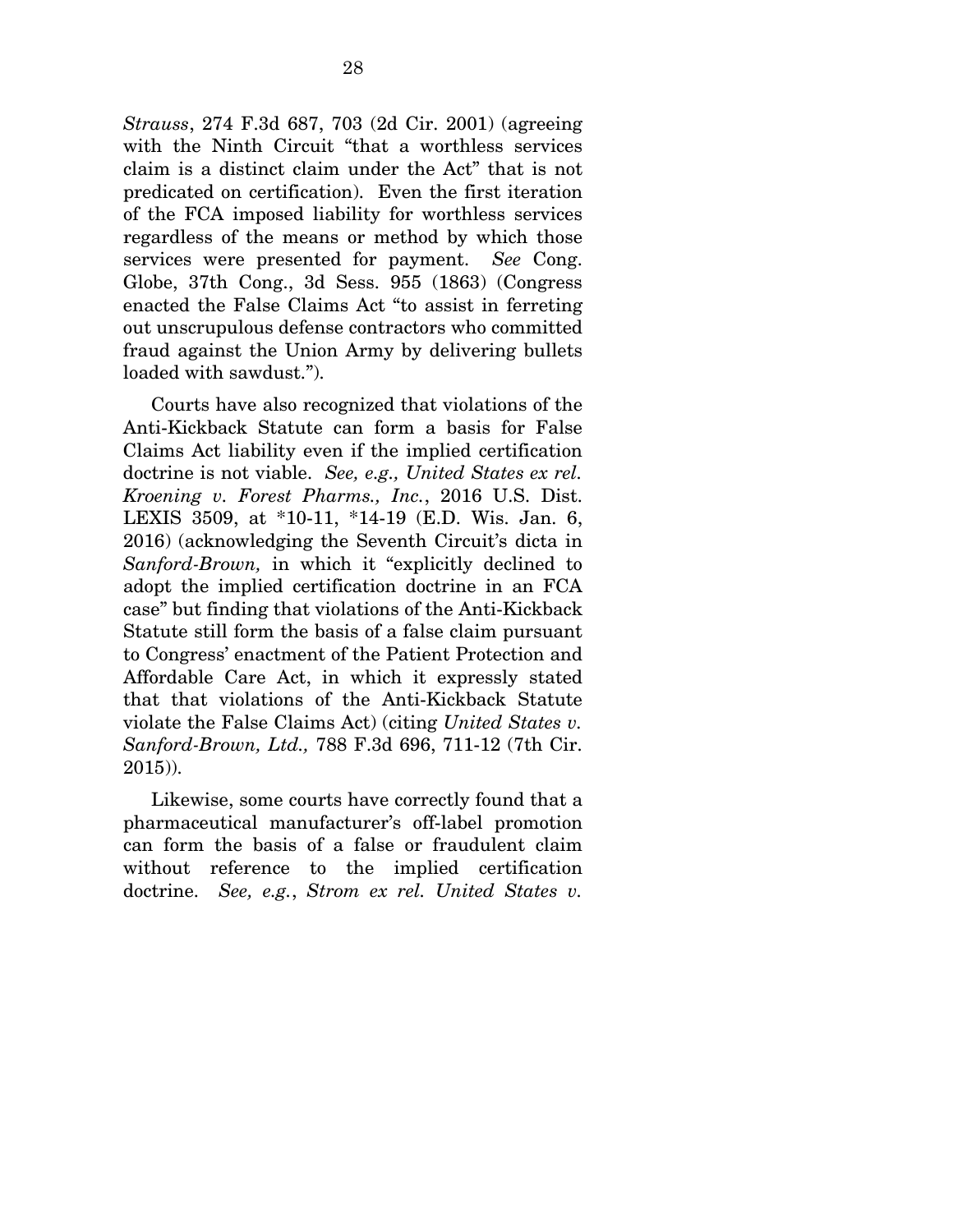*Scios, Inc.*, 676 F. Supp. 884, 891-92 (N.D. Cal. 2009) (recognizing that Medicare only permits reimbursement for "reasonable and necessary" treatments, that prescription of a drug in a context where it is not reasonable or necessary is statutorily ineligible for reimbursement, and thus that knowing promotion of off-label use that is not reasonable or necessary constitutes an FCA violation).6

Finally, amici remind the Court that it has previously and expressly imposed FCA liability in the absence of any affirmative misrepresentations, let alone false certifications. *See, e.g.*, *Hess*, 317 U.S. at 539; *Bornstein*, 423 U.S.at 309.

<sup>6</sup> Indeed, the United States Government has consistently taken the position that off-label promotion is a predicate for FCA liability independent from the concept of certification. As a general matter, amici disagree with the position in the amicus brief of the Pharmaceutical Research and Manufacturers of America. There are compelling reasons why a prohibition on all off-label promotion by pharmaceutical companies is both valid and constitutionally appropriate, notwithstanding the fact that off-label use by physicians is permitted. The best analysis on this issue can be found in Judge Livingston's dissent in the case of *United States v. Caronia*, 703 F.3d 149, 169- 182 (2d Cir. 2012). Amici, however, respectfully submit that this Court's consideration of off-label promotion is best left to a fully developed factual record where such conduct is at issue, particularly because the circumstances and elements that render off-label promotion fraudulent and subject to liability under the FCA are not best construed under an implied false certification theory.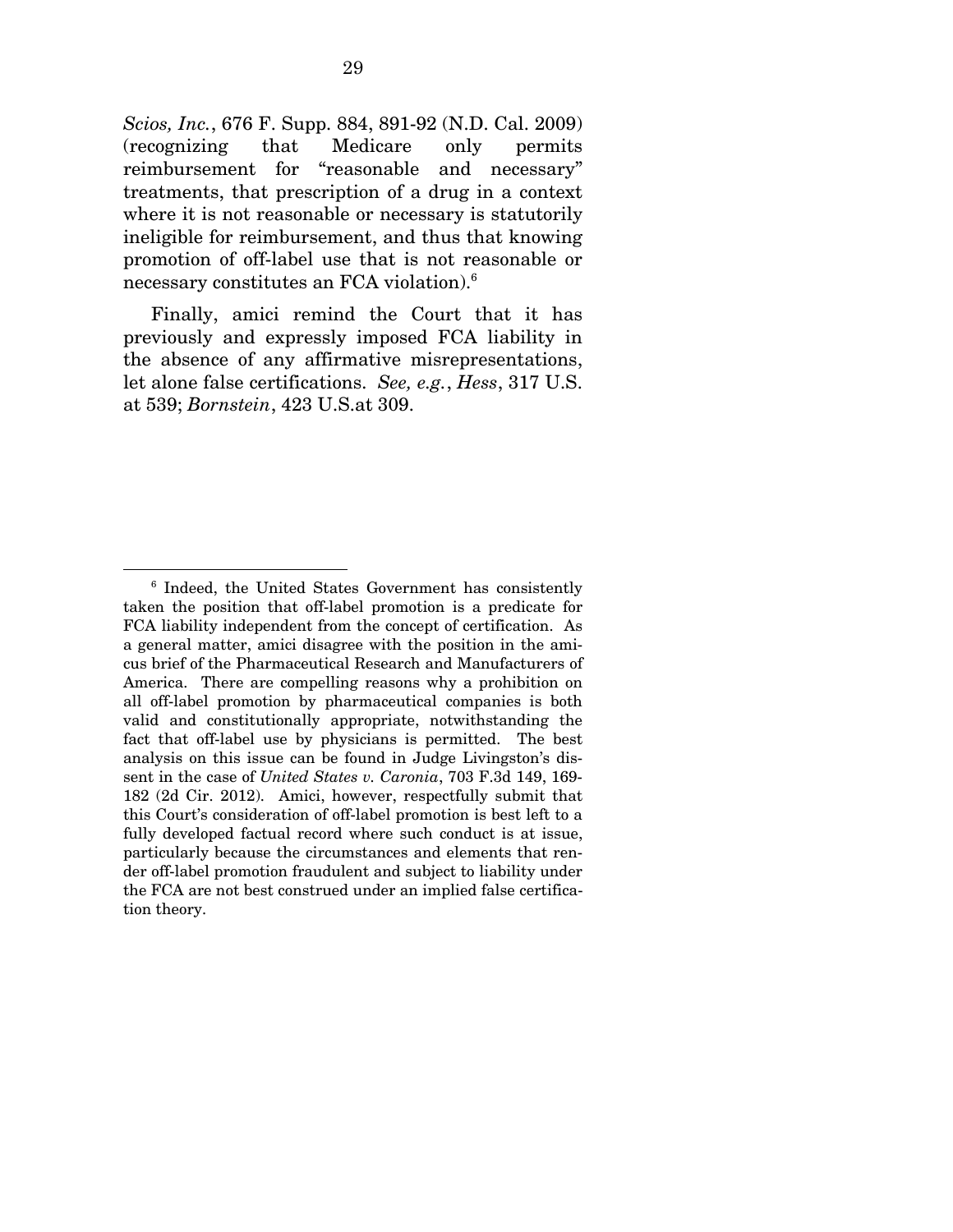## **III. COURTS HAVE FOR DECADES ACCURATELY DISTINGUISHED BETWEEN ACTIONABLE AND NON-ACTIONABLE CONDUCT UNDER THE FCA BY APPLYING APPROPRIATE LIMITING PRINCIPLES EMBODIED IN THE COMMON LAW.**

While Congress has made plain its intent that the FCA be broadly construed to reach all fraudulent claims for Government funds, by no means do amici urge a limitless application of the Act. Instead, amici suggest that the Court apply the appropriate and long-established limiting principles of the common law to weed out cases in which the alleged misconduct does not rise to the level of FCA liability.

As a threshold issue, this Court has already looked to common law to apply limiting principles to the False Claims Act. For example, this Court has applied the common law definition of claim to limit FCA liability. *United States v. McNinch*, 356 U.S. 595, 598-99 (1958) (holding that an FHA credit loan application is not a "claim" because it is not a demand for money or property based on the Government's liability). Other common law concepts also provide appropriate limiting principles.

### **A. Materiality Is a Familiar Legal Principle That Courts Routinely Apply to Appropriately Limit Liability for Potential Fraud.**

Application of the common law materiality standard properly limits liability under the FCA. Prior to the 2009 FERA amendments, this Court had imputed a materiality standard to similar fraud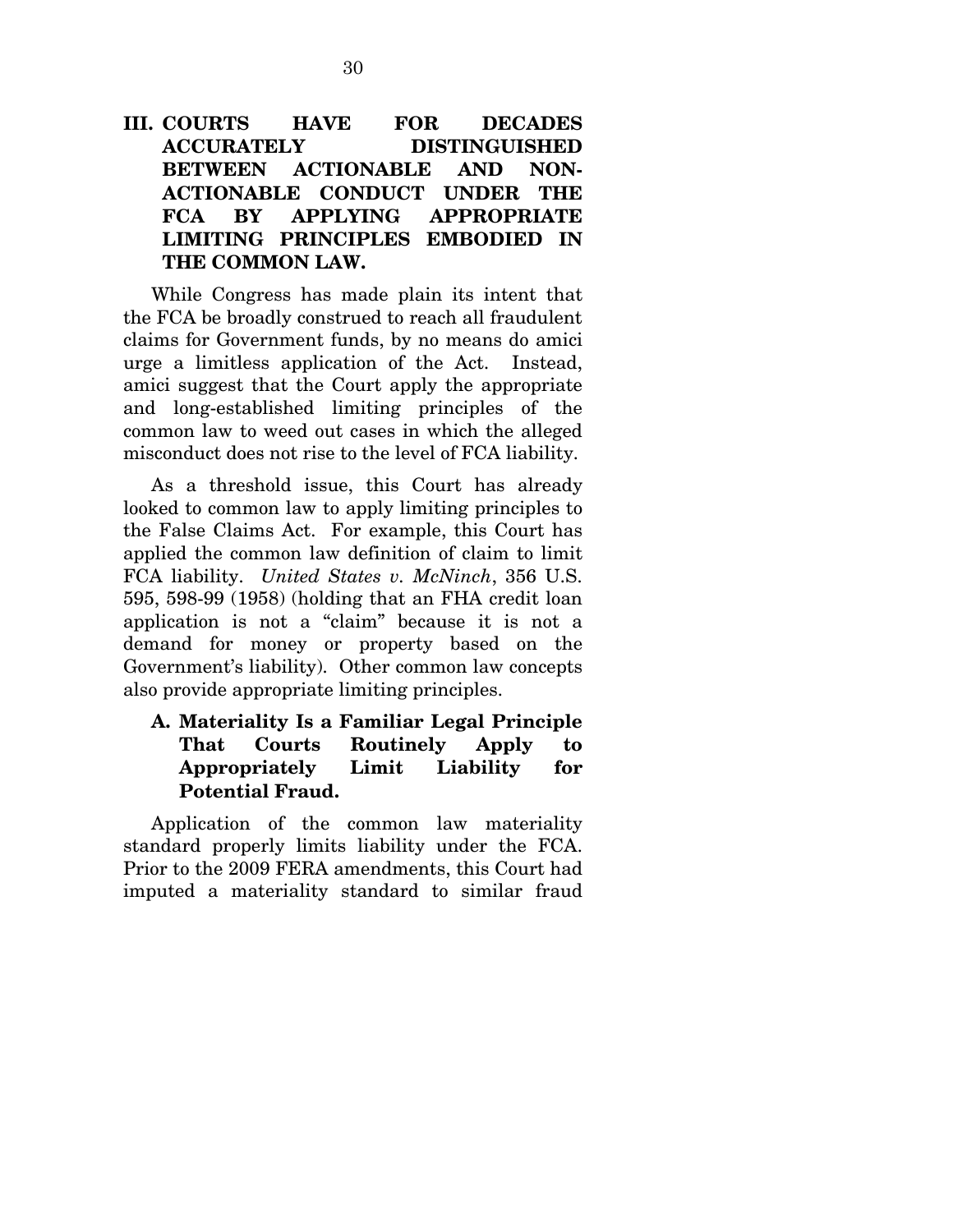statutes. *Neder*, 527 U.S. at 21 (noting that "the common law could not have conceived of 'fraud' without proof of materiality."); *see also Wilkins*, 173 F. Supp. 2d at 618-20, 622-30 (holding the FCA imputes a materiality standard by reference to common law and applying the analytical framework set forth in *Neder*). After 2009, however, materiality became a textual requirement when Congress deliberately codified the materiality standard. *See*  31 U.S.C. § 3729(b)(4) (defining "material"); S. Rep. 111-10, 111th Cong., 1st Sess. (2009), at 11, 2009 U.S.C.C.A.N. at 439.

Whether extra-textual or expressly required, it is beyond question that (1) the common law materiality standard is appropriate and effective at distinguishing liable and non-liable conduct, and (2) courts have had literally centuries of experience in applying it to sundry alleged fraudulent conduct. As this Court expressed just last term, those centuries of experience justify using the common law materiality standard to limit liability under fraudbased federal statutes. *Omnicare*, 135 S. Ct. at 1330. Contrary to arguments urged by Petitioner, there is simply no basis in fact or law to suggest the judiciary cannot apply these familiar legal principles to determine FCA liability. *See also United States ex rel. Weinstein v. Bressler*, 160 F.2d 403, 405 (2d Cir. 1947) (To prevail on an FCA claim, "the United States must prove fraud of some sort. Fraud implies a misrepresentation of material fact, either express or implied."); *United States v. Gaudin*, 515 U.S. 506 (1995) (relying on common law to interpret issues relating to "materiality"); *Durland v. United States*, 161 U.S. 306 (1896).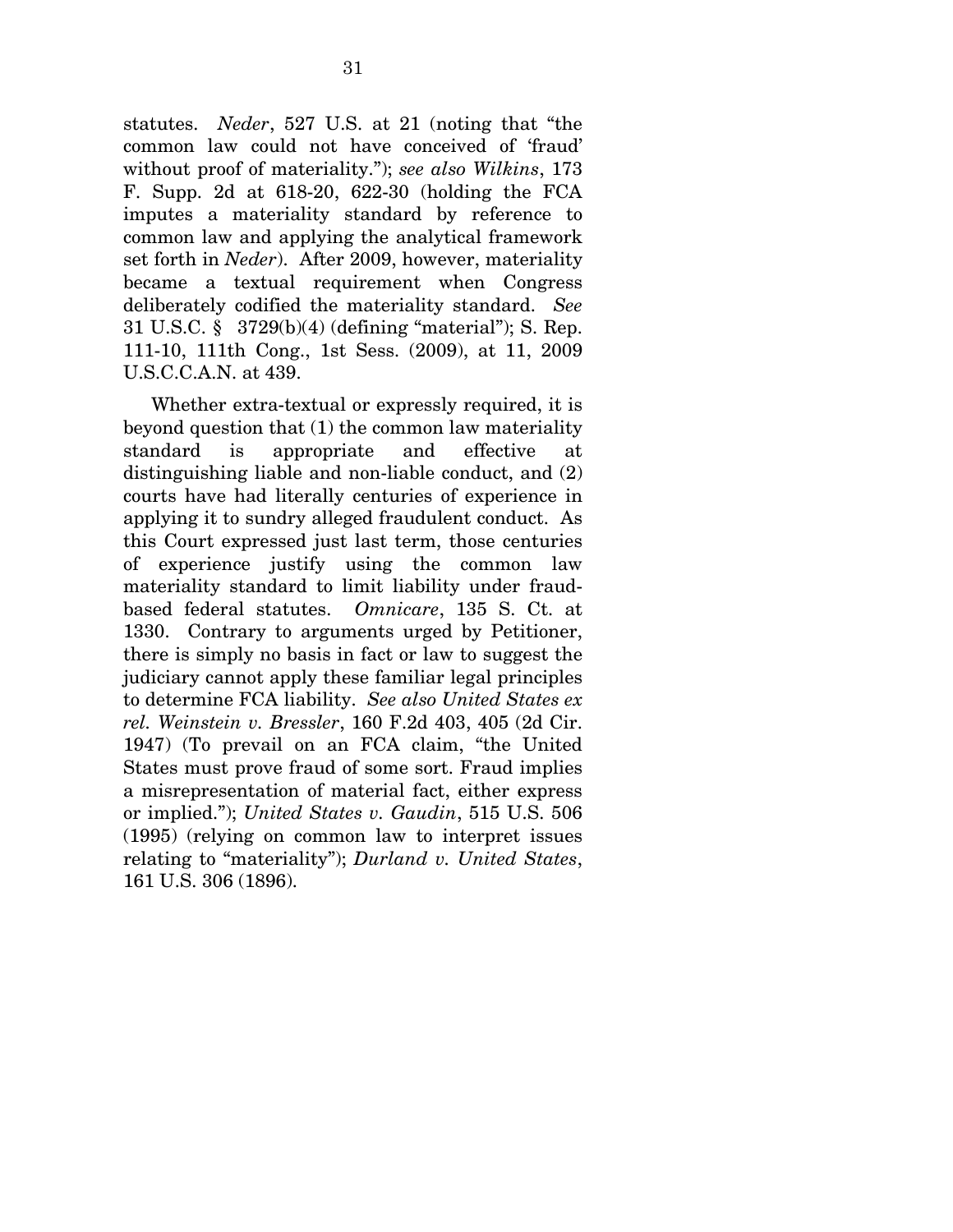It is also worth noting that materiality is a context-specific inquiry, such that conditions that may not be material in the private context could be highly material to the government. The *SAIC* case, discussed at length by Petitioner, Respondent and amici, provides a good example. As the district court's decision makes clear, "[a]t trial, the government presented sufficient evidence to support the jury's finding that SAIC's OCI representation were critical to the government's decision to pay." *United States v. Sci. Applications Int'l Corp.*, 653 F. Supp. 2d 87, 103 (D.D.C. 2009). Trial evidence established SAIC was placed in a conflicting role where its judgment may be biased in relation to its work for the Nuclear Regulatory Commission ("NRC"). That is because its contract with NRC charged it with the responsibility to "assess the health and safety impacts of the potential large scale reuse and recycle of contaminated nuclear material," including by "outlining the possible approaches to rulemaking for the release of these materials," and yet it was doing business with and sought to do future business with entities governed by NRC regulations. *Id.* at 92, 100-102. In essence, SAIC functioned as the proverbial "fox guarding the henhouse," and the jury credited NRC testimony that it found SAIC's violation of disclosure requirements material and would not have paid for the service had it realized SAIC had a financial relationship with the entities the regulations it was assisting NRC draft would govern. Although conflicts of interest provisions may not be significant in private arrangements, they matter greatly to the Government, which acts as lawmaker and enters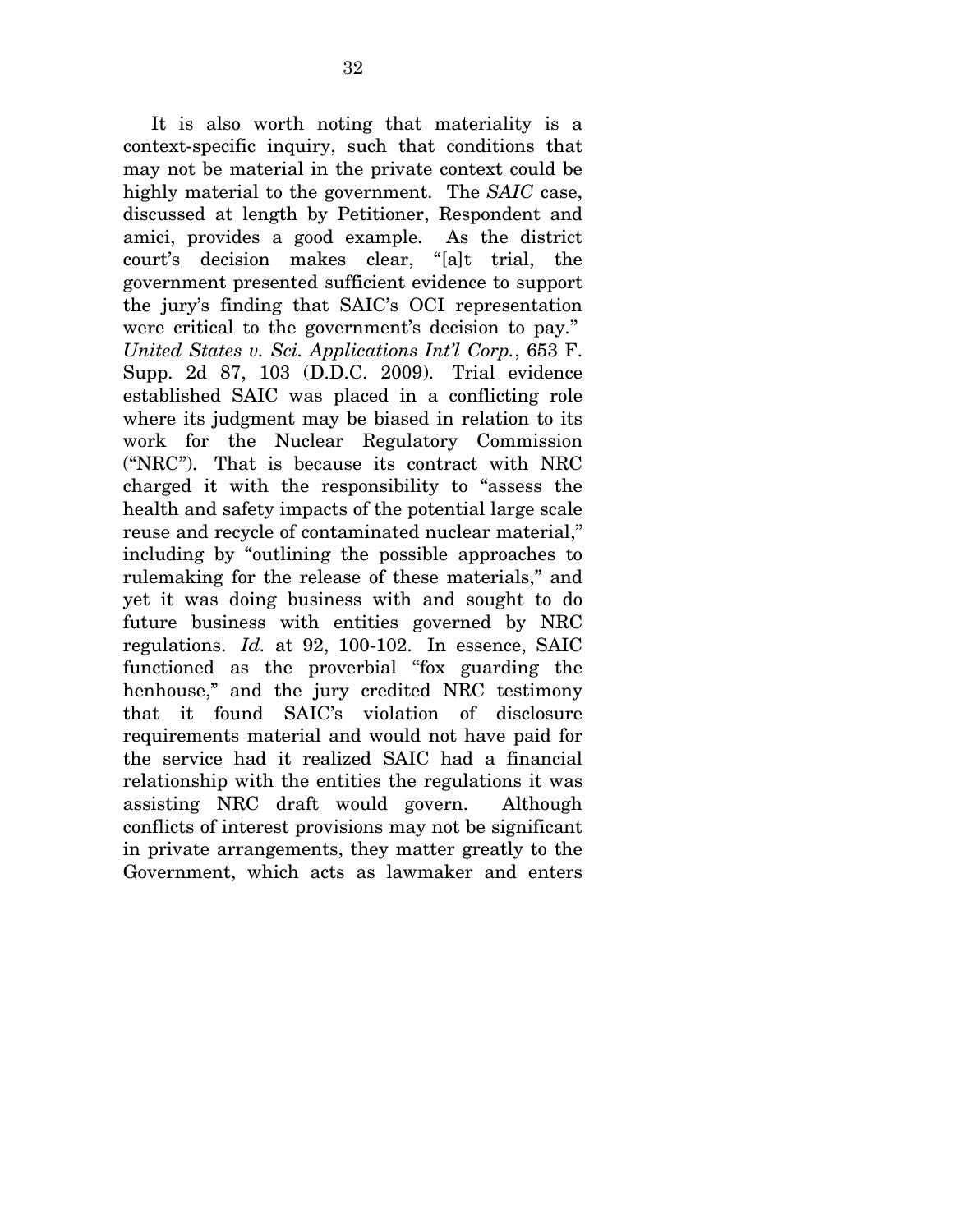into contracts amidst a larger backdrop of policy objectives.

Likewise, one can imagine a company's knowing failure to comply with requirements in Government contracts that create set-asides for small, minorityowned or female-owned businesses. In the private sector, violation of such a requirement may be immaterial so long as the products for which a party contracted were delivered. But when a company fraudulently misrepresents that it fits the parameters of a set-aside and fraudulently wins a contract, it has contravened the Government's policy goals even if goods or services are delivered. The case of *Longhi v. Lithium Power Techs* recognizes this concept. In this case, Lithium Power Technologies made false statements regarding the company's facilities and industry connections in applications to receive grants from the Small Business Innovation Research ("SBIR") program. *Longhi*, 575 F.3d at 458. The Fifth Circuit ruled that the full amount of grants should be recovered as FCA damages because the company's misrepresentations prevented the Government's policy goals from being achieved, notwithstanding the fact that the company performed viable and useful research under the contract. *Id.* at 473.

On the other hand, requiring the Government to identify every provision it considers material (*i.e.*, is a "condition of payment") in all of its contracts is a nearly impossible burden, rendered wholly unnecessary by the proper application of the common law materiality standard.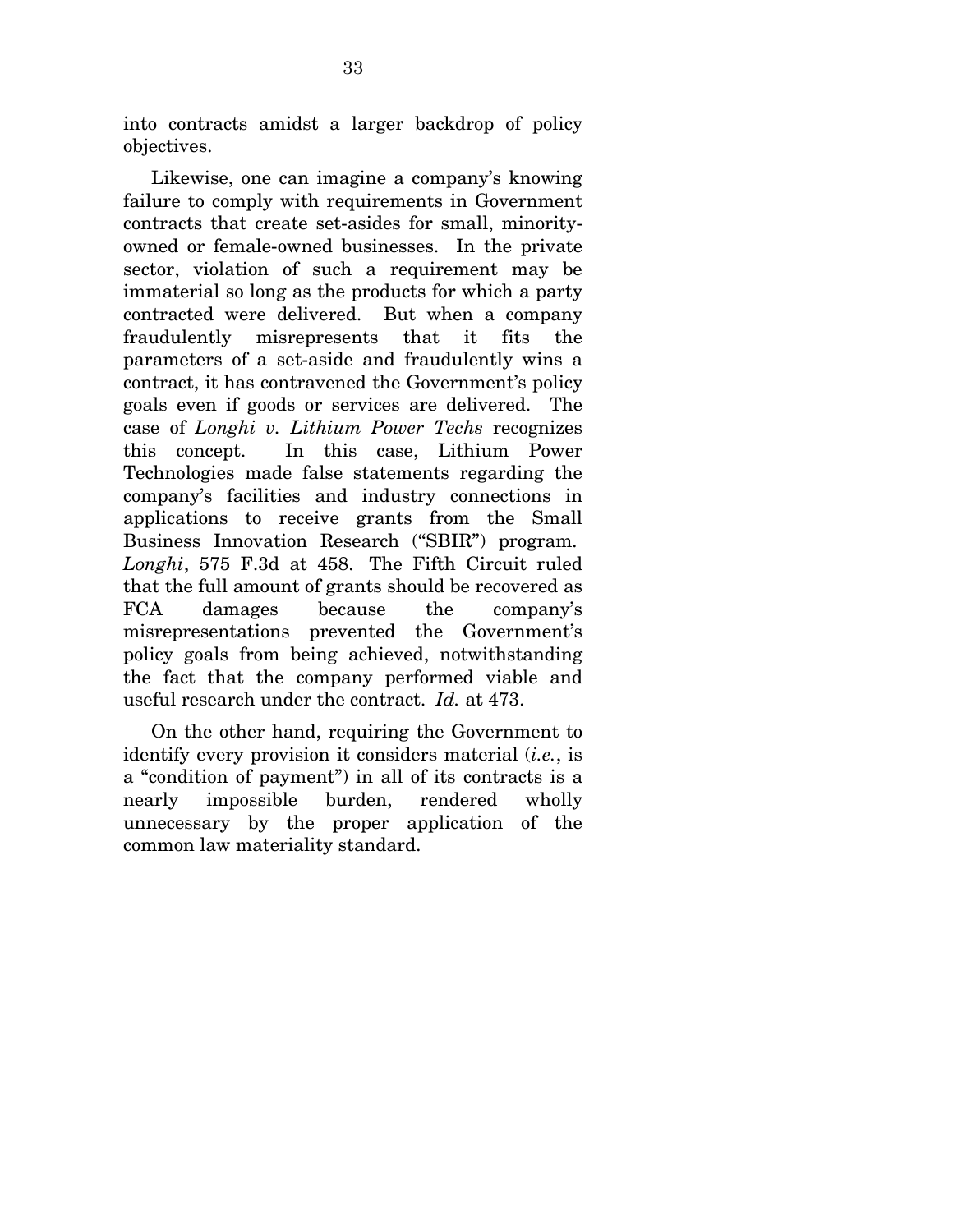### **B. Congress and the Courts Have Made Clear that Conduct Must Surpass Mere Breach of Contract to Constitute an FCA Violation.**

Two principal distinctions demonstrate that mere breach of contract does not automatically implicate a violation of the FCA. First, FCA liability can attach even in the absence of contractual privity between the Government and the defendant. Second, showing an FCA violation requires proving the defendant had sufficient "knowledge" of the breach prior to presenting a claim for payment. Among others, these distinctions are paramount in defining the contours of conduct giving rise to FCA liability.

Moreover, it is noteworthy that the Government is uniquely situated as a contractual party. Courts consistently recognize that the Government is unique to the extent that the integrity of its public programs far exceed its purely economic interests. While ordinary business contracts are governed by purely economic concerns, the United States has important institutional reasons for requiring particular contractual terms. *See, e.g.*, *United States ex rel. Holder v. Special Devices, Inc.*, 296 F. Supp. 2d 1167, 1177 (C.D. Cal. 2003) (discussing materiality of compliance with environmental and labor regulations in government contract); *accord* Christopher M. McCrudden, Buying Social Justice: Equality, Government Procurement, and Legal Change 3, 20 (2007) (discussing how governments use purchasing power to achieve socioeconomic goals like affirmative action and fair wages); Klass, *supra* at 13 (describing "special needs" of government as contractual party).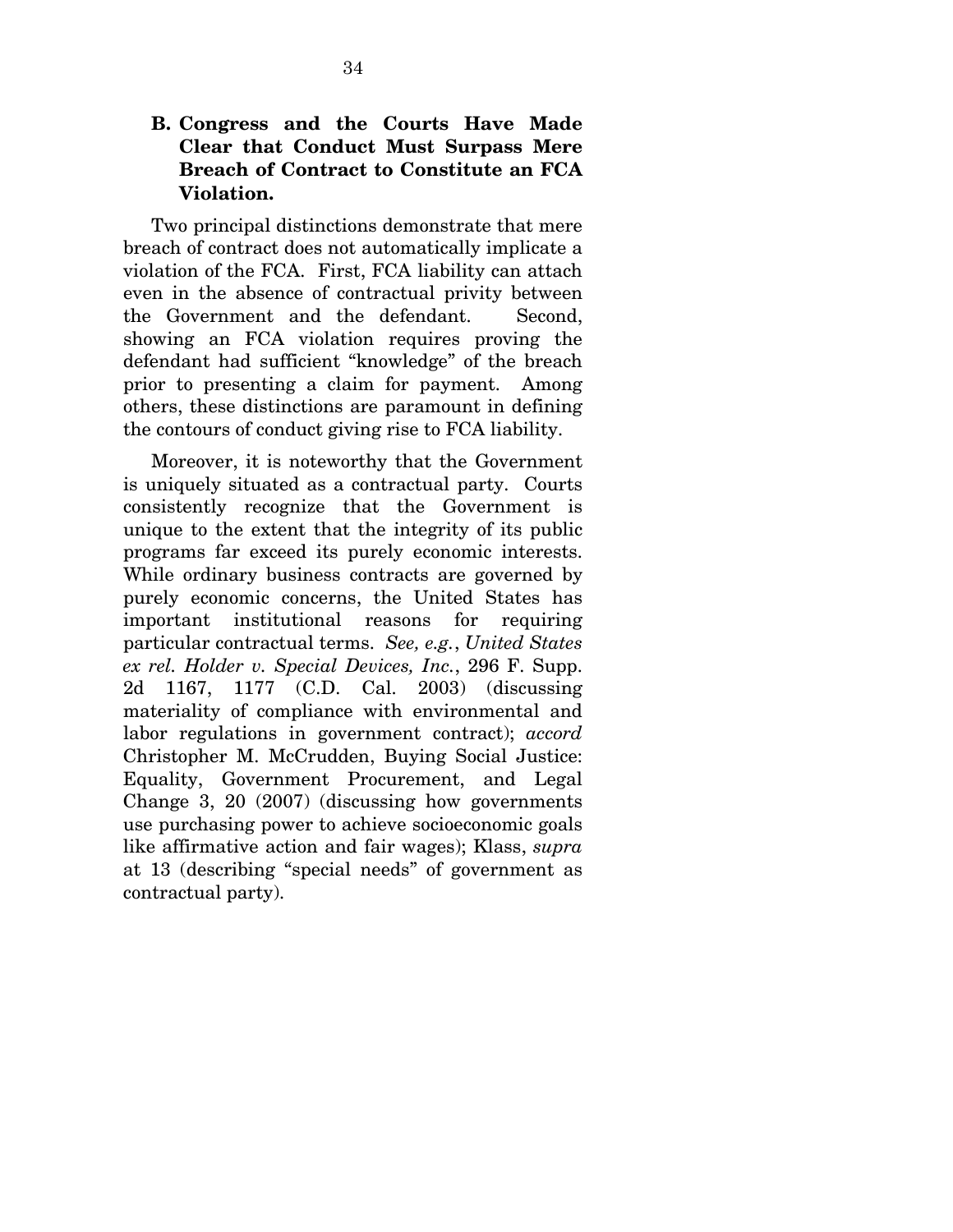For example, FCA liability is properly imposed even where the Government does not suffer pecuniary loss, but receives something other than (1) what it contracted for, or (2) what the claimant certified it provided. *See Varljen v. Cleveland Gear Co*., 250 F.3d 426, 429-30 (6th Cir. 2001) ("[T]he failure to comply with government contract specifications can result in an FCA 'injury' to the government, even if the supplied product is as good as the specified product."); *Minn. Ass'n of Nurse Anesthetists v. Allina Health System Corp*., 276 F.3d 1032 (8th Cir. 2002) (holding that provision of substandard services did not bar or limit FCA liability because defendants knowingly billed the United States for services that did not comply with those contracted for).

By imposing liability whenever a claimant knowingly seeks payment for materially noncompliant goods or services, this Court best effectuates Congress' intent to eradicate fraud on the Government through the False Claims Act.

#### **CONCLUSION**

The court of appeals' judgment should be affirmed.